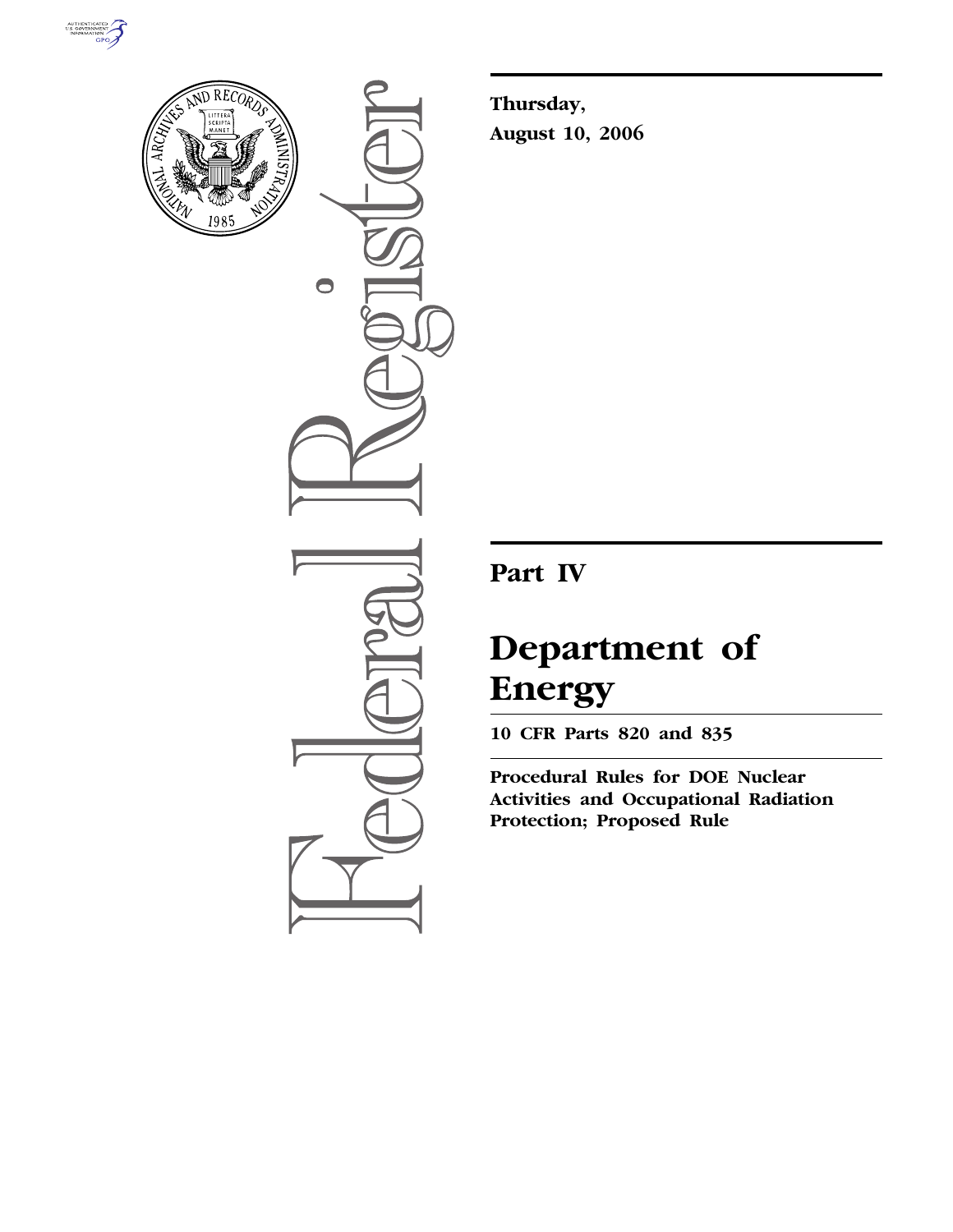## **DEPARTMENT OF ENERGY**

**10 CFR Parts 820 and 835** 

#### **[Docket No. EH–RM–02–835]**

## **RIN 1901–AA95**

## **Procedural Rules for DOE Nuclear Activities and Occupational Radiation Protection**

**AGENCY:** Department of Energy. **ACTION:** Proposed rule and opportunity for public comment.

**SUMMARY:** The Department of Energy (DOE or the Department) proposes to amend its Procedural Rules for DOE Nuclear Activities, and its Occupational Radiation Protection requirements. The proposed amendments to the Procedural Rules for DOE Nuclear Activities would update its provisions to take into account the establishment of the National Nuclear Security Administration (NNSA). The proposed amendments to the Occupational Radiation Protection requirements would update its provisions to take into account lessons learned since the initial adoption of these regulations, input from the Defense Nuclear Facilities Safety Board (DNFSB) and members of the public, new recommendations from the International Commission on Radiological Protection (ICRP), and the establishment of the NNSA.

**DATES:** Public comments on the proposed rule must be received on or before October 10, 2006. A public hearing will be held on September 21, 2006 at the DOE Auditorium, located on 19901 Germantown Road, Germantown, Maryland. The hearing will be held from 9 a.m. to 12 noon and, if needed, from 1 p.m. to 4 p.m. All meeting attendees will be required to show a photo identification to access the DOE Germantown property and Auditorium. Motor vehicles will also be inspected when entering the DOE property.

Requests to speak at the public hearing should be mailed to Mr. Peter O'Connell, Office of Worker Protection Policy and Programs, U.S. Department of Energy, 1000 Independence Avenue, SW., Washington, DC 20585. You may also e-mail your request to speak to *Peter.O'Connell@eh.doe.gov* or telephone Mr. O'Connell at (301) 903– 5641. Requests to speak must be received by September 7, 2006 for the Germantown, Maryland hearing. Each presentation is limited to no more than 10 minutes to ensure that all persons have an opportunity to speak.

**ADDRESSES:** You may submit comments, identified by Docket Number EH–RM–

02–835 and/or RIN 1901–AA–95, by any of the following methods:

• *Federal eRulemaking Portal: http// www.regulations.gov.* Follow the instructions for submitting comments. • *E-mail:* 

*Peter.O'Connell@eh.doe.gov.* Include Docket Number EH–RM–02–835 and/or RIN 1901–AA–95 in the subject line of the message.

• *Mail:* Mr. Peter O'Connell, Office of Worker Protection Policy and Programs (EH–52), U.S. Department of Energy, 1000 Independence Avenue, SW., Washington, DC 20585.

Copies of the public hearing transcript, written comments, and any other docket material may be reviewed and copied between 9 a.m. and 4 p.m., Monday through Friday, except Federal holidays, at the U.S. Department of Energy Freedom of Information Reading Room, Room 1E–190, 1000 Independence Avenue, SW., Washington, DC 20585, (202) 586–3142. The docket material for this rulemaking will be filed under ''EH–RM–02–835.''

The public hearing for this rulemaking will be held at the following address: DOE Auditorium, 19901 Germantown Road, Germantown, Maryland 20874–1290.

We encourage all interested persons to email a copy of their written comments, if possible, to avoid delays that have occurred in processing mail addressed to the Department. However, we request that you send one signed copy of your comments for the record.

Copies of any docket material may be reviewed and copied between 9 a.m. and 4 p.m., Monday through Friday, except Federal holidays, at the U.S. Department of Energy Freedom of Information Reading Room, Room 1E– 190, 1000 Independence Avenue, SW., Washington, DC 20585, (202) 586–3142. The docket material for this rulemaking will be filed under ''EH–RM–02–835.''

**FOR FURTHER INFORMATION CONTACT:** For further information concerning public participation in this rulemaking proceeding, see Section VI of this notice of proposed rulemaking (Opportunity for Public Comment).

#### **SUPPLEMENTARY INFORMATION:**

- I. Introduction and Background for Proposed Changes to 10 CFR Part 820
	- A. What is the Purpose and History of 10 CFR Part 820?
- B. Why is DOE Proposing Changes to 10 CFR Part 820?
- C. In General, What are the Proposed Changes to 10 CFR Part 820?
- II. Summary of Changes to 10 CFR Part 820 A. What are the Proposed Changes with Respect to References to the Deputy Assistant Secretary for Naval Reactors?
	- B. What are the Proposed Changes in the Definition of ''Secretarial Officer'?
- C. What are the Proposed Changes Relating to Investigations?
- D. What is the Proposed Change Relating to Direction of NNSA Contractors?
- E. What Changes are Being Proposed to the Appendix on Enforcement Policy?
- III. Introduction and Background for Proposed Changes to 10 CFR Part 835
	- A. What is the Purpose and History of 10 CFR Part 835?
	- B. Why is DOE Proposing Changes to 10 CFR Part 835?
- C. In General, What are the Proposed Changes to 10 CFR Part 835?
- IV. Summary of Changes to 10 CFR Part 835 A. What are the Proposed Changes to the Scope of 10 CFR Part 835?
	- B. What are the Proposed Changes to the Definitions in 10 CFR Part 835?
- C. What is the Proposed Change to Radiological Units in 10 CFR Part 835?
- D. What is the Effect of the Proposed Change on Radiation Protection Programs?
- E. What is the Proposed Change in the General Requirements for Monitoring Individuals and Areas in 10 CFR Part 835?
- F. What is the Proposed Change in the Monitoring of Packages Containing Radioactive Material in 10 CFR Part 835?
- G. What is the Proposed Change in the Exception for Labeling Requirements in 10 CFR Part 835?
- H. What are the Proposed Changes in the Individual Monitoring Records Requirements in 10 CFR Part 835?
- I. What are the Proposed Changes to Radiation Safety Training?
- J. What are the Proposed Changes in the Design and Control Requirements in 10 CFR Part 835?
- K. What are the Proposed Changes in the General Provisions to Emergency Exposure Situations in 10 CFR Part 835?
- L. What are the Proposed Changes to the DAC Values, Introductory Paragraph,
- and Footnotes in Appendix A in 10 CFR Part 835?
- M. What are the Proposed Changes to the DAC Values, Introductory Paragraph, and Footnotes in Appendix C in 10 CFR Part 835?
- N. What are the Proposed Changes to the Text and Footnotes in Appendix D in 10 CFR Part 835?
- O. What are the Proposed Changes to the Text and Footnote in Appendix E in 10 CFR Part 835?
- P. For these Proposed Changes in 10 CFR Part 835, Does DOE Plan to Issue Guidance Documents?
- Q. Would a Contractor Need to Submit Any Documents for DOE Approval?
- V. Procedural Requirements
	- A. Review Under the National Environmental Policy Act
	- B. Review Under Executive Order 12866
	- C. Review Under Regulatory Flexibility Act
	- D. Review Under the Paperwork Reduction Act of 1995
- E. Review Under Executive Order 13132
	- F. Review Under the Unfunded Mandates Reform Act of 1995
	- G. Review Under Executive Order 12988
	- H. Review Under the Treasury and General Government Appropriations Act, 1999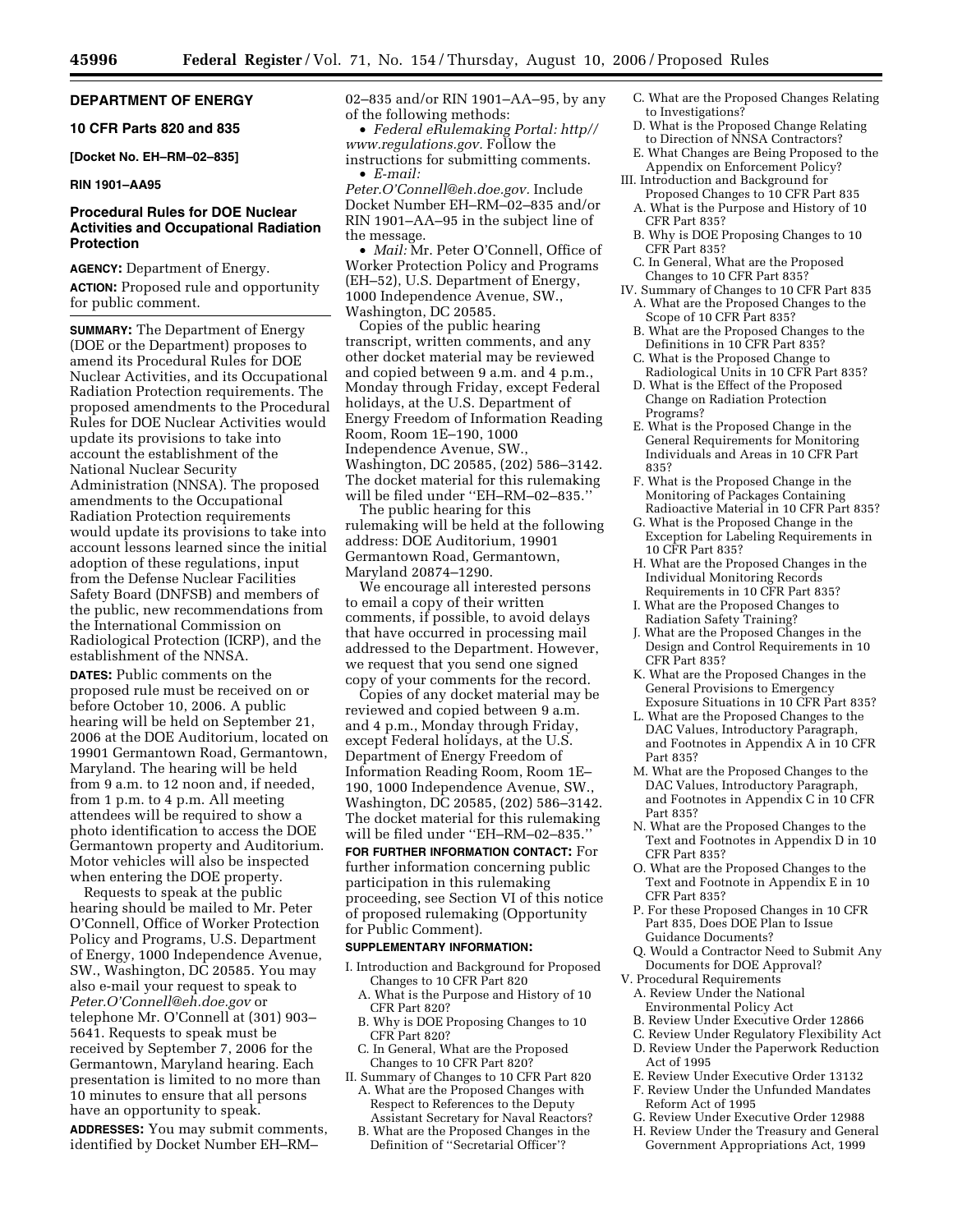- I. Review Under Executive Order 13211 J. Review Under the Treasury and General
- Government Appropriations Act, 2001 K. Approval of the Office of the Secretary
- of Energy VI. Opportunity for Public Comment

A. Written Comments

B. Public Hearing

## **I. Introduction and Background for Proposed Changes to 10 CFR Part 820**

## *A. What is the Purpose and History of 10 CFR Part 820?*

Part 820 sets forth the procedural rules relating to DOE nuclear safety requirements. Among other things, 10 CFR part 820 sets forth the process for granting exemptions from nuclear safety requirements and the process for issuing civil penalties for violations of nuclear safety requirements. DOE proposed 10 CFR part 820 on December 9, 1991 (56 FR 64290) and issued a clarification on May 15, 1992 (57 FR 20796). DOE published 10 CFR part 820 as a final rule on August 17, 1993 (58 FR 43680) and amended it on October 8, 1997 (62 FR 52479) and on March 22, 2000 (65 FR 15218).

## *B. Why is DOE Proposing Changes to 10 CFR Part 820?*

The legislation that established the NNSA contained several provisions that affect 10 CFR part 820. In particular, non-NNSA personnel (other than the Secretary and Deputy Secretary) are prohibited from giving direction to NNSA contractors. In addition, several Assistant Secretaries and the Deputy Assistant Secretary for Naval Reactors were converted into NNSA Deputy Administrators. Since the establishment of the NNSA, 10 CFR part 820 has been applied in a manner consistent with these provisions. The proposed changes would revise 10 CFR part 820 to reflect these provisions explicitly.

## *C. In General, What are the Proposed Changes to 10 CFR Part 820?*

The proposed changes to 10 CFR part 820 would: (1) Revise references to the Deputy Assistant Secretary for Naval Programs to reflect conversion of the Deputy Assistant Secretary into a Deputy Administrator; (2) include NNSA Administrator and Deputy Administrators in the definition of Secretarial Officer; (3) clarify that, with respect to NNSA contractors, the Secretarial Officer primarily responsible for environment, safety and health matters is the NNSA Deputy Administrator with such responsibility; (4) formalize the use of enforcement letters; and (5) make explicit the role of NNSA in giving direction to NNSA contractors pursuant to 10 CFR part 820.

## **II. Summary of Changes to 10 CFR Part 820**

## *A. What are the Proposed Changes with Respect to References to the Deputy Assistant Secretary for Naval Reactors?*

The NNSA Act converted the Deputy Assistant Secretary for Naval Reactors into the Deputy Administrator for Naval Reactors. DOE is proposing to revise 820.1(c) by replacing the phrase ''Assistant Secretary for Naval Reactors'' with ''Deputy Administrator for Naval Reactors.'' DOE also is proposing to delete the last sentence in the definition of ''Secretarial Officer'' because the inclusion of ''Deputy Administrator'' in the first sentence makes the last sentence unnecessary. In addition, DOE is proposing to update the citation for the Naval Nuclear Propulsion Program to include Public Law 106–65. No substantive change in the treatment of the Office of Naval Reactors under 10 CFR part 820 is being proposed.

## *B. What are the Proposed Changes in the Definition of ''Secretarial Officer''?*

The NNSA Act converted several Assistant Secretaries into Deputy Administrators. DOE is proposing to include the phrase ''Deputy Administrator'', in addition to the phrase ''NNSA Administrator'', in the definition of ''Secretarial Officer'' to reflect this change. In addition, DOE is proposing to add a sentence to the definition of ''Secretarial Officer'' to make clear that, with respect to NNSA activities, the Secretarial Officer primarily responsible for environment, safety and health matters is the NNSA Administrator or NNSA Deputy Administrator with such responsibilities.

## *C. What Are the Proposed Changes Relating to Investigations?*

DOE is proposing to add two new subsections to 820.21 to codify current practices. Proposed 820.21(g) would recognize the use of enforcement letters to communicate expectations during an investigation into a possible violation of a nuclear safety requirement. Proposed 820.21(h) would recognize that the Director may sign, issue and serve subpoenas during an investigation.

## *D. What Is the Proposed Change Relating to Direction of NNSA Contractors?*

The NNSA Act provides at 50 U.S.C. 2410(b) that non-NNSA personnel (other than the Secretary and Deputy Secretary) are prohibited from giving direction to NNSA contractors. Since the establishment of the NNSA, the NNSA and other elements of DOE,

including the Office of Enforcement, have worked together to ensure 10 CFR part 820 operated in a manner consistent with section 2410(b). DOE is proposing a new section (820.13) to codify current practices and make clear that NNSA is responsible for signing, issuing and serving actions that give direction to NNSA contractors.

## *E. What Changes Are Being Proposed to the Appendix on Enforcement Policy?*

DOE is proposing to update the Appendix on Enforcement Policy to reflect the proposed changes to 10 CFR part 820.

## **III. Introduction and Background for Proposed Changes to 10 CFR Part 835**

## *A. What Is the Purpose and History of 10 CFR Part 835?*

10 CFR part 835 sets forth the nuclear safety requirements that provide radiological protection for DOE workers and members of the public. DOE proposed 10 CFR part 835 on December 9, 1991 (56 FR 64334) and published it as final on December 14, 1993, (58 FR 65458). DOE amended 10 CFR part 835 on November 4, 1998, (63 FR 59662).

## *B. Why Is DOE Proposing Changes to 10 CFR Part 835?*

DOE is proposing changes for a number of reasons. In some cases, an analysis of the operating experience with 10 CFR part 835 indicates DOE's needs can be met more effectively if there is a change. In other cases, the Defense Nuclear Facilities Safety Board or members of the public have suggested changes. In addition, the International Commission on Radiological Protection (ICRP) has issued newer recommendations on areas covered by 10 CFR part 835.

## *C. In General, What Are the Proposed Changes to 10 CFR Part 835?*

The proposed changes to 10 CFR part 835 would: (1) Clarify which requirements in 10 CFR part 835 apply to radioactive material transportation, (2) exclude from the scope of 10 CFR part 835 material, equipment and real property approved for release in accordance with DOE approved authorized limits which have been approved by a Secretarial Officer in consultation with the Office of the Assistant Secretary for Environment, Safety and Health, (3) update the dosimetric models and dose terms to be consistent with newer recommendations from ICRP, including use of updated tissue and radiation weighting factors and updated derived air concentration values, (4) establish derived air concentration values for tritiated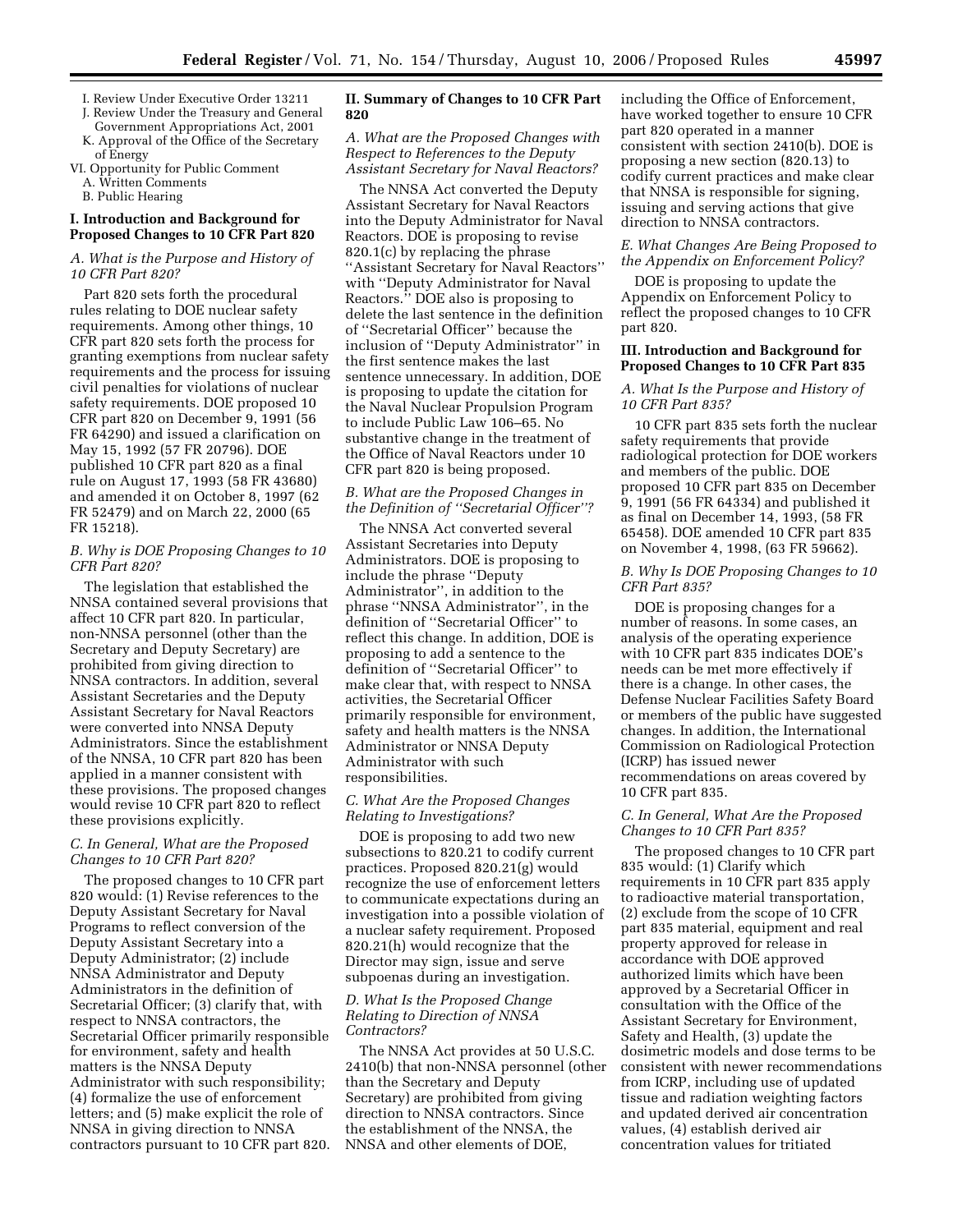particulate aerosols and organically bound tritium, (5) lower the upper limit on the amount of material which need not be labeled, (6) allow use of thresholds for recording occupational exposures, (7) establish derived air concentration default values for radionuclides not listed in the rule, (8) clarifies the role of NNSA to approve planned special exposures and approve dosimetry monitoring programs that are substantially equivalent to those accredited by the DOE Laboratory Accreditation Program (DOELAP), (9) establish strontium-90 contamination limits based on the percentage of strontium-90 in contamination consisting of mixed fission products, and (10) revise values in Appendix E to be consistent with newer dosimetric models and add values for tritiated particulates and organically bound tritium.

## **IV. Summary of Changes to 10 CFR Part 835**

## *A. What are the Proposed Changes to the Scope of 10 CFR Part 835?*

1. *Material, Equipment and Real Property Exclusion.* DOE proposes to amend § 835.1 (Scope) by inserting a new paragraph (b)(6) which would exclude radioactive material on or within material, equipment and real property that is approved for release when the radiological conditions of the material, equipment and real property have been documented to comply, pursuant to DOE Order 5400.5, Radiation Protection of the Public and the Environment, with the criteria for release set forth in a DOE authorized limit which has been approved by a Secretarial Officer in consultation with the Office of the Assistant Secretary for Environment, Safety and Health. As DOE moves to a more risk based approach to radiological protection, inconsistencies may arise between DOE's occupational radiation protection requirements, which are prescribed for a specified radiological hazard, and DOE's environmental radiation protection requirements, which may be applied based on an assessment of risk. Under DOE Order 5400.5, real property on a DOE site and material and equipment from a DOE site may be released for unrestricted or restricted use by members of the public in accordance with a process to determine the risk to an individual from the residual radioactive material remaining on or within the material, equipment or property. Such material, equipment or property may sometimes contain contaminated surfaces which exceed the surface contamination levels in 10 CFR

part 835 appendix D. The appendix D values trigger application of occupational radiological control for contaminated areas. Accordingly, under the current requirements, even though DOE may have determined that this material, equipment or property poses a minimal risk to individuals, if DOE activities are still associated with the material, equipment or property, certain radiological controls in 10 CFR part 835, such as those for access control, posting and training must be applied to portions of this material, equipment or property.

To eliminate this potential inconsistency, DOE proposes a new section 835.1(b)(6) that would exclude from the scope of 10 CFR part 835 radioactive material on or within material, equipment and real property which has been approved by DOE for release. This exclusion would only apply when the radiological conditions of the material, equipment and property, and the method for meeting the conditions, have been documented to comply with criteria for release specified in a DOE authorized limit for that material, equipment and property, and the criteria have been approved by a Secretarial Officer in consultation with the Office of the Assistant Secretary for Environment, Safety and Health. DOE recognizes that, depending on the potential exposure, this level of approval may be higher than that required by DOE Order 5400.5. However, this level of approval is consistent with other provisions of 10 CFR part 835 for which there are alternative means of compliance, such as alternatives to the DOELAP, use of planned special exposures, and exemption from specified provisions of 10 CFR part 835. The requirement for consultation with the Office of the Assistant Secretary for Environment, Safety and Health would be satisfied by providing copies of a Secretarial Officer's approved authorized limits and supporting documentation to the cognizant office within the Office of the Assistant Secretary for Environment, Safety and Health (currently the Office of Air, Water and Radiation Protection Policy and Guidance (EH–41)) for review and comment. EH–41 will coordinate the review and comment with EH–52. After comments have been resolved, the consultation process is complete. The intent for this proposed change is to allow for the exclusion to apply even for material, equipment or property which has not yet been released from DOE control.

2. *Radioactive Material Transportation.* DOE proposes to revise section 835.1 to clarify which requirements in 10 CFR part 835 apply

to the transportation of radioactive material by or on behalf of the DOE. Specifically, existing 835.1(b)(4) would be deleted and replaced by a new 835.1(d) that would state clearly that subparts F (Entry Control Program) and G (Posting and Labeling) do not apply to radioactive material transportation conducted by a DOE individual or DOE contractor, when the radioactive material is under the continuous observation and control of an individual who is knowledgeable of and implements required exposure control measures. This proposed change is not intended to affect the existing situation where the requirements in the other subparts of 10 CFR part 835 do apply to radioactive material transportation.

DOE does not intend Part 835 to apply to transportation by the U.S. Postal Service or a commercial carrier, such as Fedex or UPS, that transport radioactive material as part of their normal operations. A company or subsidiary of a corporation that operates a DOE facility would not be considered a commercial carrier—even if such an organization transports radioactive material as part of their contractual agreement with DOE. This position is consistent with NRC practice. See, for example, 10 CFR 30.13, 40.12, and 70.12. DOE is requesting comments as to whether there should be an explicit exclusion of these carriers.

DOE also is proposing editorial changes to the definition of ''radioactive material transportation'' in § 835.2(a). These proposed changes are not intended to affect the existing scope of this definition, which excludes activities related to transportation such as the preparation of material or packagings for transportation, storage of material awaiting transportation, or application of markings and labels required for transportation.

## *B. What are the Proposed Changes to the Definitions in 10 CFR Part 835?*

DOE proposes to change most of the dosimetric terms used in 10 CFR part 835 to reflect the recommendations for assessing dose and associated terminology from ICRP Publications 60 and 68. DOE proposes this change mainly because these recommendations are based on updated scientific models and more accurately reflect the occupational doses to workers than the models currently used by DOE, i.e., the models used in developing Radiation Protection Guidance to Federal agencies for Occupational Exposures (Environmental Protection Agency, 52 FR 2822, January 27, 1987) which are based upon 1977 recommendations from the ICRP. DOE notes that other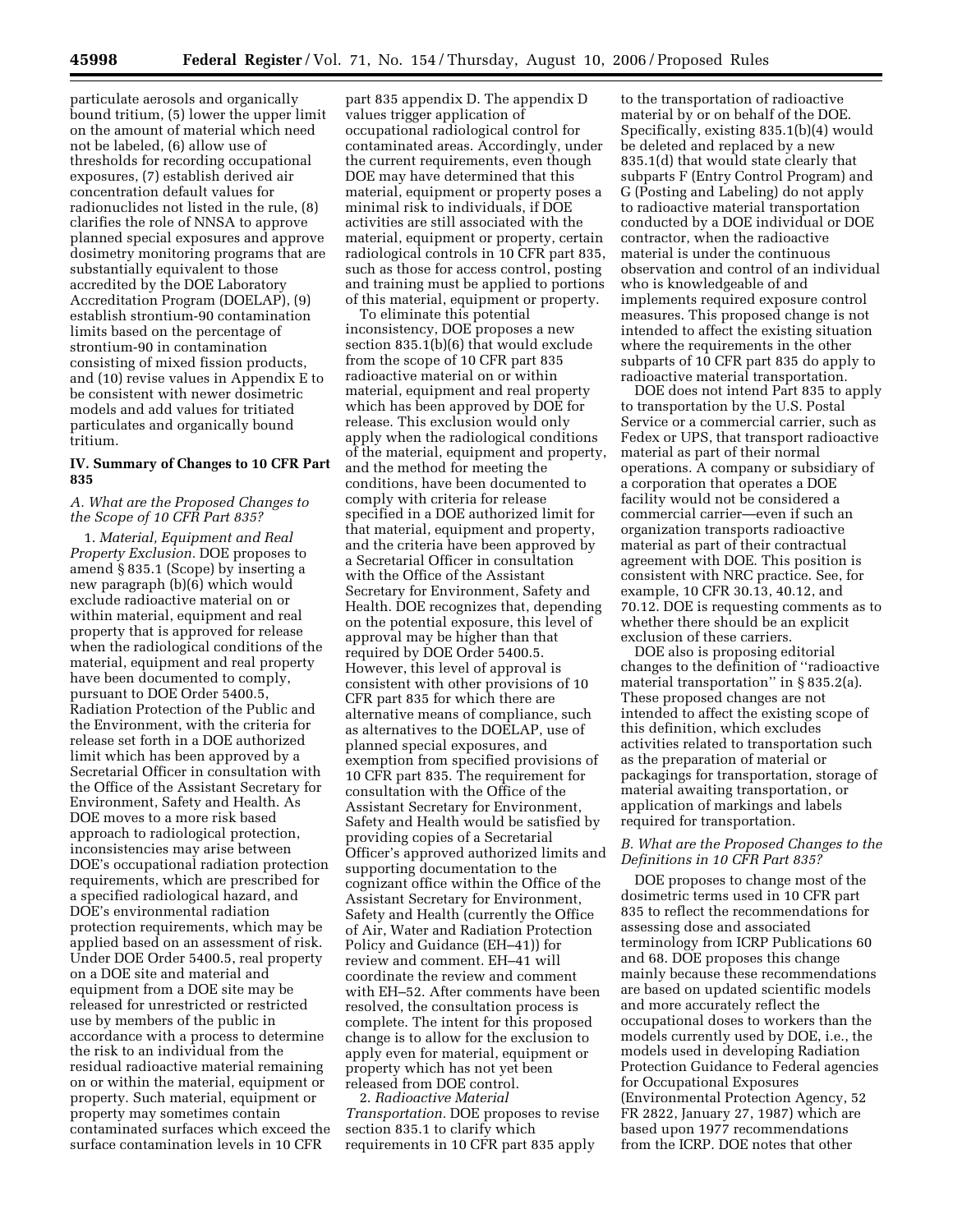Federal agencies, including the Environmental Protection Agency (EPA), the Food and Drug Administration, and the National Institute of Occupational Safety and Health (NIOSH), have already adopted the current ICRP recommendations in recent guidance documents and requirements. NIOSH uses the newer recommendations in performing DOE worker dose assessments under the Energy Employees Occupational Illness Compensation Program Act of 2000, which is contained in the Floyd D. Spence National Defense Authorization Act for Fiscal Year 2001 (Public Law 106–398). The EPA has adopted the recommendations in Federal Guidance Report Number 13, Cancer Risk Coefficients for Environmental Exposure to Radionuclides. In addition, recommendations published by the National Council on Radiation Protection and Measurements (NCRP) for the past several years, as well as several standards issued by the American National Standards Institute, have used the newer dosimetric quantities and units endorsed by the ICRP.

Consistent with the current rule, internal doses would still be calculated based on a 50 year committed dose. The following ''cross-walk'' is provided to show the new terms DOE proposes in this rulemaking and the current definitions of terms that would be replaced:

| Current dosimetric<br>Proposed dosimetric<br>definitions<br>definitions<br>Committed effective<br>Committed effective<br>dose equivalent.<br>dose.<br>Committed dose<br>Committed equivalent<br>equivalent.<br>dose.<br>Cumulative total ef-<br>Cumulative total ef-<br>fective dose equiv-<br>fective dose.<br>alent.<br>Deep dose equivalent<br>Deep equivalent<br>dose.<br>Equivalent dose.<br>Dose equivalent<br>Effective dose.<br>Effective dose equiva-<br>lent<br>Lens of the eye dose<br>Lens of the eye<br>equivalent.<br>equivalent dose.<br>Radiation weighting<br>Quality factor<br>factor.<br>Shallow equivalent<br>Shallow dose equiva-<br>dose.<br>lent.<br>Weighting factor<br>Tissue weighting fac-<br>tor.<br>Total effective dose<br>Total effective dose.<br>equivalent. |  |
|-----------------------------------------------------------------------------------------------------------------------------------------------------------------------------------------------------------------------------------------------------------------------------------------------------------------------------------------------------------------------------------------------------------------------------------------------------------------------------------------------------------------------------------------------------------------------------------------------------------------------------------------------------------------------------------------------------------------------------------------------------------------------------------------------|--|
|                                                                                                                                                                                                                                                                                                                                                                                                                                                                                                                                                                                                                                                                                                                                                                                               |  |
|                                                                                                                                                                                                                                                                                                                                                                                                                                                                                                                                                                                                                                                                                                                                                                                               |  |
|                                                                                                                                                                                                                                                                                                                                                                                                                                                                                                                                                                                                                                                                                                                                                                                               |  |
|                                                                                                                                                                                                                                                                                                                                                                                                                                                                                                                                                                                                                                                                                                                                                                                               |  |
|                                                                                                                                                                                                                                                                                                                                                                                                                                                                                                                                                                                                                                                                                                                                                                                               |  |
|                                                                                                                                                                                                                                                                                                                                                                                                                                                                                                                                                                                                                                                                                                                                                                                               |  |
|                                                                                                                                                                                                                                                                                                                                                                                                                                                                                                                                                                                                                                                                                                                                                                                               |  |
|                                                                                                                                                                                                                                                                                                                                                                                                                                                                                                                                                                                                                                                                                                                                                                                               |  |
|                                                                                                                                                                                                                                                                                                                                                                                                                                                                                                                                                                                                                                                                                                                                                                                               |  |
|                                                                                                                                                                                                                                                                                                                                                                                                                                                                                                                                                                                                                                                                                                                                                                                               |  |
|                                                                                                                                                                                                                                                                                                                                                                                                                                                                                                                                                                                                                                                                                                                                                                                               |  |

**Note:** Throughout the text of the proposed rule, the above terms would be revised.

In addition, the following definitions would be revised: Annual limit on intake, Derived air concentration, Radiation area, Radiological worker,

Dose, External dose or exposure, and Internal dose or exposure. Also, consistent with ICRP Publication 60, the table of weighting factors for neutrons would no longer list a column for neutron flux density.

DOE recognizes that the proposed changes to most of the dosimetric terms used in 10 CFR part 835 to reflect the recommendations for assessing dose and associated terminology from ICRP Publications 60 and 68 will require revising many site documents and the updating of training materials. Although, in June 2004, the ICRP released a draft of updated recommendations, which include some adjustment of Tissue Weighting Factors and Radiation Weighting Factors, DOE believes that this is still an opportune time to make these changes rather than waiting for the draft recommendations to be finalized. It may be several years before the ICRP will finalize and issue the revised recommendations and accompanying dose conversion factors. DOE evaluated the effect of the proposed revisions to Tissue Weighting Factors on derivation of dose conversion factors. The evaluation found, for radionuclides of most interest to DOE, that the ICRP proposed Tissue Weighting Factors revisions would have minimal impact on the secondary limits derived using the Tissue Weighting Factors (i.e., the Derived Air Concentrations and Sealed Radioactive Source Accountability values). Any future need by DOE to revise weighting factors should have minimal administrative impact for such activities as revising procedures and training materials. It is envisioned that, over time, updated recommendations to make revisions to dosimetry calculation models will periodically be made by national and international consensus groups. Given that fact, and the significant financial and resource impact, DOE recognizes that historical doses, recorded and reported to individuals prior to the effective implementation date of this proposed amendment, should still be considered to be the official dose of record. Barring some other unforeseen reason, e.g., discovery of a site or vendor specific miscalculation in assigned doses, DOE would not require the updating of historical doses to reflect these changes. DOE considered several options for this proposed change including:

• Allowing sites to choose either converting to the newer dosimetric terminology and Tissue and Radiation Weighting Factors or remaining with the existing terminology and Tissue and Radiation Weighting Factors;

• Not specifying in the Rule a specific set of Tissue and Radiation Weighting Factors, but requiring sites to specify in their DOE approved Radiation Protection Program the weighting factors to be used and the technical basis for that determination;

• Updating the Tissue and Radiation Weighting Factors to reflect the newer research without revising the dose terminology;

• Updating the Tissue and Radiation Weighting Factors to reflect the newer research and revising the dose terminology; and

• Converting to the newer dosimetric terminology and Tissue and Radiation Weighting Factors and not updating the Derived Air Concentration values (Appendices A and B to part 835) and Appendix E to part 835 values.

DOE considers the best approach to convert all terminology and methodology, including the appendix A, B and E to part 835 values, to reflect ICRP Publications 60 and 68. However, DOE solicits comments on these different options.

DOE recognizes that the dosimetric changes will result in the need to update numerous site documents and proposes a three year implementation schedule to alleviate the burden of making the changes (i.e., many of the changes can be made during the regularly scheduled document updating processing). An extended implementation date also would recognize that the benefit of updating documents to reflect the dosimetric changes may not justify the cost at sites nearing closure. For closure sites which are scheduled to continue operation beyond the implementation date for the proposed changes, the exemption process in 10 CFR part 820 may be used to request relief, if appropriate. DOE requests input on any other constructive ways to reduce the costs of implementing this proposed change.

As discussed in other sections of this preamble, the definitions of ''authorized limit'' and ''real property'' would be added and the definition of ''radioactive material transportation'' would be revised.

## *C. What Is the Proposed Change to Radiological Units in 10 CFR Part 835?*

DOE proposes to revise the text of § 835.4 to allow use of additional units, such as dpm, mass units, uCi/cc, and dpm/100cm2, in records required by this part. The original intent of this provision was to preclude the exclusive use of the SI units of becquerel, gray and sievert. The intent was not to preclude use of other conventional units, such as the ones previously listed. This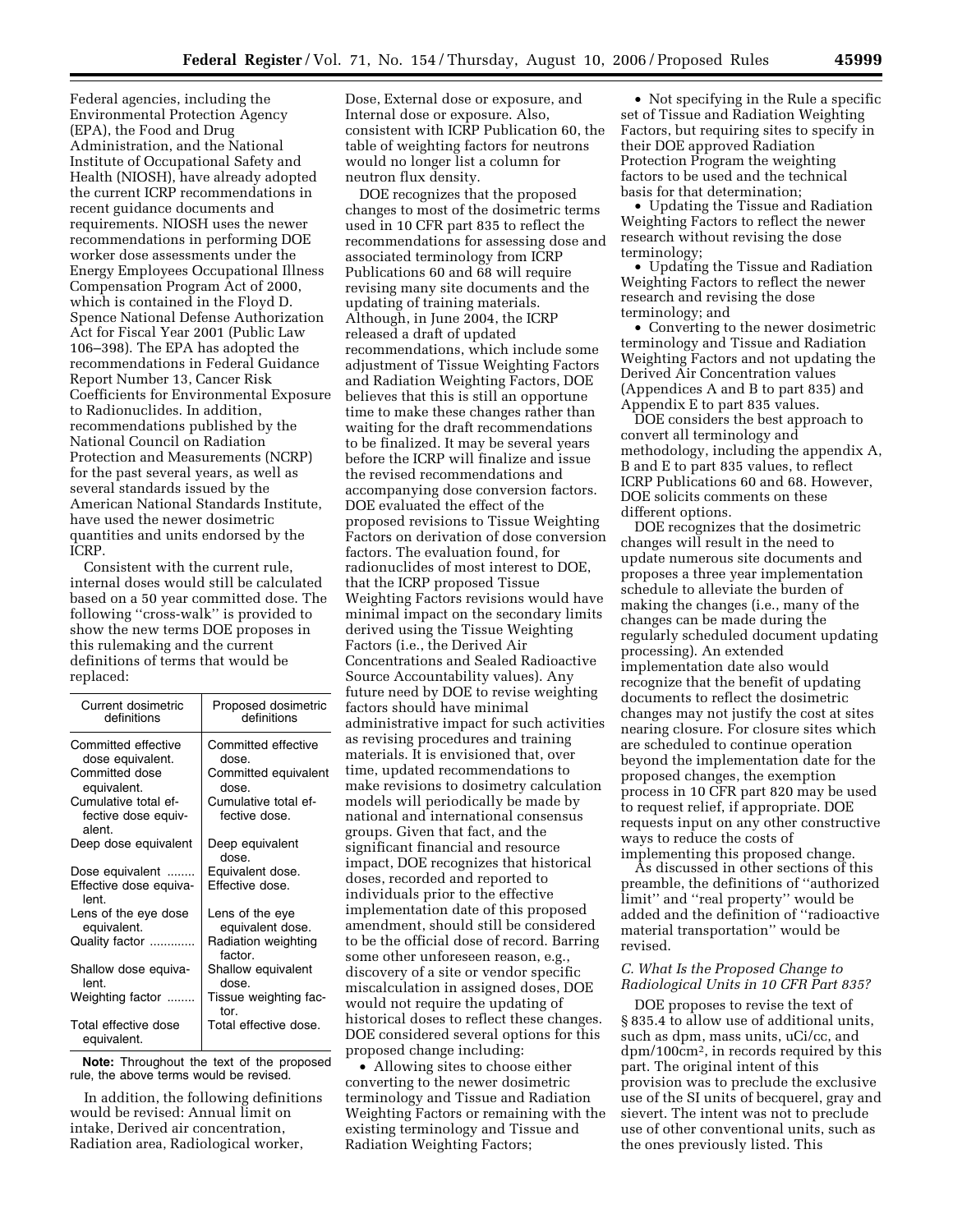proposed change would achieve the original intent.

## *D. What Is the Effect of the Proposed Change on Radiation Protection Programs?*

DOE is proposing to add a new sentence at the end of § 835.101(f) that would read ''Unless otherwise specified in this part, compliance with the amendment to this part published on August 10, 2006, [DATE OF PUBLICATION IN THE FR] shall be achieved no later than [DATE 3 YEARS FOLLOWING THE EFFECTIVE DATE OF THE FINAL RULE].'' DOE is proposing to require compliance with the amended requirements of this part to be achieved no later than three years after the effective date of this amendment. The reasons for an extended implementation date are the same as those discussed in connection with the proposed changes to the dosimetric terms.

## *E. What Is the Proposed Change in the General Requirements for Monitoring Individuals and Areas in 10 CFR Part 835?*

DOE proposes to amend § 835.401(a)(5) by revising the text ''engineering and process controls'' to read ''engineering and administrative controls''. This change is proposed in order to make the use of the terms consistent with DOE Policy 450.4 ''Safety Management System Policy''. DOE considers the terms to be equivalent.

## *F. What Is the Proposed Change in the Monitoring of Packages Containing Radioactive Material in 10 CFR Part 835?*

Certain DOE sites have stated that the requirement in  $\S 835.405(c)(2)$  to perform a measurement of radiation levels was unclear. Under this provision, a measurement of radiation levels is required for receipt of packages of radioactive material ''unless the package contains less than a Type A quantity (as defined at 10 CFR 71.4) of radioactive material''. The definition of a Type A quantity in 10 CFR 71.4 is a quantity of radioactive material which does not exceed a value provided in a specified table. Any quantity of radioactive material less than or equal to the value provided in the table is a Type A quantity. For example, if the table lists a quantity of 16 Curies (Ci) for an isotope, any quantity of that isotope up to and including 16 Ci is a Type A quantity. DOE received statements that the only quantity less than a Type A quantity would be a zero quantity or a negative quantity.

The intent of the requirement has always been that a measurement of the radiation level is required for receipt of packages containing more than a Type A quantity. Title 10 CFR 71.4 defines a Type B quantity as a quantity of radioactive material which exceeds a Type A quantity. Accordingly, to clarify the requirement, DOE proposes to amend  $\S 835.405(c)(2)$  by changing ''unless the package contains less than a Type A quantity'' to ''if the package contains a Type B quantity''.

## *G. What Is the Proposed Change in the Exception for Labeling Requirements in 10 CFR Part 835?*

DOE proposes to establish an upper limit of 0.1 Ci for a quantity of radioactive material which would be excepted from the labeling requirement in § 835.606(a)(2). After the establishment of the radioactive material labeling requirements in the 1998 amendment to 10 CFR part 835, it was noted that the exception to labeling requirements for radioactive materials appeared excessive for certain isotopes. DOE exempts from labeling items and containers if a quantity of radioactive material is less than one tenth of the values specified in appendix E of 10 CFR part 835. For some isotopes this quantity is significant. For example, a container of tritiated water does not need to be labeled ''Caution, Radioactive Material'' as long as there is less than 16 Ci of tritiated water in the container. While the basis for this exception, as discussed in the preamble to the 1998 amendment to 10 CFR part 835, is technically defensible, DOE believes that it is prudent to establish an upper limit for the labeling exception. The approach DOE is proposing is similar to that taken by the NRC, with the exception that the NRC upper limit is 0.001 Ci. DOE believes that the 0.1 Ci upper limit would provide an acceptable level of protection, based on the exposure scenario discussed in the preamble to the 1998 amendment (63 FR 59662), and still provides for sufficient operational flexibility in not being overly restrictive in the labeling requirements.

## *H. What Are the Proposed Changes in the Individual Monitoring Records Requirements in 10 CFR Part 835?*

DOE proposes to revise § 835.702(b) to give sites the option of not assessing and recording any internal dose monitoring result estimated to be less than 10 millirem committed equivalent dose. This change is proposed in response to concerns that, under the current requirements, there is no threshold of positive internal dose monitoring result

which need not be assessed and a dose recorded. DOE believes that this flexibility will be of most benefit for routine bioassay results from tritium and uranium operations. In particular for tritium, current requirements for recording internal doses may be considered to be overly burdensome. For tritium, positive bioassay results could result in needing to determine and record doses that are less than one millirem. The proposed revision allows some relief from needing to perform a dose assessment and to record these very small doses. This may most easily be achieved through the development and use of default values, below which no further dose assessment or recording is required. Establishing a dose threshold for any single bioassay and/or air monitoring result makes the DOE requirements consistent with nationally accepted standards as discussed in American National Standard for Design of Internal Dosimetry Programs (ANSI/ HPS N13.39–2000). The provision still requires the maintenance of bioassay and/or air monitoring results in case they are needed by DOE in the future.

DOE's policy has been that the current monitoring threshold of 100 millirem should not be interpreted as an objective for internal dose monitoring (*i.e.*, DOE fully recognizes that routine internal dose monitoring is not capable of detecting doses at the monitoring threshold for some radionuclides). Consistent with that policy, these proposed threshold values for assessing internal dose should not be construed as the establishment of thresholds for internal dose monitoring.

The proposed revision would provide flexibility for assessing and recording doses for any single bioassay and/or air monitoring result and also includes an annual limit for doses that need not be assessed or recorded based on 50 percent of the applicable monitoring threshold at §§ 835.402(c)(1) through (4). DOE recognizes that sites wishing to invoke the flexibility offered by this proposed change would need to develop and implement a program to track bioassay results to ensure that dose constraints are not exceeded without recording the doses. DOE will provide guidance on acceptable implementation methods.

## *I. What Are the Proposed Changes to Radiation Safety Training?*

DOE proposes to amend § 835.901(b) by adding the text ''applied training,'' after ''by successful completion of.'' The training and applied training is to be commensurate with the hazards in the area and the required controls. DOE already requires, in § 835.901(c), that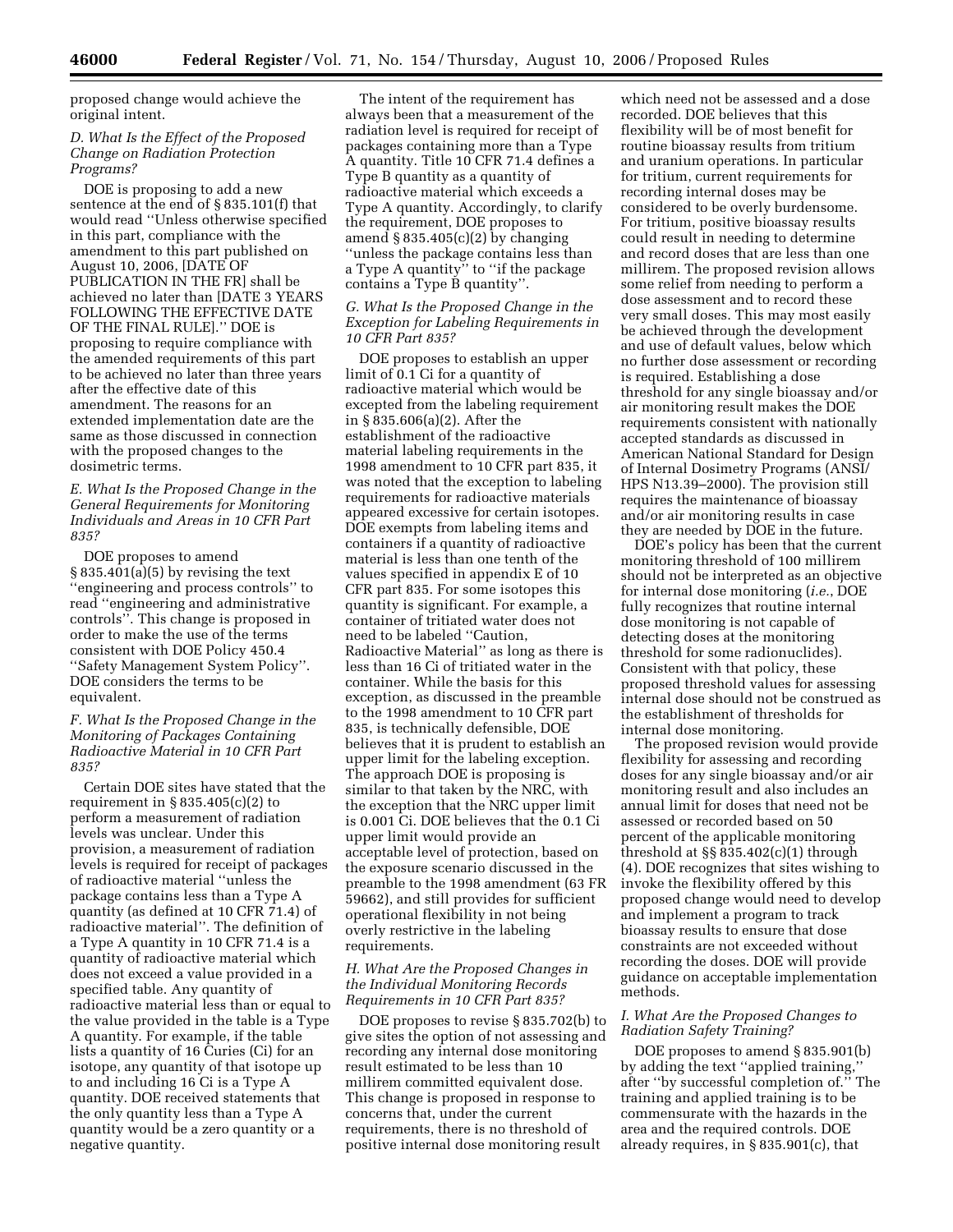each individual demonstrate knowledge of the radiation safety training topics by successful completion of an examination and performance demonstrations. The current requirement for performance demonstration implies that the training will include practical factors or ''applied training''. Accordingly, DOE considers the proposed change to be only editorial.

DOE is considering options for adding a provision for retention testing. DOE has provided, and still maintains several guidance documents which address retention testing. These include:

• DOE G 441.1–12, Radiation Safety Training Implementation Guide

• DOE–STD–1098–99, Radiological Control

• DOE–HDBK–1131–98, General Employee Radiological Training

• DOE–HDBK–1130–98, Radiological Worker Training

In particular, DOE–HDBK–1131–98 includes an attachment ''Evaluating the Effectiveness of Radiological Training.'' This attachment discusses a recommended approach to implementing a retention testing program. DOE is soliciting comments on including, in 10 CFR part 835, a requirement for retention testing.

In addition, DOE is soliciting comments on adding a provision, in subpart J, for radiological control technician (RCT) training. Currently, 10 CFR part 835 requires individuals responsible for developing and implementing measures necessary for ensuring compliance with the requirements of 10 CFR part 835 to have the appropriate education, training, and skills. This provision applies to RCTs. To assist sites in meeting this requirement, DOE has provided, and continues to maintain, several guidance documents discussing the training, retraining and qualifications of RCTs. These include:

• DOE G 441.1–1, Management and Administration of Radiation Protection Programs Implementation Guide

• DOE–STD–1098–99, Radiological Control

• DOE STD–1107–97, Knowledge, Skills, and Abilities for Key Radiation Protection Positions at DOE Facilities

• DOE–DBK–1122–99, Radiological Control Technician Training.

All of the above provide guidance on DOE's expectations for the appropriate level of training, retraining, testing and qualification of RCTs. DOE is soliciting comments on including, in 10 CFR part 835, requirements for RCT of training, retraining, testing and qualification.

*J. What Are the Proposed Changes in the Design and Control Requirements in 10 CFR Part 835?* 

DOE proposes to amend § 835.1001(a) by replacing the text ''physical design features and administrative control'' with ''engineering and administrative controls''. DOE also proposes to amend § 835.1001(b) by replacing the text ''physical design features'' with ''engineering controls'' and proposes to amend § 835.1003 by replacing the text ''physical design features and administrative controls'' with ''engineering and administrative controls''. These changes are proposed in order to make the use of the terms consistent with DOE Policy 450.4 ''Safety Management System Policy''. DOE considers the terms to be equivalent.

*K. What Are the Proposed Changes in the General Provisions to Emergency Exposure Situations in 10 CFR Part 835?* 

DOE proposes to amend the general provisions to emergency exposure situations to clarify that the resumption of operations, pursuant to § 835.1301(d), only applies to operations which have been suspended as a result of a dose in excess of the limits specified in section § 835.202. DOE considers the proposed change to be only editorial.

*L. What Are the Changes to the DAC Values, Introductory Paragraph, and Footnotes in Appendix A to 10 CFR Part 835?* 

One of the options discussed earlier in this preamble is the adoption of the system of dosimetry for intake of radioactive materials set forth in more recent ICRP Publications. Because provisions pertaining to the control of internal dose reference appendix A, DOE proposes to modify the derived air concentration values contained in appendix A to reflect the previously mentioned ICRP publications. The salient changes would be:

• The use of updated dose per unit intake conversion factors specified in ICRP Publication 68 instead of the dose per unit intake conversion factors in the EPA Federal Guidance Report Number 11, Limiting Values of Radionuclide Intake and Air Concentration and Dose Conversion Factors for Inhalation, Submersion, and Ingestion, which is the basis for the current appendix A values. ICRP Publication 68 lists committed effective dose coefficients which are used in deriving the derived air concentration limit based on the stochastic limit of 5 rem. In order to determine if the non-stochastic (organ) limit of 50 rem to any organ or tissue is

more limiting, DOE used the ICRP computer program, The ICRP Database of Dose Coefficients: Workers and Members of the Public, ISBN 0 08 043 8768. As in the current set of derived air concentration values, the more limiting value (stochastic or non-stochastic) is used.

• The use of the ICRP Publication 66 classification of radioactive material by absorption rate [F(fast), M(medium), and S(slow)] instead of by lung clearance classes [D(days), W(weeks), and Y(years)] as specified in ICRP Publication 30.

• The use of default particle size distribution of 5 µm instead of a default particle size distribution of 1 µ if the actual particle size distribution is not known.

These proposed changes are explained in the introduction to appendix A.

In addition to the changes in the dosimetric models used to calculate the DACs in appendix A, several other changes to this appendix are proposed. One proposed change is to establish derived air concentration values for tritiated particulate aerosols, insoluble organically bound tritium and default values for radionuclides not listed in the appendix.

Subsequent to the November 4, 1998, amendment to 10 CFR part 835, Occupational Radiation Protection (63 FR 59662), the Department and its contractors have been researching and developing appropriate guidance for individual exposure to tritiated particulate aerosols and insoluble organically bound tritium. In 1999, the DOE Office of Worker Protection Policy and Programs (EH–52) issued Radiological Control Technical Position RCTP 99–02, Acceptable Approach for Developing Air Concentration Values for Controlling Exposures to Tritiated Particulate Aerosols and Organically-Bound Tritium, which provided guidance on use of acceptable air concentration values. In 2004 EH–52 also published a technical standard, Radiological Control Programs for Special Tritium Compounds, DOE– HDBK–1184–2004, which provides additional guidance on use of acceptable air concentration values. The ICRP publications do not list dose coefficients for tritiated particulate aerosols and do not specifically address insoluble organically bound tritium. Therefore, DOE proposes including derived air concentration values for these substances based on the methodology described in DOE–HDBK– 1184–2004, adjusted to use the ICRP 60 dosimetric quantities. This handbook is available for review at: *http://*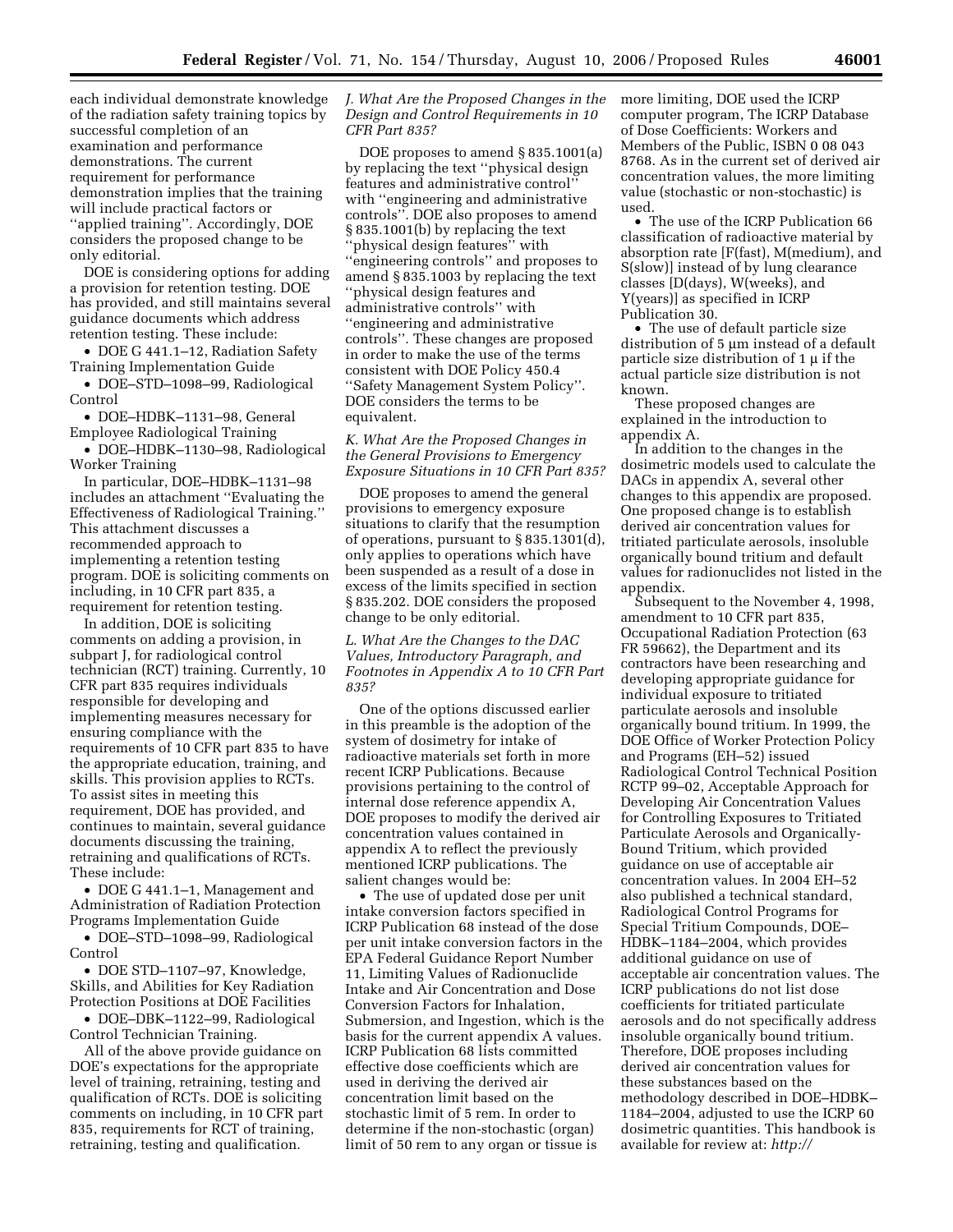*www.eh.doe.gov/radiation/ts.html* and the Freedom of Information Reading Room.

Appendix A to 10 CFR part 835 does not include default values for radionuclides not listed in the appendices. Consistent with the NRC practice, DOE proposes to establish default values for radionuclides not listed in appendix A. One default value would apply for any isotope not already listed with a decay mode other than alpha emission or spontaneous fission and with a radioactive half-life greater than two hours. The default value would be the most restrictive applicable derived air concentration value already listed in appendix A for that type of decay, *i.e.*, 1.E–10 µCi/ml (4 Bq/m3). The second default value would apply for any isotope not already listed with a decay mode of alpha emission or spontaneous fission, or any mixture for which the identity or the concentration of any radionuclide in the mixture is not known. The default value would likewise be the most restrictive applicable derived air concentration value already listed in appendix A, *i.e.*, 2.E–13 µCi/ml  $(8.E-03 Bq/m^3)$ .

## *M. What Are the Proposed Changes to the DAC Values, Introductory Paragraph, and Footnotes in Appendix C to 10 CFR Part 835?*

DOE proposes to amend appendix C to 10 CFR part 835 by changing the term ''contaminated atmospheric cloud'' to ''cloud of airborne radioactive material''. DOE considers this change to be only editorial. Consistent with DOE's proposal to adopt the system of dosimetry for intake of radioactive materials set forth in more recent ICRP publications, DOE proposes to replace the air immersion derived air concentration values in appendix C with new values which were determined using ICRP Publication 68 methodology. Specifically, the proposed values are derived from the dose conversion factors in Annex D of ICRP publication 68 and assumes 250 days (50 weeks times 5 days per week) exposure per year to get an effective dose of 5 rem in a year. Consistent with the NRC, DOE also proposes to establish a default value for any single radionuclide not listed in the appendix. The default value would apply for any isotope not already listed with a decay mode other than alpha emission or spontaneous fission and with a radioactive half-life less than two hours. The derived air concentration would be the most restrictive value already listed, *i.e.*, 6.E–06 µCi/ml (2.E+04 Bq/m3).

## *N. What Are the Proposed Changes to the Text and Footnotes in Appendix D to 10 CFR Part 835?*

Several changes to appendix D are proposed in order to codify guidance issued by the Department in Radiological Control Technical Positions (RCTP) and to enhance the clarity of this section. In 10 Code of Federal Regulations Part 835 Appendix D—Surface Radioactivity Values, RCTP 96–02, DOE provided guidance on the application of footnote 5 to this appendix that addresses surface contamination values for mixed fission products containing Sr-90. Based on this guidance, DOE proposes to revise appendix D as follows: In the second group of nuclides (total surface radioactivity value—1000 dpm/100 cm2; removable surface radioactivity value— 200 dpm/100 cm2) the parenthetical phrase ''including mixed fission products where the Sr-90 fraction is 90 percent or more of the total activity'' would be inserted. A new group would be added to appendix D (between the existing second and third groups) that consists of mixed fission products where the Sr-90 fraction is more than 50 percent but less than 90 percent of the total activity. For this new group, the total surface radioactivity value would be 3000 dpm/100 cm2 and the removable surface radioactivity value would be 600 dpm/100 cm2. In the group of beta-gamma emitters (total surface radioactivity value—5000 dpm/ 100 cm2; removable surface radioactivity value—1000 dpm/100 cm2) the term ''Sr-90 and others'' would be replaced by the word ''those''.

In addition, DOE proposes to clarify footnote seven to Appendix D by replacing the term ''(alpha)'' with the sentence ''These limits only apply to the alpha emitters within the respective decay series.

DOE is not proposing changes to the surface radioactivity values in Appendix D at this time. DOE is aware of newly developed surface radioactivity criteria (see American National Standard—Surface and Volume Radioactivity Standards for Clearance (ANSI/HPS N13.12–1999)), for the release of property and other items, which are more clearly based on potential risks than the surface contamination values in appendix D. However, to maintain a consistent application in the use of surface radioactivity values for both protection of workers and for protection of the public and the environment, DOE intends to continue evaluation of appendix D surface contamination values as a coordinated project that

addresses both occupational and environmental aspects of this topic.

DOE–HDBK–1184–2004 recommends applying the 10 CFR part 835 subpart L provisions when the contamination levels from insoluble tritiated particles fixed to a surface exceed the removable tritium limit. DOE is soliciting comments on the need to revise the rule to reflect this recommendation.

## *O. What Are the Proposed Changes to the Text and Footnote in Appendix E to 10 CFR Part 835?*

As discussed earlier, DOE proposes to adopt the system of dosimetry for intake of radioactive materials set forth in more recent ICRP Publications. The appendix E values would be revised using the ICRP 60 methodology and using the same exposure scenarios as were discussed in the 1998 amendment to 10 CFR part 835. In summary, the values would be based on the more limiting of the quantity of radioactive material which results in either an external or internal whole body dose, from either inhalation or ingestion, of 100 millirem. The external exposure scenario assumes a photon exposure for 12 hours a day for 365 days with the source distance being at 1 meter. The internal exposure scenario assumes an instantaneous intake of 0.001% of the material by an individual. Consistent with the other proposed changes, appendix E values have been recalculated to reflect the previously mentioned ICRP publications.

DOE also proposes to add a footnote to appendix E that any type of tritiated particulate aerosol or organically-bound tritiated compound has a value of 10 Ci. This proposed change would be made to keep appendix E consistent with the proposed change to appendix A which includes the addition of tritiated compounds. The value of 10 Ci was derived using the same method as the other proposed values in appendix E, *i.e.*, they are based on the exposure scenario discussed in the preamble to the 1998 amendment. Specifically, the inhalation exposure scenario used to derive the 10 Ci value assumes a 100 mrem dose from a Type S hafnium tritide particle (the most restrictive tritiated particulate aerosol or organically-bound tritiated compound) with a release fraction to be inhaled of 0.001%. A dose conversion value of 2.6 E-10 Sv/Bq, using the methodology from Radiological Control Programs for Special Tritium Compounds, DOE– HDBK–1184–2004, adjusted to using the ICRP 60 dosimetric quantities, was used.

In addition, the appendix E value for Californium-252, which decays by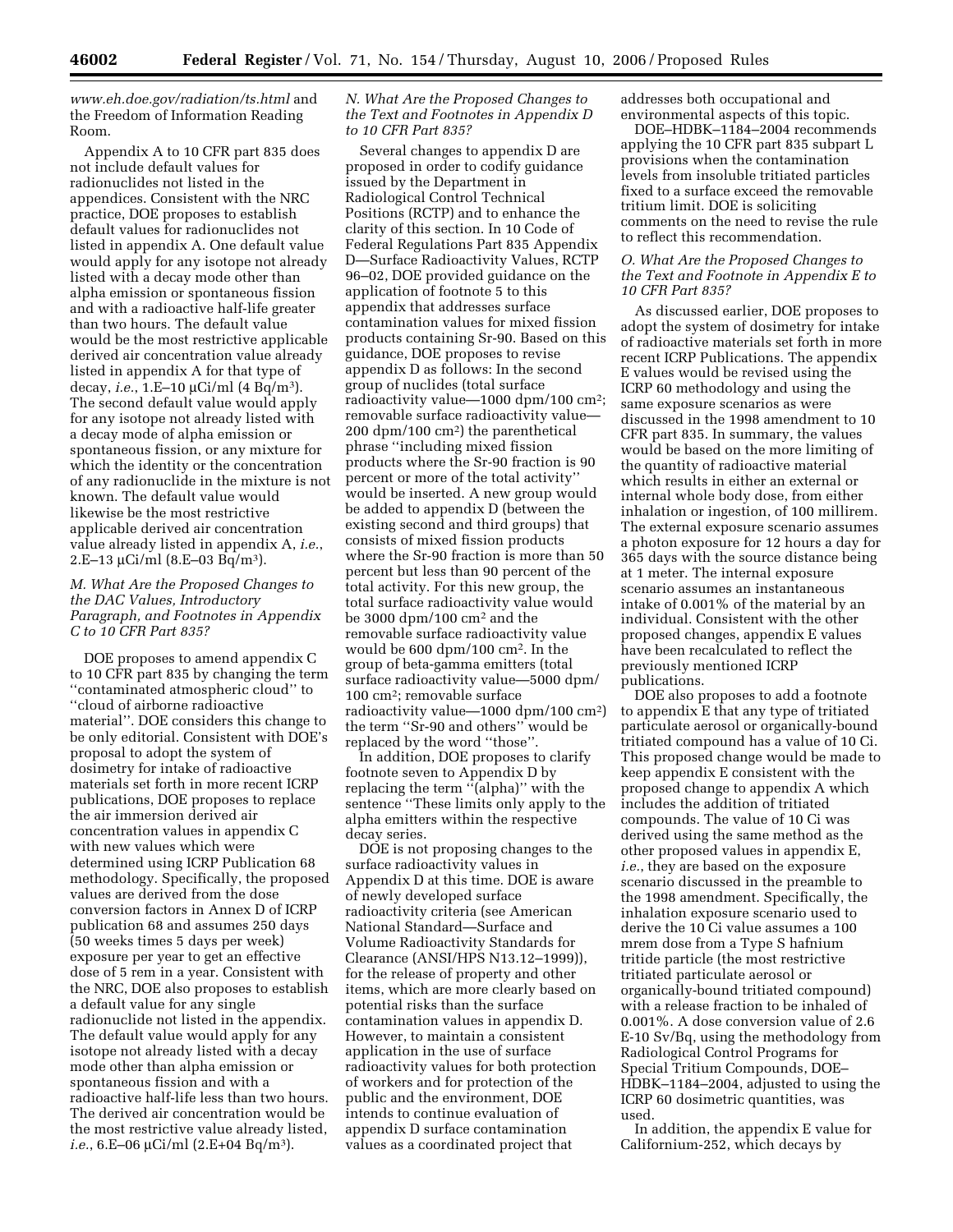spontaneous fission emitting neutrons, would be lower if the external exposure assumption was for neutron instead of photon exposure. Accordingly, DOE calculated the proposed appendix E value for Californium-252 by substituting a neutron exposure for the photon exposure in the external exposure scenario using values from Reference Neutron Radiations—Part 1: Characteristics and Methods of Production, ISO/CD, 8529–1.

## *P. For These Proposed Changes in 10 CFR Part 835, Does DOE Plan To Issue Guidance Documents?*

The primary implementation guides which define DOE's expectations for the existing rule are the DOE G 441.1 series of 13 Implementation Guides for use with 10 CFR part 835. All of these guides are available through the DOE directives Web page on ''*http:// www.directives.doe.gov/serieslist.html*''.

DOE plans on updating these 13 guides to reflect the amended requirements. DOE also plans to review and, as necessary, incorporate the DOE Radiological Control Technical Positions issued by the DOE Office of Worker Protection Policy and Programs into the Implementation Guides. DOE Technical Standards developed by the DOE Office of Worker Protection Policy and Programs will be updated as part of their routine five year reaffirmation process. In particular, these Technical Standards include: DOE–STD–1098–99 Radiological Control, DOE–STD–1121– 98 Internal Dosimetry and the series of handbook relating to radiation protection training.

## *Q. Would a Contractor Need To Submit Any Documents for DOE Approval?*

Section 835.101(g) requires contractors to update their Radiation Protection Program (RPP) and submit it to the DOE within 180 days of the effective date of any modifications to part 835. In accordance with 10 CFR 835.101(f), the RPP shall include plans, schedules, and other measures for achieving compliance no later than three years following the effective date of the amendment. DOE has issued guidance on submittal of RPPs in DOE G 441.1–1A, Management and Administration of Radiation Protection Programs.

#### **V. Procedural Requirements**

## *A. Review Under the National Environmental Policy Act*

DOE has reviewed these proposed amendments to 10 CFR parts 820 and 835 under the National Environmental Policy Act (NEPA) of 1969 (42 U.S.C.

4321 *et seq.*), the Council on Environmental Quality's regulations (40 CFR parts 1500–08), and DOE's implementing regulations (10 CFR part 1021). Categorical Exclusion A5 in Appendix A to Subpart D of 10 CFR part 1021 (rulemaking that amends an existing rule without changing the environmental effect of the amended rule) applies to this rulemaking. Accordingly, DOE has not prepared an environmental impact statement or an environmental assessment pursuant to NEPA.

#### *B. Review Under Executive Order 12866*

This proposed rule has been determined not to be a ''significant regulatory action'' within the scope of section 3(f) of the Executive Order 12866, ''Regulatory Planning and Review'' (58 FR 51735, October 4, 1993. Accordingly, this proposed rule was not reviewed under the Executive Order by the Office of Information and Regulatory Affairs in the Office of Management and Budget.

## *C. Review Under Regulatory Flexibility Act*

The Regulatory Flexibility Act, 5 U.S.C. 601 *et seq.*, requires that a Federal agency prepare a regulatory flexibility analysis for any rule for which the agency is required to publish a general notice of proposed rulemaking. The requirement to prepare an analysis does not apply, however, if the agency certifies that a rule will not have a significant economic impact on a substantial number of small entities. As required by Executive Order 13272, ''Proper Consideration of Small Entities in Agency Rulemaking,'' 67 FR 53461 (August 16, 2002), DOE published procedures and policies on February 19, 2003, to ensure that the potential impacts of its rules on small entities are properly considered during the rulemaking process (68 FR 7990). DOE has made its procedures and policies available on the Office of General Counsel's Web site: *http:// www.gc.doe.gov*.

The impact of the changes to 10 CFR part 820 are primarily for DOE's administration of its enforcement program. The impact of the changes to 10 CFR part 835 are primarily with respect to large management and operating contractors. Subcontractors and suppliers are expected to satisfy the provisions of 10 CFR part 835 primarily through the programs and procedures established by prime contractors. The impacts to small entities with respect to changes to 10 CFR parts 820 and 835 are expected to be minor and the costs of compliance are reimbursable under

contracts with DOE. On this basis, DOE certifies that this rule will not have a significant economic impact on a substantial number of small entities and, therefore, no analysis has been prepared.

## *D. Review Under the Paperwork Reduction Act of 1995*

The information collection provisions of this proposed rule are not substantially different from those contained in DOE contracts with DOE prime contractors covered by this proposed rule. The information collection was previously approved by the Office of Management and Budget (OMB) and assigned OMB Control No. 1910–0300. Accordingly, no additional Office of Management and Budget clearance is required by the Paperwork Reduction Act of 1995 (44 U.S.C. 3501 *et seq.*).

## *E. Review Under Executive Order 13132*

Executive Order 13132 (64 FR 43255, August 10, 1999), requires agencies to develop an accountable process to ensure meaningful and timely input by State and local officials in the development of regulatory policies that have ''federalism implications.'' Policies that have federalism implications are defined in the Executive Order to include regulations that have substantial direct effects on the States, on the relationship between the national government and the States, or on the distribution of power and responsibilities among the various levels of government. DOE has examined the proposed changes to 10 CFR parts 820 and 835 and determined that they do not have a substantial direct effect on the States, on the relationship between the national government and the States, or on the distribution of power and responsibilities among various levels of government. No further action is required by Executive Order 13132.

## *F. Review Under the Unfunded Mandates Reform Act of 1995*

Title II of the Unfunded Mandates Reform Act of 1995, 2 U.S.C. 1531 *et seq.*, requires each Federal agency, to the extent permitted by law, to prepare a written assessment of the effects of any Federal mandate in an agency rule that may result in the expenditure by State, local, and tribal governments, in the aggregate or by the private sector, of \$100 million or more (adjusted annually for inflation) in any one year.

This proposed rule would amend 10 CFR parts 820 and 835. The 10 CFR part 835 changes would apply only to activities conducted by or for DOE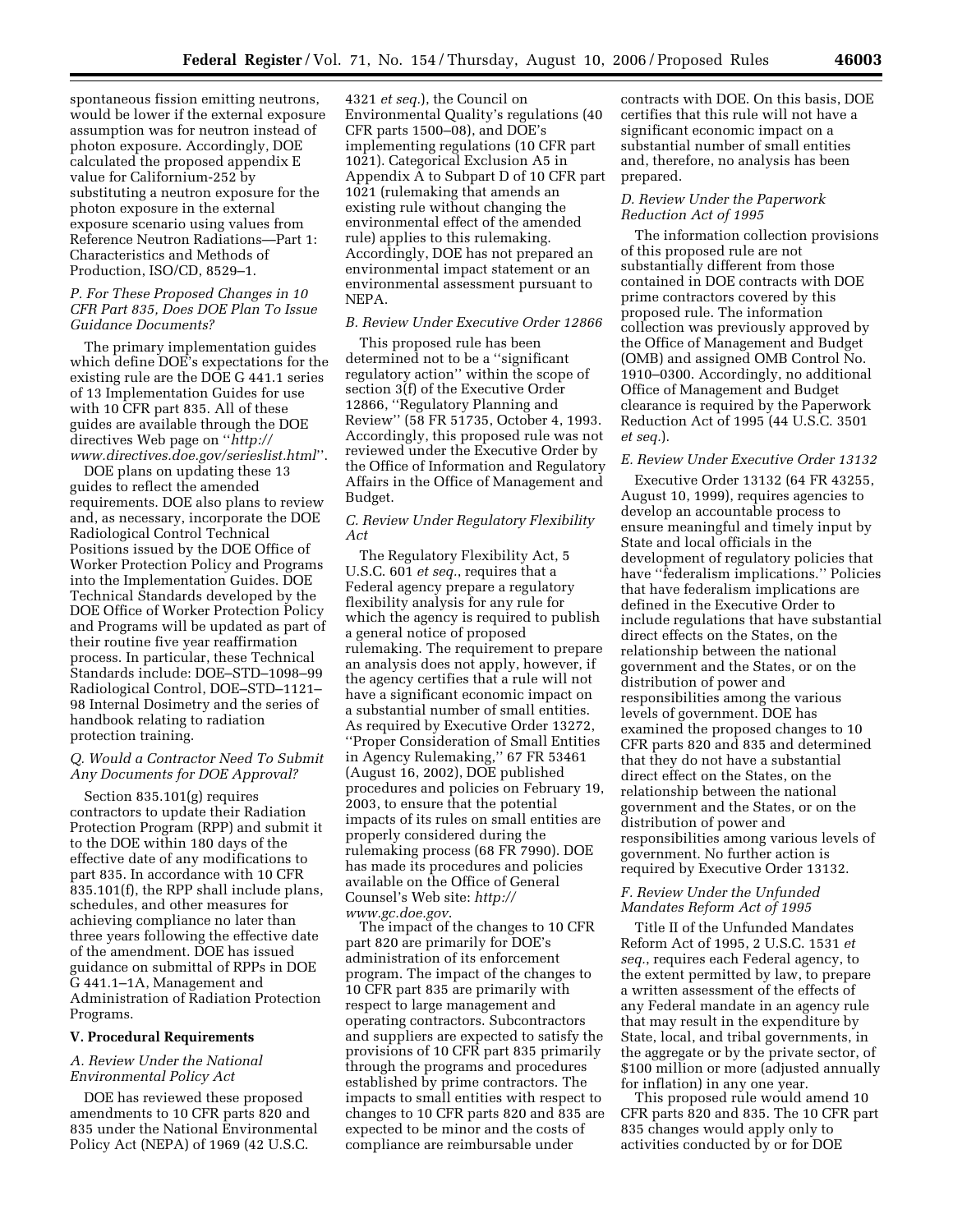involving individual exposure to ionizing radiation. Any costs resulting from implementation of DOE's management, operation, and enforcement of its nuclear safety program are ultimately borne by the Federal Government. Therefore, the requirements of Title II of the Unfunded Mandates Reform Act of 1995 do not apply.

#### *G. Review Under Executive Order 12988*

With respect to the review of existing regulations and the promulgation of new regulations, section 3 of Executive Order 12988, ''Civil Justice Reform,'' 61 FR 4729 (February 7, 1996), imposes on Executive agencies the general duty to eliminate drafting errors and ambiguity, write regulations to minimize litigation, provide a clear legal standard for affected conduct rather than a general standard, and promote simplification and burden reduction. Section 3(c) of Executive Order 12988 requires Executive agencies to review regulations in light of applicable standards in section 3(a) and section 3(b) to determine whether they are met. DOE has completed the required review and determined that, to the extent permitted by law, this notice of proposed rulemaking to amend 10 CFR parts 820 and 835 meets the relevant standards of Executive Order 12988.

## *H. Review Under the Treasury and General Government Appropriations Act, 1999*

Section 654 of the Treasury and General Government Appropriations Act, 1999 (Pub. L. 105–277) requires Federal agencies to issue a Family Policymaking Assessment for any proposed rule or policy that may affect family well-being. The proposed amendments to 10 CFR parts 820 and 835 would not impact on the autonomy or integrity of the family institution. Accordingly, DOE has concluded that it is not necessary to prepare a Family Policymaking Statement.

#### *I. Review under Executive Order 13211*

Executive Order 13211, ''Actions Concerning Regulations That Significantly Affect Energy Supply, Distribution, or Use'' (66 FR 28355, May 22, 2001) requires Federal agencies to prepare and submit to the Office of Information and Regulatory Affairs in the Office of Management and Budget a Statement of Energy Effects for any significant energy action. Today's proposed rule is not a significant energy action, as that term is defined in the Executive Order. Accordingly, DOE has not prepared a Statement of Energy Effects.

## *J. Review Under the Treasury and General Government Appropriations Act, 2001*

The Treasury and General Government Appropriation Act, 2001 (44 U.S. C. 3516, note) provides for agencies to review most dissemination of information to the public under guidelines established by each agency pursuant to general guidelines issued by OMB. OMB'S guidelines were published at 67 FR 8452 (February 22, 2002), and DOE's guidelines were published at 67 FR 62446 (October 7, 2002). DOE has reviewed today's notice under the OMB and DOE guidelines and has concluded that it is consistent with applicable policies in those guidelines.

## *K. Approval of the Office of the Secretary of Energy*

The Office of the Secretary has approved the issuance of this notice of proposed rulemaking.

#### **VI. Opportunity for Public Comment**

#### *A. Written Comments*

Interested persons are invited to participate in this proceeding by submitting data, views, or comments on this proposed rule. Three copies of written comments should be submitted to the address indicated in the **ADDRESSES** section of this notice of proposed rulemaking. Comments should be identified on the outside of the envelope and on the comments themselves with the designated ''Docket No. EH–RM–02–835'' or ''RIN 1901– AA95.'' All comments received on or before the date specified at the beginning of this notice will be considered before final action is taken in this rulemaking. Because of recent delays in the delivery of mail to DOE, we recommend that comments also be sent by email to the address given at the beginning of this notice of proposed rulemaking.

All submitted comments will be available for public inspection as part of the administrative record for this rulemaking in the DOE Freedom of Information Reading Room at the address given in the **ADDRESSES** section of this notice of proposed rulemaking.

Pursuant to the provisions of 10 CFR 1004.11, anyone submitting information or data that he or she believes to be confidential and exempt by law from public disclosure should submit one complete copy of the document, as well as two copies, if possible, from which the information has been deleted. DOE will make its determination as to the confidentiality of the information and treat it accordingly.

## *B. Public Hearing*

A public hearing will be held at the time, date, and location indicated in the **DATES** and **ADDRESSES** sections of this notice. DOE invites any person who has an interest in the proposed rule, or who is a representative of a group or class of persons that has an interest, to make a request for an opportunity to make an oral presentation at the hearing. Requests to speak should be sent to the mailing address or e-mail address or made by calling the telephone number given in the **DATES** section of this notice. Requests must be received by the time specified in the **DATES** section of this notice. The person making the request should provide a daytime telephone number. Each person selected to speak at a public hearing will be notified as to his or her approximate speaking time. DOE reserves the right to select persons to be heard at each hearing, to schedule their presentations, and to establish procedures governing the conduct of the hearing. The length of each presentation will be limited to 10 minutes, unless the hearing officer determines that the number of persons requesting to speak permits longer presentation times.

A departmental official will be designated to preside at the hearing. The hearing will not be a judicial or a trialtype hearing but will be conducted in accordance with 5 U.S.C. 553 and section 501 of the Department of Energy Organization Act, 42 U.S.C. 7191. Only those persons conducting the hearing may ask questions. At the conclusion of all initial oral statements, each person will be given the opportunity to make a rebuttal statement. The rebuttal statements will be given in the same order as the initial statements. Any further procedural rules needed for the proper conduct of the hearing will be announced by the Presiding Officer at the hearing.

DOE will retain the record of the full hearing, including the transcript, and make it available for inspection and copying in the DOE Freedom of Information Reading Room at the address provided in the **ADDRESSES** section of this notice. Transcripts may be purchased from the court reporter.

If DOE must cancel the hearing, every effort will be made to publish an advance notice of such cancellation in the **Federal Register**. Notice of cancellation also will be given to all persons scheduled to speak at the hearing. The hearing date may be canceled in the event no public testimony has been scheduled in advance.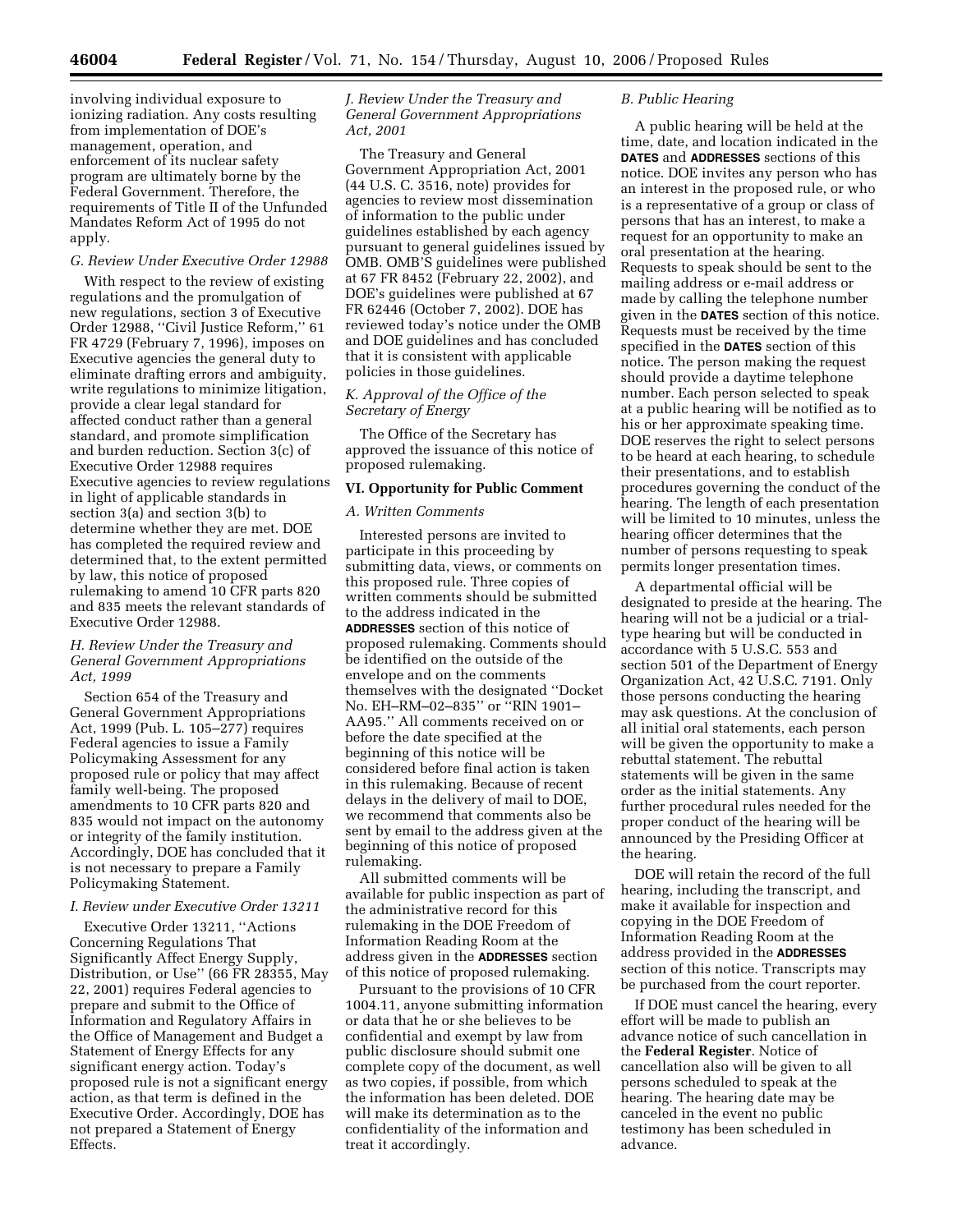#### **List of Subjects**

#### *10 CFR Part 820*

Administrative practice and procedure, Federal buildings and facilities, Government contracts, Nuclear energy, Nuclear materials, Nuclear power plants and reactors, Nuclear safety, Penalties, Public health, and Radiation protection.

#### *10 CFR Part 835*

Federal buildings and facilities, Nuclear energy, Nuclear materials, Nuclear power plants and reactors, Nuclear safety, Occupational safety and health, Radiation protection, and Reporting and recordkeeping requirements.

Issued in Washington, DC on July 6, 2006.

## **C. Russell H. Shearer,**

*Acting Assistant Secretary for Environment, Safety and Health.* 

For the reasons set forth in the preamble, Parts 820 and 835 of Chapter III, Title 10, of the Code of Federal Regulations are proposed to be amended as set forth below.

## **PART 820—PROCEDURAL RULES FOR DOE NUCLEAR ACTIVITIES**

1. The authority citation for part 820 is revised to read as follows:

**Authority:** 42 U.S.C. 2201; 2282(a); 7191; 28 U.S.C. 2461 note; 50 U.S.C. 2410.

2. In § 820.1 paragraph (c) is revised to read as follows:

#### **§ 820.1 Purpose and Scope.**

\* \* \* \* \*

(c) *Exclusion.* Activities and facilities covered under E.O. 12344, 42 U.S.C. 7158 note, pertaining to Naval nuclear propulsion are excluded from the requirements of subparts D and E of this part regarding interpretations and exemptions related to this part. The Deputy Administrator for Naval Reactors or his designee will be responsible for formulating, issuing, and maintaining appropriate records of interpretations and exemptions for these facilities and activities.

3. In § 820.2 revise the definitions for ''Director'', and ''Secretarial Officer'', and add a new definition for ''NNSA'', in alphabetical order to read as follows:

## **§ 820.2 Definitions.**

\* \* \* \* \* *Director* means a DOE Official to whom the Secretary has assigned the authority to investigate the nature and extent of compliance with the requirements of this part. With regard to activities and facilities covered under E.O. 12344, 42 U.S.C. 7158 note,

pertaining to Naval nuclear propulsion, the Director shall mean the Deputy Administrator for Naval Reactors or his designee.

\* \* \* \* \* *NNSA* means the National Nuclear Security Administration. \* \* \* \* \*

*Secretarial Officer* means the Assistant Secretary, NNSA Administrator, Deputy Administrator, Program Office Director, or equivalent DOE official who has primary line management responsibility for a contractor.

\* \* \* \* \* 4. Section 820.13 is added to read as follows:

#### **§ 820.13 Direction to NNSA contractors.**

(a) Notwithstanding any other provision of this part, and pursuant to section 3220 of Public Law 106–65, as amended, the NNSA Administrator, rather than the Director, signs, issues and serves the following actions that direct NNSA contractors:

(1) Subpoenas;

(2) Orders to compel attendance; (3) Disclosures of information or documents obtained during an investigation or inspection;

(4) Preliminary notices of violations; and

(5) Final notices of violations.

(b) The NNSA Administrator shall act after consideration of the Director's recommendation.

5. In § 820.21, paragraphs (g) and (h) are added to read as follows:

#### **§ 820.21 Investigations.**

\* \* \* \* \* (g) The Director may issue enforcement letters that communicate DOE's expectations with respect to any aspect of the requirements of DOE's Nuclear Safety Requirements, including identification and reporting of issues, corrective actions, and implementation of the DOE's Nuclear Safety Requirements, provided that an enforcement letter may not create the basis for any legally enforceable requirement pursuant to this part.

(h) The Director may sign, issue and serve subpoenas.

6. In Appendix A to part 820, revise sections IV and VIII to read as follows:

## **Appendix A to Part 820—General Statement of Enforcement Policy**

## \* \* \* \* \* **IV. Responsibilities**

(a) The Director, as the principal enforcement officer of the DOE, has been delegated the authority to:

(1) Conduct enforcement inspections, investigations, and conferences;

(2) Issue Notices of Violations and proposed civil penalties, Enforcement Letters, Consent Orders, and subpoenas; and

(3) Issue orders to compel attendance and disclosure of information or documents obtained during an investigation or inspection.

(b) The NNSA Administrator, pursuant to section 3212 of Public Law 106–65, as amended, has responsibility for environment, safety and health operations within NNSA and is authorized to sign, issue and serve the following actions that direct NNSA contractors:

(1) Subpoenas;

(2) Orders to compel attendance;

(3) Disclosure of information or documents obtained during an investigation or inspection;

(4) Preliminary Notices of Violations; and (5) Final Notices of Violations.

The NNSA Administrator acts after consideration of the Director's recommendation.

\* \* \* \* \*

#### **VIII. Enforcement Letter**

(a) In cases where DOE has decided not to conduct an investigation or inspection or issue a Preliminary Notice of Violation (PNOV), DOE may send an Enforcement Letter to the contractor, signed by the Director. Enforcement Letters issued to NNSA contractors will be coordinated with the Deputy Administrator of the NNSA with primary responsibility for environment, safety and health matters prior to issuance. The Enforcement Letter is intended to communicate the basis of the decision not to pursue enforcement action for a noncompliance. The Enforcement Letter is intended to inform contractors of the desired level of worker safety and health performance. It may be used when DOE concludes the specific noncompliance at issue is not of the level of significance warranted to conduct an investigation or inspection or for issuance of a PNOV. Even where a noncompliance may be significant, the Enforcement Letter recognizes that the contractor's actions may have attenuated the need for enforcement action. The Enforcement Letter will typically recognize how the contractor handled the circumstances surrounding the noncompliance, address additional areas requiring the contractor's attention, and address DOE's expectations for corrective action.

(b) In general, Enforcement Letters communicate DOE's expectations with respect to any aspect of the requirements of this part, including identification and reporting of issues, corrective actions, and implementation of the contractor's safety and health program. DOE might, for example, wish to recognize some action of the contractor that is of particular benefit to worker safety and health that is a candidate for emulation by other contractors. On the other hand, DOE may wish to bring a program shortcoming to the attention of the contractor that, but for the lack of worker safety and health significance of the immediate issue, might have resulted in the issuance of a PNOV. An Enforcement Letter is not an enforcement action.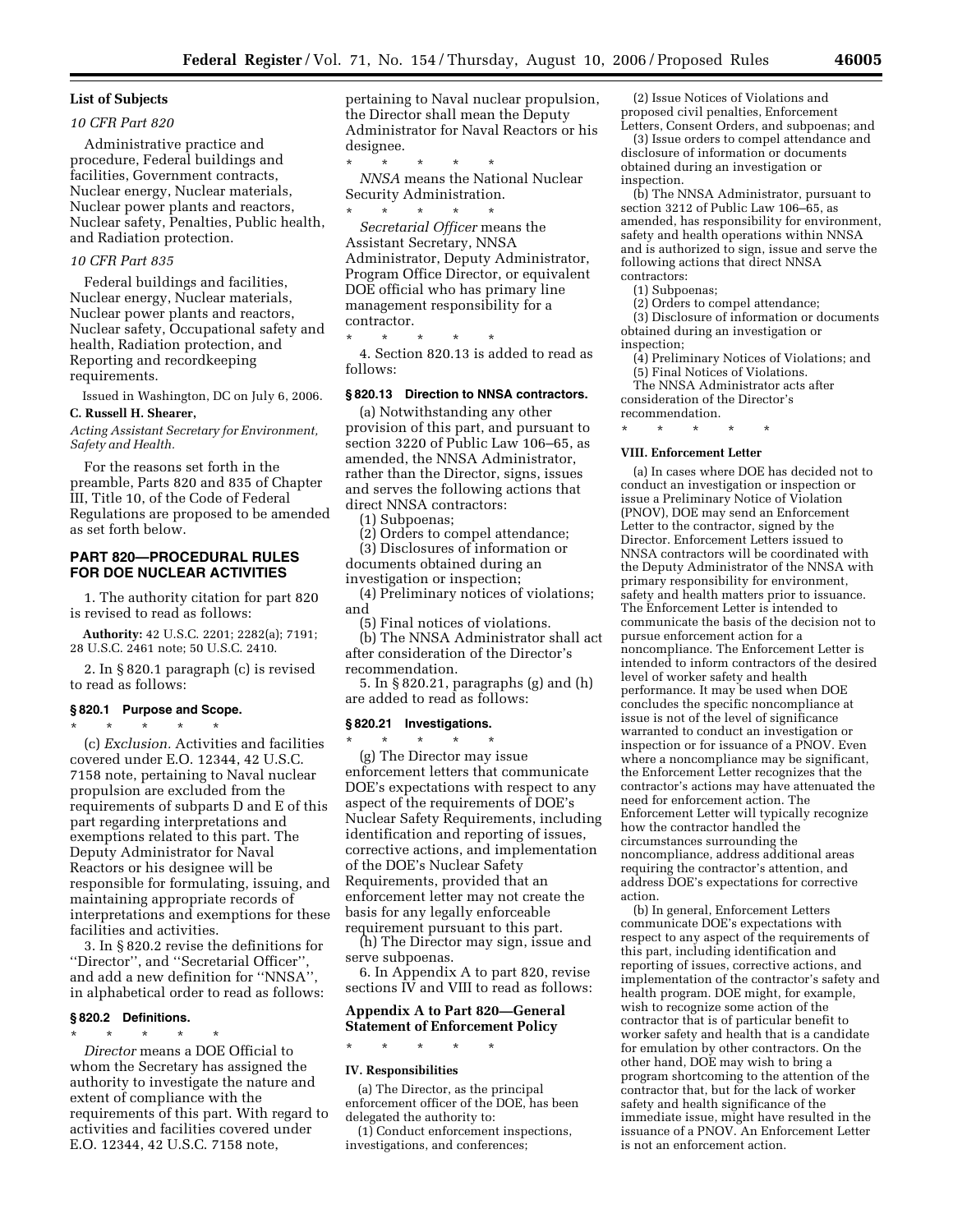(c) With respect to many noncompliances, DOE may decide not to send an Enforcement Letter. When DOE decides that a contractor has appropriately corrected a noncompliance or that the significance of the noncompliance is sufficiently low, it may close out its review simply through an annotation in the DOE Noncompliance Tracking System (NTS). A closeout of a noncompliance with or without an Enforcement Letter may only take place after DOE has confirmed that corrective actions have been completed. Closeout of any NNSA contractor noncompliance will be coordinated with NNSA prior to closeout. \* \* \* \* \*

## **PART 835—OCCUPATIONAL RADIATION PROTECTION**

7. The authority citation for part 835 is revised to read as follows:

**Authority:** 42 U.S.C. 2201; 7191; 50 U.S.C. 2410.

8. Section 835.1 is amended: a. In the introductory text of paragraph (b), remove the word ''discussed'' and add in its place

''provided''.

b. Paragraph (b)(2) is revised.

c. Paragraph (b)(4) is removed.

d. Paragraph (b)(5) is redesignated as (b)(4) and the word ''or'' at the end of the paragraph is removed.

e. Paragraph (b)(6) is redesignated as (b)(5) and the period at the end of the paragraph is removed and ''; or'' is added in its place.

f. A new paragraph (b)(6) is added.

g. Paragraph (c) is revised.

h. A new paragraph (d) is added.

The revisions and additions specified above read as follows:

#### **§ 835.1 Scope.**

\* \* \* \* \*

(b) \* \* \*

(2) Activities conducted under the authority of the Deputy Administrator for Naval Reactors, as described in Public Law 98–525 and 106–65;

\* \* \* \* \* (6) Radioactive material on or within material, equipment and real property which is approved for release when the radiological conditions of the material, equipment and real property have been documented to comply with the criteria for release set forth in a DOE authorized limit which has been approved by a Secretarial Officer in consultation with the Office of the Assistant Secretary for Environment, Safety and Health.

(c) Occupational doses received as a result of excluded activities listed in paragraphs (b)(1) through (b)(4) and (b)(6) of this section, shall be included to the extent practicable when determining compliance with the occupational dose limits at §§ 835.202 and 835.207, and with the limits for the embryo/fetus at § 835.206. Occupational doses resulting from authorized emergency exposures and planned special exposures shall not be considered when determining compliance with the dose limits at §§ 835.202 and 835.207.

(d) The requirements in subparts F and G of this part do not apply to radioactive material transportation, provided the radioactive material is under the continuous observation and control of an individual who is knowledgeable of and implements required exposure control measures.

9. Section 835.2 is revised to read as follows:

#### **§ 835.2 Definitions.**

(a) As used in this part: *Accountable sealed radioactive source* means a sealed radioactive source having a half-life equal to or greater than 30 days and an isotopic activity equal to or greater than the corresponding value provided in appendix E of this part.

*Airborne radioactive material or airborne radioactivity* means radioactive material dispersed in the air in the form of dusts, fumes, particulates, mists, vapors, or gases.

*Airborne radioactivity area* means any area, accessible to individuals, where:

(1) The concentration of airborne radioactivity, above natural background, exceeds or is likely to exceed the derived air concentration (DAC) values listed in appendix A or appendix C of this part; or

(2) An individual present in the area without respiratory protection could receive an intake exceeding 12 DAChours in a week.

*ALARA* means ''As Low As is Reasonably Achievable,'' which is the approach to radiation protection to manage and control exposures (both individual and collective) to the work force and to the general public to as low as is reasonable, taking into account social, technical, economic, practical, and public policy considerations. As used in this part, ALARA is not a dose limit but a process which has the objective of attaining doses as far below the applicable limits of this part as is reasonably achievable.

*Annual limit on intake (ALI)* means the derived limit for the amount of radioactive material taken into the body of an adult worker by inhalation or ingestion in a year. ALI is the smaller value of intake of a given radionuclide in a year by the reference man (ICRP Publication 23) that would result in a committed effective dose of 5 rems (0.05 sievert) or a committed equivalent dose of 50 rems (0.5 sievert) to any individual organ or tissue. ALI values for intake by ingestion and inhalation of selected radionuclides are based on International Commission on Radiological Protection Publication 68, *Dose Coefficients for Intakes of Radionuclides by Workers*, published July, 1994 (ISBN 0 08 042651 4). This document is available from Elsevier Science Inc., Tarrytown, NY.

*Authorized limit* means a limit on the concentration of residual radioactive material on the surfaces or within the property that has been derived consistent with DOE directives including the as low as is reasonably achievable (ALARA) process requirements, given the anticipated use of the property and has been authorized by DOE to permit the release of the property from DOE radiological control.

*Background* means radiation from: (1) Naturally occurring radioactive

materials which have not been technologically enhanced;

(2) Cosmic sources;

(3) Global fallout as it exists in the environment (such as from the testing of nuclear explosive devices);

(4) Radon and its progeny in concentrations or levels existing in buildings or the environment which have not been elevated as a result of current or prior activities; and

(5) Consumer products containing nominal amounts of radioactive material or producing nominal amounts of radiation.

*Bioassay* means the determination of kinds, quantities, or concentrations, and, in some cases, locations of radioactive material in the human body, whether by direct measurement or by analysis and evaluation of radioactive materials excreted or removed from the human body.

*Calibration* means to adjust and/or determine either:

(1) The response or reading of an instrument relative to a standard (*e.g.*, primary, secondary, or tertiary) or to a series of conventionally true values; or

(2) The strength of a radiation source relative to a standard (*e.g.*, primary, secondary, or tertiary) or conventionally true value.

*Contamination area* means any area, accessible to individuals, where removable surface contamination levels exceed or are likely to exceed the removable surface contamination values specified in appendix D of this part, but do not exceed 100 times those values.

*Controlled area* means any area to which access is managed by or for DOE to protect individuals from exposure to radiation and/or radioactive material.

*Declared pregnant worker* means a woman who has voluntarily declared to her employer, in writing, her pregnancy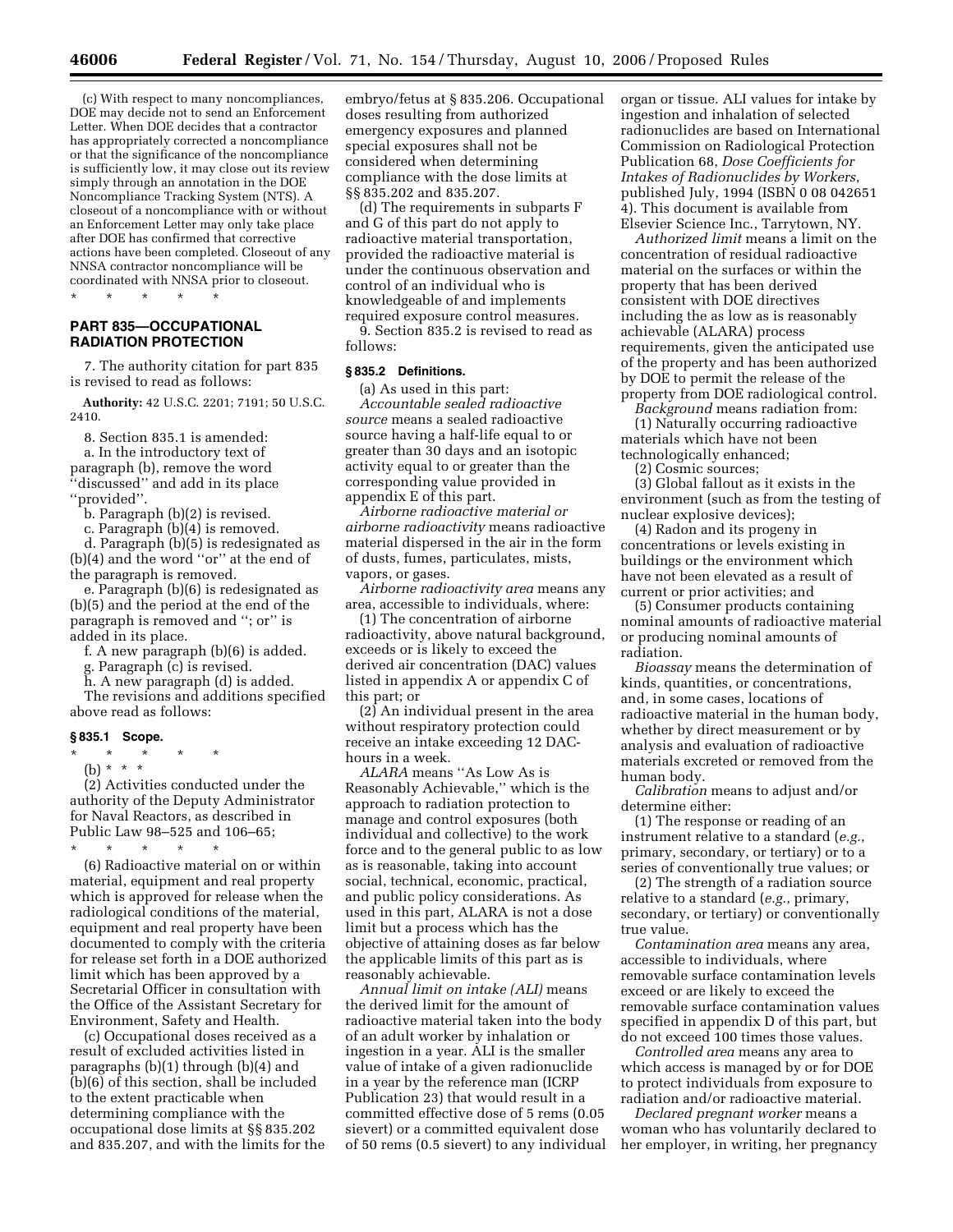for the purpose of being subject to the occupational dose limits to the embryo/ fetus as provided in § 835.206. This declaration may be revoked, in writing, at any time by the declared pregnant worker.

*Derived air concentration (DAC)*  means, for the radionuclides listed in appendix A of this part, the airborne concentration that equals the ALI divided by the volume of air breathed by an average worker for a working year of 2000 hours (assuming a breathing volume of 2400 m3). For the radionuclides listed in appendix C of this part, the air immersion DACs were calculated for a continuous, nonshielded exposure via immersion in a semi-infinite cloud of radioactive material. The values are based upon International Commission on Radiological Protection Publication 68, *Dose Coefficients for Intakes of Radionuclides by Workers*, published July, 1994 (ISBN 0 08 042651 4). This document is available from Elsevier Science Inc., Tarrytown, NY.

*Derived air concentration-hour (DAChour)* means the product of the concentration of radioactive material in air (expressed as a fraction or multiple of the DAC for each radionuclide) and the time of exposure to that radionuclide, in hours.

*DOE activity* means an activity taken for or by DOE in a DOE operation or facility that has the potential to result in the occupational exposure of an individual to radiation or radioactive material. The activity may be, but is not limited to, design, construction, operation, or decommissioning. To the extent appropriate, the activity may involve a single DOE facility or operation or a combination of facilities and operations, possibly including an entire site or multiple DOE sites.

*Entrance or access point* means any location through which an individual could gain access to areas controlled for the purpose of radiation protection. This includes entry or exit portals of sufficient size to permit human entry, irrespective of their intended use.

*General employee* means an individual who is either a DOE or DOE contractor employee; an employee of a subcontractor to a DOE contractor; or an individual who performs work for or in conjunction with DOE or utilizes DOE facilities.

*High contamination area* means any area, accessible to individuals, where removable surface contamination levels exceed or are likely to exceed 100 times the removable surface contamination values specified in appendix D of this part.

*High radiation area* means any area, accessible to individuals, in which radiation levels could result in an individual receiving a deep equivalent dose in excess of 0.1 rem (0.001 sievert) in 1 hour at 30 centimeters from the radiation source or from any surface that the radiation penetrates.

*Individual* means any human being. *Member of the public* means an individual who is not a general employee. An individual is not a ''member of the public'' during any period in which the individual receives an occupational dose.

*Minor* means an individual less than 18 years of age.

*Monitoring* means the measurement of radiation levels, airborne radioactivity concentrations, radioactive contamination levels, quantities of radioactive material, or individual doses and the use of the results of these measurements to evaluate radiological hazards or potential and actual doses resulting from exposures to ionizing radiation.

*Nonstochastic effects* means effects due to radiation exposure for which the severity varies with the dose and for which a threshold normally exists (*e.g.*, radiation-induced opacities within the lens of the eye).

*Occupational dose* means an individual's ionizing radiation dose (external and internal) as a result of that individual's work assignment. Occupational dose does not include doses received as a medical patient or doses resulting from background radiation or participation as a subject in medical research programs.

*Person* means any individual, corporation, partnership, firm, association, trust, estate, public or private institution, group, Government agency, any State or political subdivision of, or any political entity within a State, any foreign government or nation or other entity, and any legal successor, representative, agent or agency of the foregoing; provided that person does not include the Department or the United States Nuclear Regulatory Commission.

*Radiation* means ionizing radiation: alpha particles, beta particles, gamma rays, X-rays, neutrons, high-speed electrons, high-speed protons, and other particles capable of producing ions. Radiation, as used in this part, does not include non-ionizing radiation, such as radio- or micro-waves, or visible, infrared, or ultraviolet light.

*Radiation area* means any area, accessible to individuals, in which radiation levels could result in an individual receiving a deep equivalent dose in excess of 0.005 rem (0.05

millisievert) in 1 hour at 30 centimeters from the source or from any surface that the radiation penetrates.

*Radioactive material area* means any area within a controlled area, accessible to individuals, in which items or containers of radioactive material exist and the total activity of radioactive material exceeds the applicable values provided in appendix E of this part.

*Radioactive material transportation*  means the movement of radioactive material by aircraft, rail, vessel, or highway vehicle. Radioactive material transportation does not include preparation of material or packagings for transportation, storage of material awaiting transportation, or application of markings and labels required for transportation.

*Radiological area* means any area within a controlled area defined in this section as a "radiation area," "high radiation area,'' ''very high radiation area,'' ''contamination area,'' ''high contamination area,'' or ''airborne radioactivity area.''

*Radiological worker* means a general employee whose job assignment involves operation of radiation producing devices or working with radioactive materials, or who is likely to be routinely occupationally exposed above 0.1 rem (0.001 sievert) per year total effective dose.

*Real property* means land and anything permanently affixed to the land such as buildings, fences and those things attached to the buildings, such as light fixtures, plumbing and heating fixtures, or other such items that would be personal property if not attached.

*Real-time air monitoring* means measurement of the concentrations or quantities of airborne radioactive materials on a continuous basis.

*Respiratory protective device* means an apparatus, such as a respirator, worn by an individual for the purpose of reducing the individual's intake of airborne radioactive materials.

*Sealed radioactive source* means a radioactive source manufactured, obtained, or retained for the purpose of utilizing the emitted radiation. The sealed radioactive source consists of a known or estimated quantity of radioactive material contained within a sealed capsule, sealed between layer(s) of non-radioactive material, or firmly fixed to a non-radioactive surface by electroplating or other means intended to prevent leakage or escape of the radioactive material. Sealed radioactive sources do not include reactor fuel elements, nuclear explosive devices, and radioisotope thermoelectric generators.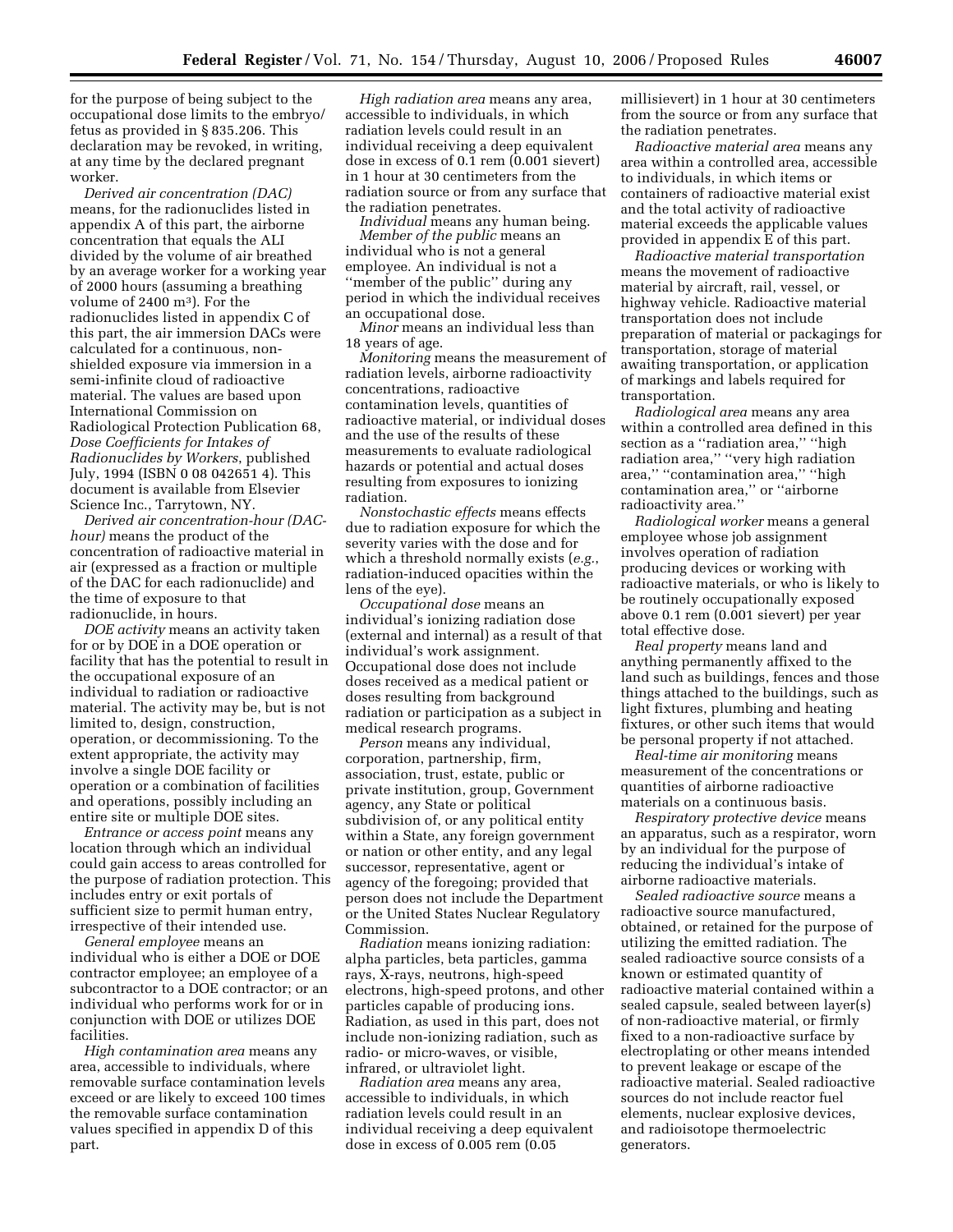*Source leak test* means a test to determine if a sealed radioactive source is leaking radioactive material.

*Stochastic effects* means malignant and hereditary diseases for which the probability of an effect occurring, rather than its severity, is regarded as a function of dose without a threshold, for radiation protection purposes.

*Very high radiation area* means any area, accessible to individuals, in which radiation levels could result in an individual receiving an absorbed dose in excess of 500 rads (5 grays) in one hour at 1 meter from a radiation source or from any surface that the radiation penetrates.

*Week* means a period of seven consecutive days.

*Year* means the period of time beginning on or near January 1 and ending on or near December 31 of that same year used to determine compliance with the provisions of this part. The starting and ending date of the year used to determine compliance may be changed provided that the change is made at the beginning of the year and that no day is omitted or duplicated in consecutive years.

(b) As used in this part to describe various aspects of radiation dose:

*Absorbed dose* (D) means the average energy absorbed by matter from ionizing radiation per unit mass of irradiated material. The absorbed dose is expressed in units of rad (or gray) (1 rad  $= 0.01$  gray).

*Committed effective dose* (E<sub>50</sub>) means the sum of the committed equivalent doses to various tissues or organs in the body ( $H_{T,50}$ ), each multiplied by the appropriate weighting factor  $(w_T)$ —that is,  $\sigma_{50} = \Sigma w_{T}H_{T,50}$ . Committed effective dose is expressed in units of rem (or sievert).

*Committed equivalent dose*  $(H_{T,50})$ means the equivalent dose calculated to be received by a tissue or organ over a 50-year period after the intake of a radionuclide into the body. It does not include contributions from radiation sources external to the body. Committed equivalent dose is expressed in units of rem (or sievert) (1 rem = 0.01 sievert).

*Cumulative total effective dose* means the sum of all total effective dose values recorded for an individual plus, for occupational exposures received before the implementation date of this amendment, the sum of all total effective dose equivalent (as defined in the November 4, 1998 amendment to this rule) values recorded for an individual, where available, for each year occupational dose was received, beginning January 1, 1989.

*Deep equivalent dose* means the equivalent dose derived from external radiation at a depth of 1 cm in tissue.

*Dose* is a general term for absorbed dose, equivalent dose, effective dose, committed equivalent dose, committed effective dose, or total effective dose as defined in this part.

*Effective dose* (E) means the summation of the products of the equivalent dose received by specified tissues or organs of the body  $(H_T)$  and the appropriate tissue weighting factor  $(w_T)$ —that is,  $E = \Sigma w_T H_T$ . It includes the dose from radiation sources internal and/or external to the body. For purposes of compliance with this part, deep equivalent dose to the whole body may be used as effective dose for external exposures. The effective dose is expressed in units of rem (or sievert).

*Equivalent dose* (H<sub>T</sub>) means the product of average absorbed dose  $(D_{T,R})$ in rad (or gray) in a tissue or organ and a radiation weighting factor  $(w_R)$ . Equivalent dose is expressed in units of rem (or sievert)  $(1$  rem = 0.01 sievert).

*External dose or exposure* means that portion of the equivalent dose received from radiation sources outside the body (i.e., ''external sources'').

*Extremity* means hands and arms below the elbow or feet and legs below the knee.

*Internal dose or exposure* means that portion of the equivalent dose received from radioactive material taken into the body (i.e., ''internal sources'').

*Lens of the eye equivalent dose* means the external exposure of the lens of the eye and is taken as the equivalent dose at a tissue depth of 0.3 cm.

*Radiation weighting factor* ( $w_R$ ) means the modifying factor used to calculate the equivalent dose from the average tissue or organ absorbed dose; the absorbed dose (expressed in rad or gray) is multiplied by the appropriate radiation weighting factor. The radiation weighting factors to be used for determining equivalent dose in rem are as follows:

#### RADIATION WEIGHTING FACTORS<sup>1</sup>, W<sub>R</sub>

| Type and energy range                                            | Radiation<br>weighting<br>factor |
|------------------------------------------------------------------|----------------------------------|
| Photons, electrons and muons,<br>all energies <sup>2</sup>       |                                  |
| Neutrons, energy < 10 keV $3$                                    | 5                                |
| Neutrons, energy 10 keV to 100<br>keV <sup>3</sup> ………………………………… | 10                               |
| Neutrons, energy > 100 keV to 2                                  | 20                               |
| Neutrons, energy $> 2$ MeV to 20                                 | 10                               |
| Neutrons, energy $> 20$ MeV <sup>3</sup>                         | 5                                |
| Protons, other than recoil pro-                                  |                                  |
| tons, energy $> 2$ MeV                                           |                                  |

## RADIATION WEIGHTING FACTORS<sup>1</sup>, W<sub>R</sub>—Continued

| Type and energy range                                 | Radiation<br>weighting<br>factor |
|-------------------------------------------------------|----------------------------------|
| Alpha particles, fission frag-<br>ments, heavy nuclei |                                  |

1All values relate to the radiation incident on the body or, for internal sources, emitted

 $2$  Excluding Auger electrons emitted from nuclei bound to DNA.

<sup>3</sup> When spectral data are insufficient to identify the energy of the neutrons, a radiation weighting factor of 20 shall be used.

*Shallow equivalent dose* means the equivalent dose deriving from external radiation at a depth of 0.007 cm in tissue.

*Tissue weighting factor* ( $w_T$ ) means the fraction of the overall health risk, resulting from uniform, whole body irradiation, attributable to specific tissue (T). The equivalent dose to tissue, (HT), is multiplied by the appropriate tissue weighting factor to obtain the effective dose (E) contribution from that tissue. The tissue weighting factors are as follows:

## TISSUE WEIGHTING FACTORS FOR VARIOUS ORGANS AND TISSUES

| Organs or tissues, T   | <b>Tissue</b><br>weighting<br>factor, $w_T$ |
|------------------------|---------------------------------------------|
|                        | 0.20                                        |
| Red bone marrow        | 0.12                                        |
|                        | 0.12                                        |
|                        | 0.12                                        |
|                        | 0.12                                        |
|                        | 0.05                                        |
|                        | 0.05                                        |
|                        | 0.05                                        |
|                        | 0.05                                        |
|                        | 0.05                                        |
|                        | 0.01                                        |
| Bone surfaces          | 0.01                                        |
| Remainder <sup>1</sup> | 0.05                                        |
|                        | 1.00                                        |

1 ''Remainder'' means the following additional tissues and organs: adrenal glands, brain, extrathoracic airways, upper large intestine, small intestine, kidney, muscle, pancreas, spleen, thymus, and uterus. In those cases in which a single one of the remainder tissues or organs receives an equivalent dose in excess of the highest dose in any of the twelve organs or tissues for which a tissue weighting factor is specified, a tissue weighting factor of 0.025 shall be applied to that tissue or organ and a tissue weighting factor of 0.025 to the

average dose in the rest of the remainder. 2For the case of uniform external irradiation of the whole body, a tissue weighting factor  $(w_T)$  equal to 1 may be used in determination of the effective dose.

*Total effective dose* (TED) means the sum of the effective dose (for external

exposures) and the committed effective

dose (for internal exposures).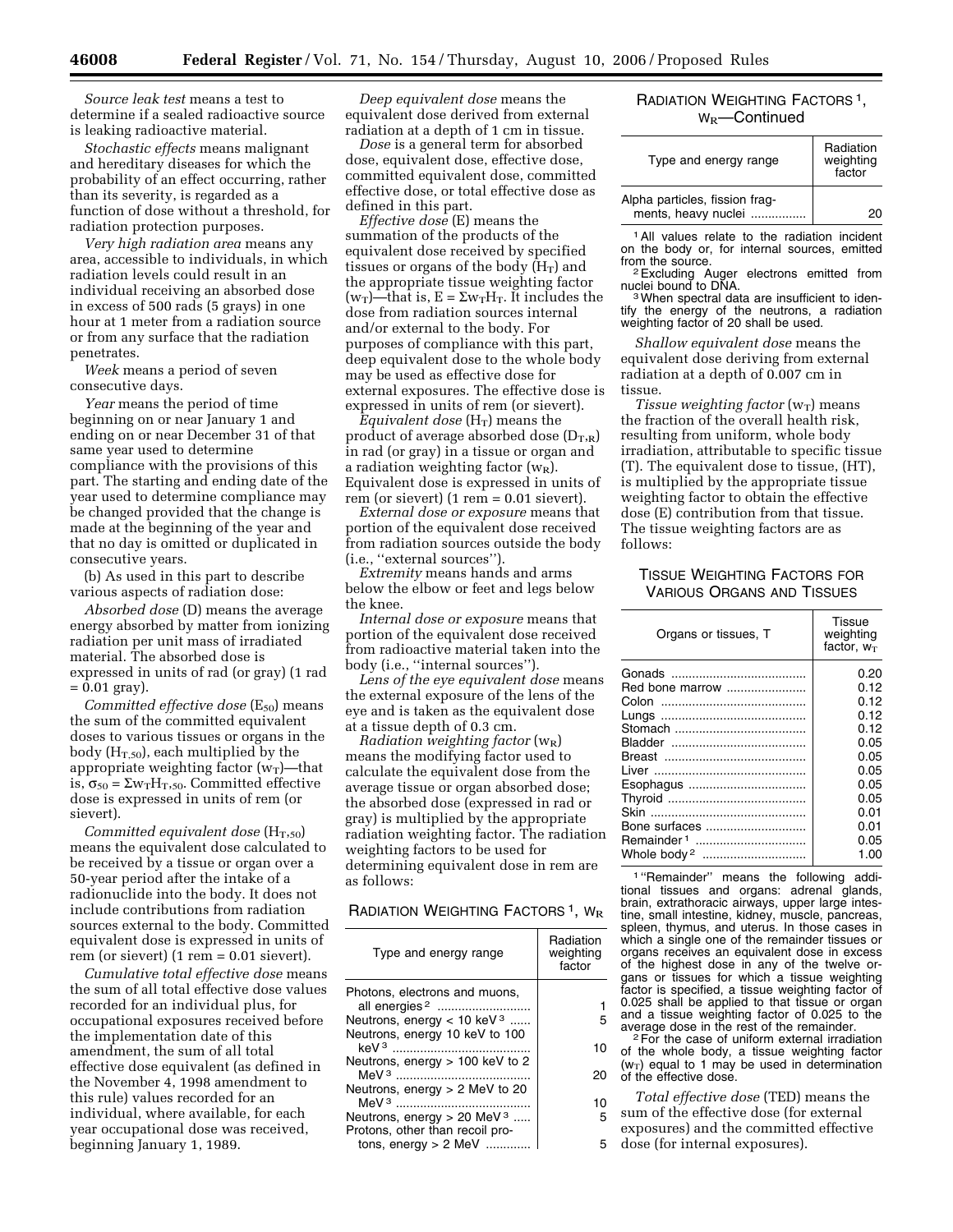*Whole body* means, for the purposes of external exposure, head, trunk (including male gonads), arms above and including the elbow, or legs above and including the knee.

(c) Terms defined in the Atomic Energy Act or in 10 CFR part 820 and not defined in this part are used consistent with the meanings given in the Act or in 10 CFR part 820.

10. Section 835.4 is revised to read as follows:

## **§ 835.4 Radiological units.**

Unless otherwise specified, the quantities used in the records required by this part shall be clearly indicated in special units of curie, rad, roentgen, or rem, including multiples and subdivisions of these units, or other conventional units, such as, dpm, dpm/ 100 cm2 or mass units. The SI units, becquerel (Bq), gray (Gy), and sievert (Sv), may be provided parenthetically in this part for reference with scientific standards.

11. Section 835.101 is amended by revising paragraph (f) to read as follows:

## **§ 835.101 Radiation protection programs.**  \* \* \* \* \*

(f) The RPP shall include plans, schedules, and other measures for achieving compliance with regulations of this part. Unless otherwise specified in this part, compliance with the amendments to this part published on [DATE OF PUBLICATION IN THE FR] shall be achieved no later than [DATE 3 YEARS FOLLOWING THE EFFECTIVE DATE OF THE FINAL RULE].

\* \* \* \* \*

12. Section 835.202 is amended by revising paragraphs (a)(1) through (a)(4) to read as follows:

## **§ 835.202 Occupational dose limits for general employees.**

 $(a) * * * *$ 

(1) A total effective dose of 5 rems (0.05 sievert);

(2) The sum of the deep equivalent dose for external exposures and the committed equivalent dose to any organ or tissue other than the skin or the lens of the eye of 50 rems (0.5 sievert);

(3) A lens of the eye equivalent dose of 15 rems (0.15 sievert); and

(4) The sum of the shallow equivalent dose for external exposures and the committed equivalent dose to the skin or to any extremity of 50 rems (0.5 sievert).

\* \* \* \* \*

13. Section 835.203 is revised to read as follows:

#### **§ 835.203 Combining internal and external equivalent doses.**

(a) The total effective dose during a year shall be determined by summing the effective dose from external exposures and the committed effective dose from intakes during the year.

(b) Determinations of the effective dose shall be made using the tissue weighting factor values provided in § 835.2.

14. In § 835.205 paragraphs (b)(1), (b)(2), (b)(3) introductory text, and (b)(3)(ii) are revised to read as follows:

## **§ 835.205 Determination of compliance for non-uniform exposure of the skin.**

\* \* \* \* \*

(b) \* \* \* (1) *Area of skin irradiated is 100 cm 2 or more.* The non-uniform equivalent dose received during the year shall be averaged over the 100 cm 2 of the skin receiving the maximum dose, added to any uniform equivalent dose also received by the skin, and recorded as the shallow equivalent dose to any extremity or skin for the year.

(2) *Area of skin irradiated is 10 cm 2 or more, but is less than 100 cm 2.* The non-uniform equivalent dose (H) to the irradiated area received during the year shall be added to any uniform equivalent dose also received by the skin and recorded as the shallow equivalent dose to any extremity or skin for the year. H is the equivalent dose averaged over the 1 cm 2 of skin receiving the maximum absorbed dose, D, reduced by the fraction f, which is the irradiated area in cm 2 divided by 100 cm<sup>2</sup> (i.e.,  $H = fD$ ). In no case shall a value of f less than 0.1 be used.

(3) *Area of skin irradiated is less than 10 cm 2.* The non-uniform equivalent dose shall be averaged over the 1 cm 2 of skin receiving the maximum dose. This equivalent dose shall:

\* \* \* \* \* (ii) Not be added to any other shallow equivalent dose to any extremity or skin recorded as the equivalent dose for the year.

15. In § 835.206, paragraphs (a) and (c) are revised to read as follows:

#### **§ 835.206 Limits for the embryo/fetus.**

(a) The equivalent dose limit for the embryo/fetus from the period of conception to birth, as a result of occupational exposure of a declared pregnant worker, is 0.5 rem (0.005 sievert).

\* \* \* \* \* (c) If the equivalent dose to the embryo/fetus is determined to have already exceeded 0.5 rem (0.005 sievert) by the time a worker declares her pregnancy, the declared pregnant

worker shall not be assigned to tasks where additional occupational exposure is likely during the remaining gestation period.

16. Section 835.207 is revised to read as follows:

#### **§ 835.207 Occupational dose limits for minors.**

The equivalent dose limits for minors occupationally exposed to radiation and/or radioactive materials at a DOE activity are 0.1 rem (0.001 sievert) total effective dose in a year and 10% of the occupational dose limits specified at § 835.202(a)(3) and (a)(4).

17. Section 835.208 is revised to read as follows:

#### **§ 835.208 Limits for members of the public entering a controlled area.**

The total effective dose limit for members of the public exposed to radiation and/or radioactive material during access to a controlled area is 0.1 rem (0.001 sievert) in a year.

18. In § 835.401, paragraph (a)(5) is revised to read as follows:

## **§ 835.401 General requirements.**

# $(a) * * * *$

(5) Verify the effectiveness of engineering and administrative controls in containing radioactive material and reducing radiation exposure; and

\* \* \* \* \* 19. Section 835.402 is amended:

a. Paragraphs (a)(1)(i), (ii), and (iii) are revised.

b. Paragraph (a)(2) is revised.

c. Paragraphs  $(c)(1)$  and  $(c)(2)$  are revised.

The revisions read as follows:

#### **§ 835.402 Individual monitoring.**

- $(a) * * * *$
- $(1) * * * *$

(i) An effective dose of 0.1 rem (0.001 sievert) or more in a year;

(ii) A shallow equivalent dose to the skin or to any extremity of 5 rems (0.05 sievert) or more in a year;

(iii) A lens of the eye equivalent dose of 1.5 rems (0.015 sievert) or more in a year;

(2) Declared pregnant workers who are likely to receive from external sources an equivalent dose to the embryo/fetus in excess of 10 percent of the applicable limit at § 835.206(a);

\* \* \* \* \* (c) \* \* \*

(1) Radiological workers who, under typical conditions, are likely to receive a committed effective dose of 0.1 rem (0.001 sievert) or more from all occupational radionuclide intakes in a year;

(2) Declared pregnant workers likely to receive an intake or intakes resulting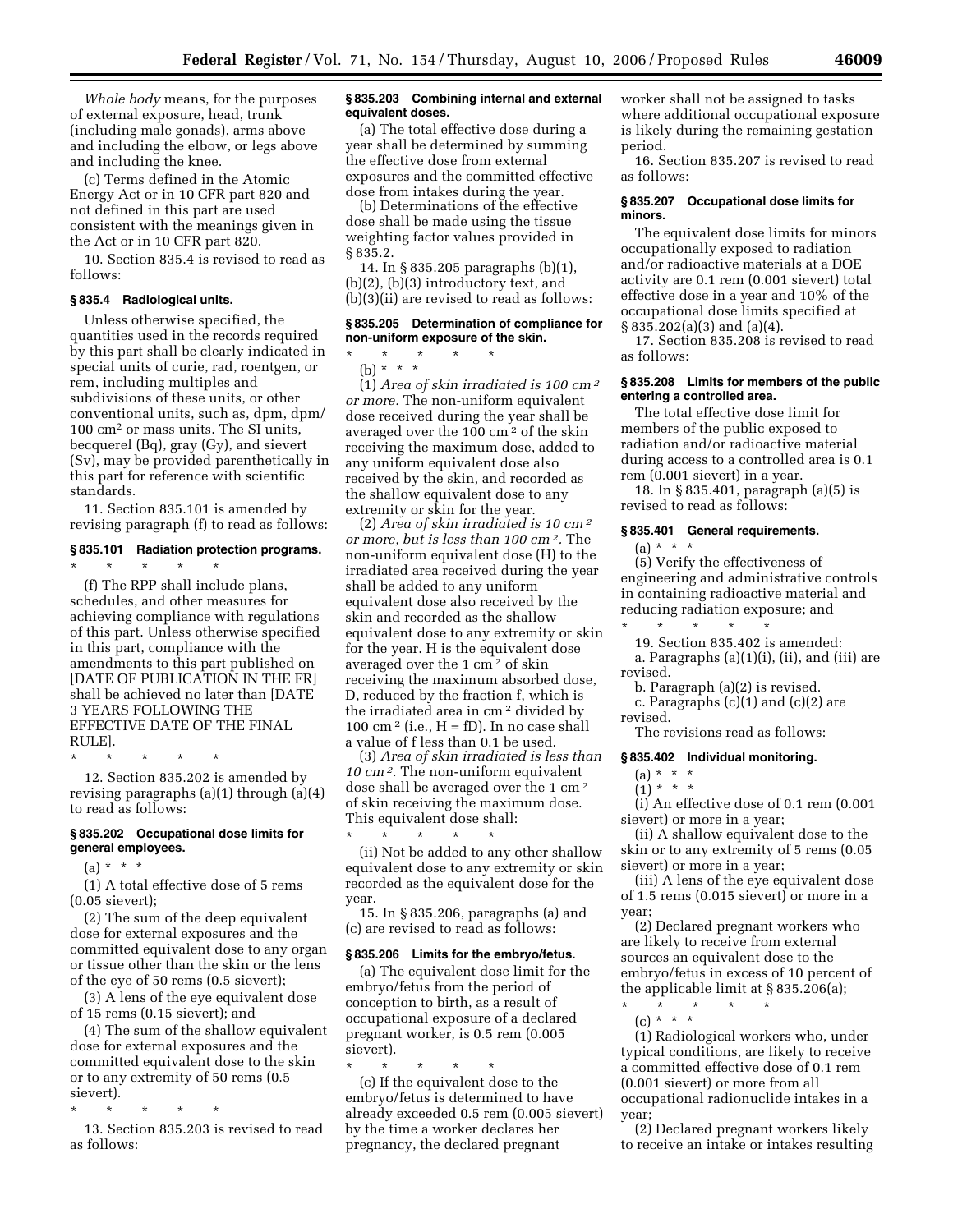in a equivalent dose to the embryo/fetus in excess of 10 percent of the limit stated at § 835.206(a); \* \* \* \* \*

## **§ 835.405 [Amended]**

20. Section 835.405 is amended in paragraph (c)(2) by removing ''unless the package contains less than a Type A'' and adding in its place ''if the package contains a Type B''.

#### **§ 835.502 [Amended]**

21. Section 835.502 is amended in paragraph (a)(2) and paragraph (b) introductory text by removing the word ''dose'' before ''equivalent'' and adding it after ''equivalent''.

#### **§ 835.602 [Amended]**

22. Section 835.602 is amended in paragraph (a) by removing the word ''equivalent''.

#### **§ 835.606 [Amended]**

23. Section 835.606 is amended in paragraph (a)(2) by adding ''and less than 0.1 Ci'' after the word ''part'' and before the punctuation.

24. Section 835.702 is amended:

a. Paragraph (a) is revised.

b. Paragraph (b) is revised.

c. Paragraphs (c)(3)(i), (ii), (iii) and (iv) are revised.

d. Paragraphs (c)(4)(i) and (ii) are revised.

e. Paragraph (c)(5)(i), (ii) and (iii) are revised.

f. Paragraph (c)(6) is revised.

The revisions read as follows:

#### **§ 835.702 Individual monitoring records.**

(a) Except as authorized by § 835.702(b), records shall be maintained to document doses received by all individuals for whom monitoring was conducted and to document doses received during planned special exposures, unplanned doses exceeding the monitoring thresholds of § 835.402, and authorized emergency exposures.

(b) Recording of the non-uniform shallow equivalent dose to the skin is not required if the dose is less than 2 percent of the limit specified for the skin at § 835.202(a)(4). Any internal dose estimated to be less than 10 millirem committed equivalent dose need not be recorded, if the bioassay and/or air monitoring results used to make the estimate are maintained in accordance with § 835.703(b) and the unrecorded internal dose estimated for any individual in a year does not exceed 50 percent of the applicable monitoring threshold at § 835.402(c).

- $(c) * * * *$
- $(3) * * * *$

(i) The effective dose from external sources of radiation (deep equivalent dose may be used as effective dose for external exposure);

(ii) The lens of the eye equivalent dose;

(iii) The shallow equivalent dose to the skin; and

(iv) The shallow equivalent dose to the extremities.

(4) \* \* \*

(i) Committed effective dose;

(ii) Committed equivalent dose to any organ or tissue of concern; and

 $(iii) * * *$ 

 $(5) * * * *$ 

(i) Total effective dose in a year;

(ii) For any organ or tissue assigned an internal dose during the year, the sum of the deep equivalent dose from external exposures and the committed equivalent dose to that organ or tissue; and

(iii) Cumulative total effective dose.

(6) Include the equivalent dose to the embryo/fetus of a declared pregnant worker.

\* \* \* \* \*

25. Section 835.901 is amended by revising paragraph (b) introductory text:

## **§ 835.901 Radiation safety training.**

\* \* \* \* \* (b) Each individual shall demonstrate knowledge of the radiation safety training topics established in § 835.901(c), commensurate with the hazards in the area and required controls, by successful completion of applied training, an examination and performance demonstrations: \* \* \* \* \*

## **§ 835.1001 [Amended]**

26. Section 835.1001 is amended:

a. In paragraph (a), first sentence, remove ''physical design features and administrative control'' and add in its place ''engineering and administrative controls.''

b. In paragraph (b), remove ''physical design features is'' and add in its place ''engineering controls are''.

#### **§ 835.1003 [Amended]**

27. Section 835.1003 is amended in the introductory text by removing ''physical design features and administrative controls'' and add in its place ''engineering and administrative controls''.

#### **§ 835.1301 [Amended]**

28. In § 835.1301, paragraph (d) is amended by removing ''after a dose was received'' and adding in its place ''which have been suspended as a result of a dose''.

29. Appendix A to part 835 is revised to read as follows:

## **Appendix A to Part 835—Derived Air Concentrations (DAC) for Controlling Radiation Exposure to Workers at DOE Facilities**

The data presented in this appendix A are to be used for controlling individual internal doses in accordance with § 835.209, identifying the need for air monitoring in accordance with § 835.403, and identifying and posting airborne radioactivity areas in accordance with § 835.603(d).

The DAC values are given for individual radionuclides. For known mixtures of radionuclides, determine the sum of the ratio of the observed concentration of a particular radionuclide and its corresponding DAC for all radionuclides in the mixture. If this sum exceeds unity (1), then the DAC has been exceeded. For unknown radionuclides, the most restrictive DAC (lowest value) for those isotopes not known to be absent shall be used.

The derived air concentrations (DAC) for limiting radiation exposures through inhalation of radionuclides by workers are listed in this appendix. The values are based on either a stochastic (committed effective dose) dose limit of 5 rems (0.05 Sv) or a nonstochastic (organ) dose limit of 50 rems (0.5 Sv) per year, whichever is more limiting.

**Note:** the 15 rems (0.15 Sv) dose limit for the lens of the eye does not appear as a critical organ dose limit.

The columns in this appendix contain the following information:  $(1)$  Radionuclide;  $(2)$ inhaled air DAC for type F (fast), type M (moderate), and type  $S$  (slow) materials in units of  $\mu$ Ci/ml; (3) inhaled air DAC for type F (fast), type M (moderate), and type S (slow) materials in units of Bq/m3; (4) an indication of whether or not the DAC for each class is controlled by the stochastic (effective dose) or nonstochastic (tissue) dose. The material types (F, M, and S) have been established to describe the absorption rate of the materials from the respiratory tract into the blood. The range of half-times for the absorption rates correspond to: Type F, 100% at 10 minute; Type M, 10% at 10 minute and 90% at 140 day; and Type S 0.1% at 10 minute and 99.9% at 7000 day. The DACs are listed by radionuclide, in order of increasing atomic mass, and are based on the assumption that the particle size distribution of  $5 \text{ }\mu\text{m}$  is used. For situations where the particle size distribution is known to differ significantly from 5 µm, appropriate corrections may be made to both the estimated dose to workers and the DACs.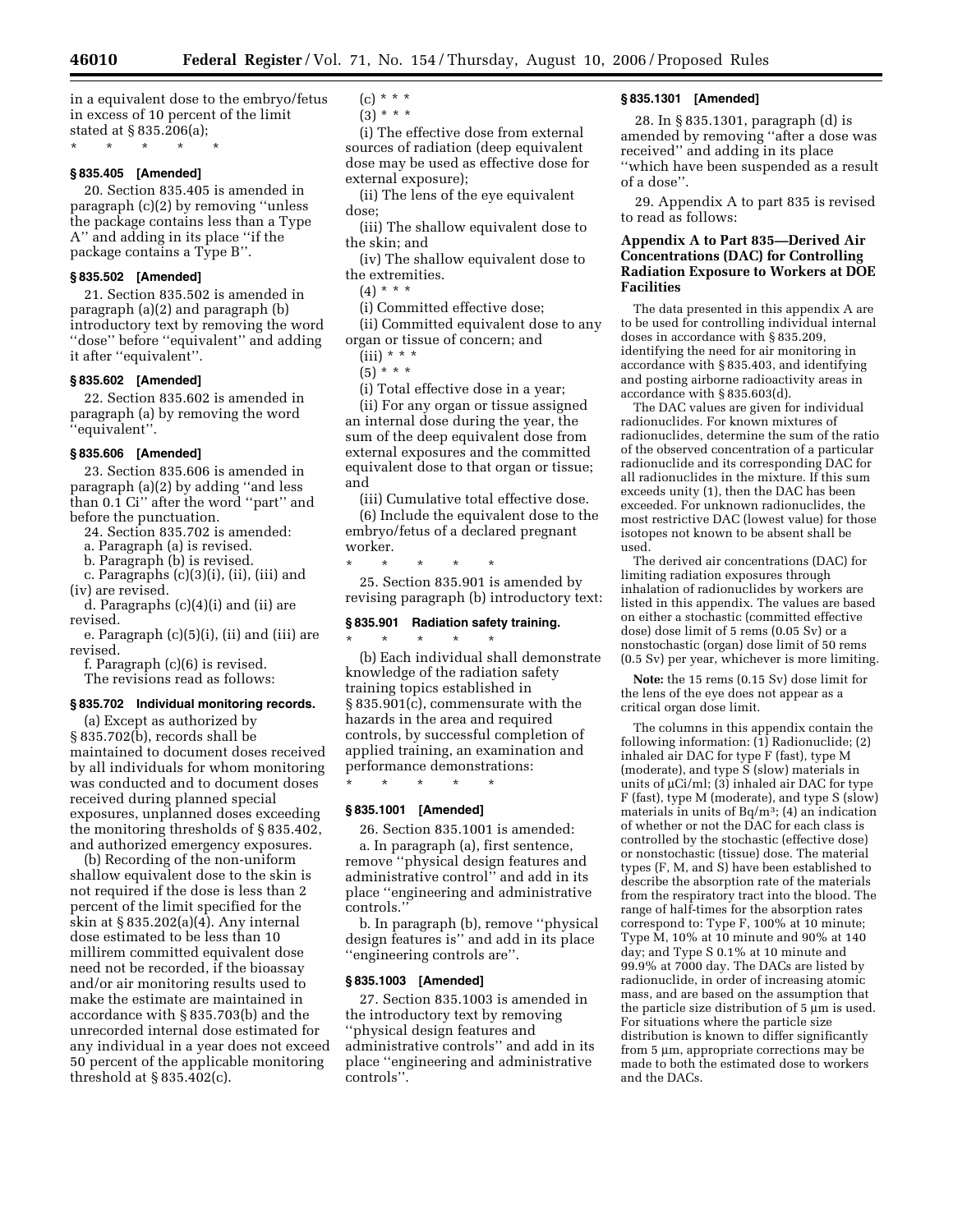|                                                         |                                      | Material type 3                                      |                                                      |                                      | Material type <sup>3</sup>                 |                                      |                    |
|---------------------------------------------------------|--------------------------------------|------------------------------------------------------|------------------------------------------------------|--------------------------------------|--------------------------------------------|--------------------------------------|--------------------|
| Radionuclide                                            |                                      | $\mu$ Ci/ml                                          |                                                      |                                      | Bq/m <sup>3</sup>                          |                                      | or organ $1$       |
|                                                         | F                                    | М                                                    | S                                                    | F                                    | М                                          | S                                    | (F/M/S)            |
|                                                         | $2.E - 05$                           | $2.E - 05$                                           | $2.E - 05$                                           | $7.E+05$                             | $7.E+05$                                   | $7.E+05$                             | St/St/St           |
|                                                         | $2.E - 01$                           | $2.E - 01$                                           | $2.E - 01$                                           | $9.E+09$                             | $9.E+09$                                   | $9.E+09$                             | St/St/St           |
| Tritiated Particulate Aerosol and Organically Bound H-3 | $1.E - 05$                           | $6.E - 06$                                           | $2.E - 06$                                           | $3.E+05$                             | $2.E+05$                                   | $8.E + 04$                           | St/St/St           |
| (Insoluble) $4$ .                                       | $1.E - 05$                           | $1.E - 05$                                           | $1.E - 05$                                           | $5.E+05$                             | $5.E+05$                                   | $5.E+05$                             | St/St/St           |
|                                                         |                                      | $1.E - 05$                                           | $1.E - 05$                                           | $\qquad \qquad -$                    | $4.E+05$                                   | $4.E+05$                             | /St/St             |
|                                                         | $\overline{a}$                       | $8.E - 08$                                           | $2.E - 08$                                           | $\overline{\phantom{0}}$             | $3.E+03$                                   | $1.E+03$                             | /St/St             |
|                                                         |                                      | $1.E - 04$                                           | $\overline{\phantom{0}}$                             |                                      | $6.E+06$                                   |                                      | /St/               |
|                                                         | $4.E - 04$                           | $4.E - 04$                                           | $4.E - 04$                                           | $1.E+07$                             | $1.E+07$                                   | $1.E+07$                             | St/St/St           |
|                                                         | $2.E - 04$                           | $2.E - 04$                                           | $2.E - 04$                                           | $9.E+06$                             | $9.E+06$                                   | $9.E+06$                             | St/St/St           |
|                                                         | $\equiv$<br>$7.E - 04$               | $9.E - 07$<br>$7.E - 04$                             | $\qquad \qquad -$<br>$7.E - 04$                      | $\qquad \qquad -$<br>$2.E+07$        | $3.E+04$                                   | -<br>$2.E+07$                        | /St/<br>St/St/St   |
|                                                         | $8.E - 05$                           | $8.E - 05$                                           | $8.E - 05$                                           | $3.E+06$                             | $2.E+07$<br>$3.E+06$                       | $3.E+06$                             | St/St/St           |
|                                                         | $4.E - 06$                           | $3.E - 06$                                           | $3.E - 06$                                           | $1.E+05$                             | $1.E+05$                                   | $1.E+05$                             | ET/ET/ET           |
|                                                         | $2.E - 07$                           | $\qquad \qquad -$                                    | $\qquad \qquad -$                                    | $1.E+04$                             | $\qquad \qquad -$                          | -                                    | $E/$ /             |
|                                                         | $4.E - 07$                           | $\overline{\phantom{0}}$                             | $\overline{\phantom{0}}$                             | $1.E+04$                             |                                            | $\overline{\phantom{0}}$             | ET/                |
|                                                         | $3.E - 07$                           | $3.E - 07$                                           | $\qquad \qquad -$                                    | $1.E+04$                             | $1.E+04$                                   | $\overline{\phantom{0}}$             | ET/St/             |
|                                                         | $4.E - 08$                           | $4.E - 08$                                           | $\overline{\phantom{0}}$                             | $1.E+03$                             | $1.E+03$                                   | $\equiv$                             | St/St/             |
|                                                         | $9.E - 06$                           | $5.E - 06$                                           | $5.E - 06$                                           | $3.E+05$                             | $1.E+05$                                   | $1.E+05$                             | ET/St/St           |
|                                                         | $1.E - 07$<br>$5.E - 07$             | $5.E - 08$<br>$1.E - 07$                             | $1.E - 08$<br>$\qquad \qquad -$                      | $5.E+03$<br>$1.E+04$                 | $2.E+03$<br>$7.E+03$                       | $3.E+02$<br>$\overline{\phantom{0}}$ | St/St/St<br>St/St/ |
|                                                         | $4.E - 06$                           | $4.E - 07$                                           | $\overline{\phantom{0}}$                             | $1.E+05$                             | $1.E + 04$                                 | $\overline{\phantom{0}}$             | St/St/             |
|                                                         | $\equiv$                             | $4.E - 06$                                           | $\qquad \qquad -$                                    | $\overline{\phantom{0}}$             | $1.E+05$                                   | $\overline{\phantom{0}}$             | /St/               |
|                                                         | $7.E - 06$                           | $5.E - 07$                                           | $\overline{\phantom{0}}$                             | $2.E+05$                             | $1.E+04$                                   | $\overline{\phantom{0}}$             | St/St/             |
|                                                         | $1.E - 06$                           | $1.E - 07$                                           | $\qquad \qquad -$                                    | $4.E+04$                             | $4.E+03$                                   | $\overline{\phantom{0}}$             | St/St/             |
|                                                         | $7.E - 06$                           | $5.E - 06$                                           | $\overline{\phantom{0}}$                             | $2.E+05$                             | $2.E+05$                                   | $\equiv$                             | ET/ET/             |
|                                                         | $2.E - 06$                           | $4.E - 06$                                           | $\overline{\phantom{0}}$                             | $1.E+05$                             | $1.E+05$                                   | $\overline{\phantom{0}}$             | ET/ET/             |
|                                                         | $1.E - 07$                           | $\equiv$                                             | $\overline{\phantom{0}}$<br>$\overline{\phantom{0}}$ | $6.E+03$                             | -<br>$\equiv$                              | $\overline{\phantom{0}}$<br>$\equiv$ | St / /<br>$E/$ /   |
|                                                         | $2.E - 06$<br>$9.E - 07$             | $\overline{\phantom{0}}$                             | $\overline{\phantom{0}}$                             | $1.E+05$<br>$3.E+04$                 | $\overline{\phantom{0}}$                   | $\equiv$                             | ET/                |
|                                                         | $8.E - 06$                           | $\overline{\phantom{0}}$                             | $\qquad \qquad -$                                    | $2.E+05$                             | $\overline{\phantom{0}}$                   | $\overline{\phantom{0}}$             | ET/                |
|                                                         | $9.E - 06$                           | $\overline{a}$                                       | $\overline{\phantom{0}}$                             | $3.E+05$                             |                                            | $\equiv$                             | ET/                |
|                                                         | $\qquad \qquad -$                    | $2.E - 06$                                           | $\overline{\phantom{0}}$                             | $\qquad \qquad -$                    | $8.E+04$                                   | $\overline{\phantom{0}}$             | /BS/               |
|                                                         |                                      | $2.E - 07$                                           | $\overline{\phantom{0}}$                             | $\qquad \qquad -$                    | $9.E+03$                                   |                                      | /St/               |
|                                                         | $\overline{\phantom{0}}$             | $2.E - 07$                                           | $\overline{\phantom{0}}$                             | $\qquad \qquad -$                    | $9.E+03$                                   |                                      | /St/               |
|                                                         | $\overline{\phantom{0}}$             |                                                      | $2.E - 06$                                           | $\qquad \qquad -$                    | -                                          | $7.E+04$                             | / /ET              |
|                                                         |                                      | $\overline{\phantom{0}}$<br>$\overline{\phantom{0}}$ | $2.E - 07$<br>$1.E - 06$                             | $\overline{\phantom{a}}$<br>$\equiv$ | $\overline{\phantom{0}}$<br>$\overline{a}$ | $1.E+04$<br>$4.E+04$                 | / /St<br>$/$ /ET   |
|                                                         | $\overline{\phantom{0}}$             | $\overline{\phantom{0}}$                             | $1.E - 07$                                           | $\overline{\phantom{0}}$             | $\qquad \qquad -$                          | $4.E+03$                             | $/$ /St            |
|                                                         |                                      | $\overline{\phantom{0}}$                             | $7.E - 07$                                           | $\equiv$                             | $\overline{\phantom{0}}$                   | $2.E+04$                             | $/$ /St            |
|                                                         | $\overline{\phantom{0}}$             | $\equiv$                                             | $2.E - 07$                                           | $\qquad \qquad -$                    | $\overline{\phantom{0}}$                   | $1.E+04$                             | / /ET              |
|                                                         |                                      |                                                      | $8.E - 06$                                           |                                      |                                            | $3.E+05$                             | $/$ /ET            |
|                                                         | $7.E - 09$                           | $2.E - 08$                                           | $9.E - 09$                                           | $2.E+02$                             | $7.E+02$                                   | $3.E+02$                             | St/St/St           |
|                                                         | $3.E - 06$                           | $2.E - 06$                                           | $2.E - 06$                                           | $1.E+05$                             | $1.E+05$                                   | $1.E+05$                             | ET/ET/ET           |
|                                                         | $8.E - 06$<br>$2.E - 07$             | $6.E - 06$<br>$2.E - 07$                             | $\overline{\phantom{m}}$<br>$\overline{\phantom{0}}$ | $3.E+05$<br>$9.E+03$                 | $2.E+05$<br>$7.E+03$                       | -<br>$\overline{a}$                  | ET/ET/<br>ET/St/   |
|                                                         | $1.E - 05$                           | $2.E - 05$                                           | $\overline{\phantom{0}}$                             | $7.E+05$                             | $9.E+05$                                   |                                      | BS/St/             |
|                                                         | $2.E - 06$                           | $2.E - 06$                                           | $2.E - 06$                                           | $8.E+04$                             | $8.E+04$                                   | $8.E+04$                             | ET/ET/ET           |
|                                                         | $7.E - 06$                           | $5.E - 06$                                           | $5.E - 06$                                           | $2.E+05$                             | $2.E+05$                                   | $2.E+05$                             | ET/ET/ET           |
|                                                         | $1.E - 05$                           | $1.E - 05$                                           | $1.E - 05$                                           | $6.E+05$                             | $6.E+05$                                   | $5.E+05$                             | St/St/St           |
|                                                         | $7.E - 06$                           | $5.E - 06$                                           | $\overline{\phantom{0}}$                             | $2.E+05$                             | $2.E+05$                                   | -                                    | ET/ET/             |
|                                                         | $7.E - 06$<br>$2.E - 07$             | $5.E - 06$<br>$2.E - 07$                             | $\overline{\phantom{0}}$<br>$\qquad \qquad -$        | $2.E+05$<br>$8.E+03$                 | $2.E+05$<br>$8.E+03$                       | ÷.<br>$\overline{\phantom{0}}$       | ET/ET/<br>ET/ET/   |
|                                                         | $5.E - 06$                           | $1.E - 05$                                           | $\overline{\phantom{0}}$                             | $2.E+05$                             | $5.E+05$                                   | $\equiv$                             | BS/St/             |
|                                                         | $5.E - 07$                           | $4.E - 07$                                           | $\qquad \qquad -$                                    | $1.E+04$                             | $1.E+04$                                   | $\overline{\phantom{0}}$             | St/St/             |
|                                                         | $2.E - 06$                           | $2.E - 06$                                           | $\overline{\phantom{0}}$                             | $9.E+04$                             | $8.E + 04$                                 | $\overline{\phantom{0}}$             | ET/ET/             |
|                                                         | $6.E - 07$                           | $5.E - 07$                                           | $\overline{\phantom{0}}$                             | $2.E+04$                             | $2.E+04$                                   | $\equiv$                             | ET/E/              |
|                                                         | $6.E - 07$                           | $1.E - 06$                                           | $\overline{\phantom{0}}$                             | $2.E+04$                             | $6.E + 04$                                 | $\overline{\phantom{0}}$             | St/St/             |
|                                                         | $1.E - 07$                           | $1.E - 07$                                           | $\qquad \qquad -$                                    | $6.E+03$                             | $6.E+03$                                   | $\overline{\phantom{0}}$             | St/St/             |
|                                                         | $1.E - 09$                           | $4.E - 09$                                           | $\overline{\phantom{0}}$                             | $6.E+01$                             | $1.E+02$                                   | $\equiv$                             | St/St/             |
|                                                         | -<br>$\overline{a}$                  | $5.E - 07$<br>$1.E - 07$                             | $5.E - 07$<br>$1.E - 07$                             | -<br>$\qquad \qquad -$               | $2.E + 04$<br>$5.E+03$                     | $2.E+04$<br>$4.E+03$                 | /ET/ET<br>/St/St   |
|                                                         | $\bar{\phantom{0}}$                  | $1.E - 06$                                           | $9.E - 07$                                           | $\qquad \qquad -$                    | $5.E+04$                                   | $3.E+04$                             | /St/St             |
|                                                         | $\equiv$                             | $3.E - 05$                                           | $3.E - 05$                                           | $\qquad \qquad -$                    | $1.E+06$                                   | $1.E+06$                             | /St/St             |
|                                                         | $\equiv$                             | $4.E - 07$                                           | $3.E - 07$                                           | $\qquad \qquad -$                    | $1.E+04$                                   | $1.E+04$                             | /St/St             |
|                                                         | $\equiv$                             | $4.E - 04$                                           | $4.E - 04$                                           | $\overline{\phantom{0}}$             | $1.E+07$                                   | $1.E+07$                             | /St/St             |
|                                                         | $\equiv$                             | $7.E - 08$                                           | $3.E - 08$                                           | $\qquad \qquad -$                    | $2.E+03$                                   | $1.E+03$                             | /St/St             |
|                                                         | $\equiv$<br>$\overline{\phantom{0}}$ | $6.E - 06$                                           | $6.E - 06$                                           | $\overline{\phantom{0}}$<br>$\equiv$ | $2.E+05$                                   | $2.E+05$                             | /ET/ET             |
|                                                         | $4.E - 07$                           | $7.E - 06$<br>$4.E - 07$                             | $6.E - 06$<br>$\overline{\phantom{m}}$               | $1.E+04$                             | $2.E+05$<br>$1.E+04$                       | $2.E+05$                             | /ET/ET<br>ET/ET/   |
|                                                         |                                      |                                                      |                                                      |                                      |                                            |                                      |                    |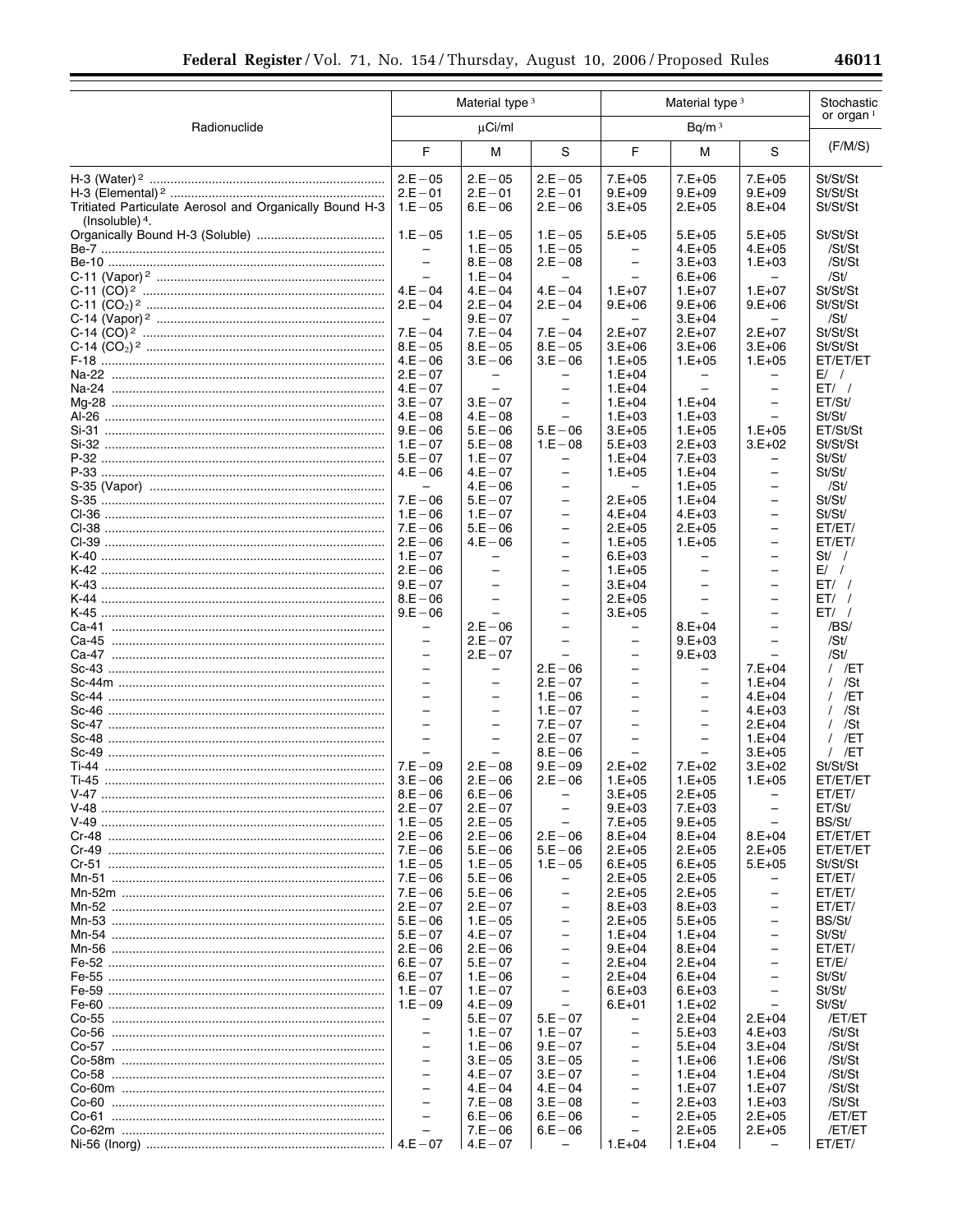|              | Material type 3                                      |                          |                                                      | Material type <sup>3</sup>                    | Stochastic               |                                               |                    |
|--------------|------------------------------------------------------|--------------------------|------------------------------------------------------|-----------------------------------------------|--------------------------|-----------------------------------------------|--------------------|
| Radionuclide |                                                      | $\mu$ Ci/ml              |                                                      |                                               | Bq/m <sup>3</sup>        |                                               | or organ $1$       |
|              | F                                                    | М                        | S                                                    | F                                             | M                        | S                                             | (F/M/S)            |
|              | $\overline{\phantom{0}}$                             | $4.E - 07$               | $\overline{\phantom{0}}$                             |                                               | $1.E+04$                 | -                                             | /St/               |
|              | $5.E - 07$                                           | $5.E - 07$               | $\overline{\phantom{0}}$                             | $2.E + 04$                                    | $2.E+04$                 | $\overline{\phantom{0}}$                      | ET/ET/             |
|              | $2.E - 06$                                           | $7.E - 07$               | $\qquad \qquad -$<br>$\overline{\phantom{0}}$        |                                               | $2.E+04$                 | -<br>$\overline{\phantom{0}}$                 | /ET/               |
|              |                                                      | $5.E - 06$<br>$6.E - 07$ | $\overline{\phantom{m}}$                             | $9.E+04$                                      | $2.E+05$<br>$2.E+04$     | $\overline{\phantom{0}}$                      | St/St/<br>/St/     |
|              | $1.E - 06$                                           | $1.E - 06$               | $\overline{\phantom{0}}$                             | $4.E+04$                                      | $6.E+04$                 | $\qquad \qquad -$                             | St/St/             |
|              |                                                      | $2.E - 07$               | $\overline{\phantom{m}}$                             |                                               | $1.E+04$                 | $\overline{\phantom{0}}$                      | /St/               |
|              | $5.E - 06$                                           | $4.E - 06$               | $\overline{\phantom{0}}$                             | $1.E+05$                                      | $1.E+05$                 | $\qquad \qquad -$                             | ET/ET/             |
|              |                                                      | $8.E - 07$               | $\overline{\phantom{m}}$                             |                                               | $3.E+04$                 | $\qquad \qquad -$                             | /ET/               |
|              | $7.E - 07$                                           | $2.E - 07$               | $\overline{\phantom{0}}$                             | $2.E+04$                                      | $1.E+04$                 | $\qquad \qquad -$                             | St/St/             |
|              |                                                      | $2.E - 07$               |                                                      |                                               | $1.E+04$                 |                                               | /ET/               |
|              | $5.E - 06$                                           | $4.E - 06$               | $4.E - 06$                                           | $1.E+05$                                      | $1.E+05$                 | $1.E+05$                                      | ET/ET/ET           |
|              | $3.E - 06$<br>$4.E - 06$                             | $3.E - 06$               | $3.E - 06$                                           | $1.E+05$                                      | $1.E+05$                 | $1.E+05$                                      | ET/ET/ET           |
|              | $2.E - 06$                                           | $3.E - 06$<br>$1.E - 06$ | $3.E - 06$<br>$9.E - 07$                             | $1.E+05$<br>$8.E+04$                          | $1.E+05$<br>$3.E+04$     | $1.E+05$<br>$3.E+04$                          | ET/E/E<br>ET/St/St |
|              | $\overline{\phantom{0}}$                             | -                        | $8.E - 07$                                           | -                                             | -                        | $3.E+04$                                      | / /St              |
|              | $\overline{a}$                                       | $\equiv$                 | $5.E - 06$                                           | $\overline{\phantom{0}}$                      | $\overline{\phantom{0}}$ | $2.E+05$                                      | $/$ /ET            |
|              | $\overline{\phantom{0}}$                             | $\qquad \qquad -$        | $2.E - 07$                                           | $\overline{\phantom{0}}$                      | $\overline{\phantom{m}}$ | $7.E+03$                                      | $/$ /St            |
|              | $\equiv$                                             | $\overline{\phantom{0}}$ | $1.E - 06$                                           | $\overline{\phantom{0}}$                      | $\overline{\phantom{0}}$ | $6.E+04$                                      | / /St              |
|              | $\overline{\phantom{0}}$                             | $\overline{\phantom{0}}$ | $7.E - 06$                                           | $\overline{\phantom{0}}$                      | $\qquad \qquad -$        | $2.E+05$                                      | $/$ /ET            |
|              | $\overline{\phantom{0}}$                             | $\overline{\phantom{0}}$ | $1.E - 06$                                           | $\overline{\phantom{0}}$                      | $\overline{\phantom{0}}$ | $5.E+04$                                      | $/$ /ET            |
|              |                                                      |                          | $3.E - 07$                                           |                                               |                          | $1.E+04$                                      | $/$ /St            |
|              | $1.E - 05$<br>$8.E - 07$                             | $9.E - 06$               | $\overline{\phantom{0}}$<br>$\overline{\phantom{0}}$ | $4.E+05$                                      | $3.E+05$                 | $\qquad \qquad -$                             | ET/ET/             |
|              | $3.E - 06$                                           | $7.E - 07$<br>$2.E - 06$ | $\overline{\phantom{0}}$                             | $3.E+04$<br>$1.E+05$                          | $2.E+04$<br>$7.E+04$     | -                                             | ET/St/<br>ET/St/   |
|              | $6.E - 06$                                           | $4.E - 06$               | $\overline{\phantom{0}}$                             | $2.E+05$                                      | $1.E+05$                 | $\overline{\phantom{0}}$                      | ET/ET/             |
|              | $1.E - 05$                                           | $1.E - 05$               | $\overline{\phantom{0}}$                             | $6.E+05$                                      | $4.E+05$                 | $\qquad \qquad -$                             | ET/ET/             |
|              | $5.E - 07$                                           | $5.E - 07$               | $\overline{\phantom{0}}$                             | $2.E+04$                                      | $2.E+04$                 | $\overline{\phantom{m}}$                      | ET/ET/             |
|              | $4.E - 06$                                           | $2.E - 06$               | $\overline{\phantom{0}}$                             | $1.E+05$                                      | $1.E+05$                 | $\qquad \qquad -$                             | ET/St/             |
|              | $2.E - 06$                                           | $2.E - 06$               | $\qquad \qquad -$                                    | $9.E+04$                                      | $9.E+04$                 | $\qquad \qquad -$                             | ET/ET/             |
|              | $1.E - 05$                                           | $7.E - 06$               | $\overline{\phantom{0}}$                             | $3.E+05$                                      | $2.E+05$                 | $\overline{\phantom{0}}$                      | ET/ET/             |
|              | $6.E - 07$                                           | $7.E - 08$               | $\qquad \qquad -$                                    | $2.E+04$                                      | $2.E+03$                 | $\qquad \qquad -$                             | ET/St/             |
|              | $1.E - 06$<br>$5.E - 05$                             | $1.E - 06$<br>$5.E - 05$ | $\overline{\phantom{0}}$<br>$\overline{\phantom{0}}$ | $3.E+04$<br>$2.E+06$                          | $3.E+04$<br>$1.E+06$     | $\qquad \qquad -$<br>$\overline{\phantom{0}}$ | ET/ET/<br>ET/E/    |
|              | $1.E - 05$                                           | $7.E - 06$               | $\overline{\phantom{0}}$                             | $4.E+05$                                      | $2.E+05$                 | $\qquad \qquad -$                             | ET/ET/             |
|              |                                                      | $1.E - 06$               | $\overline{\phantom{0}}$                             | $4.E+04$                                      | $4.E+04$                 | $\overline{\phantom{0}}$                      | ET/ET/             |
|              | $3.E - 06$                                           | $3.E - 06$               | $\overline{\phantom{0}}$                             | $1.E+05$                                      | $1.E+05$                 | $\qquad \qquad -$                             | ET/ET/             |
|              | $\qquad \qquad -$                                    | $9.E - 06$               | $\overline{\phantom{0}}$                             | $\overline{\phantom{0}}$                      | $3.E+05$                 | $\overline{\phantom{0}}$                      | /ET/               |
|              | $\overline{\phantom{0}}$                             | $2.E - 06$               | $\overline{\phantom{0}}$                             | $\overline{\phantom{0}}$                      | $8.E+04$                 | $\qquad \qquad -$                             | /ET/               |
|              | $\overline{\phantom{0}}$                             | $1.E - 06$               | $\overline{\phantom{0}}$                             | $\overline{\phantom{0}}$                      | $4.E+04$                 | $\overline{\phantom{0}}$                      | /St/               |
|              | $\overline{\phantom{0}}$<br>$\overline{\phantom{0}}$ | $4.E - 07$               | $\overline{\phantom{m}}$<br>$\overline{\phantom{0}}$ | $\qquad \qquad -$<br>$\overline{\phantom{0}}$ | $1.E+04$                 | $\qquad \qquad -$<br>$\overline{\phantom{0}}$ | /St/               |
|              | $\equiv$                                             | $8.E - 07$<br>$3.E - 07$ | $\overline{\phantom{0}}$                             | $\overline{\phantom{0}}$                      | $3.E+04$<br>$1.E+04$     | $\overline{\phantom{0}}$                      | /St/<br>/St/       |
| As-76        |                                                      | $6.E - 07$               |                                                      |                                               | $2.E+04$                 |                                               | /St/               |
|              | $\equiv$                                             | $1.E - 06$               |                                                      |                                               | $4.E+04$                 |                                               | /St/               |
|              |                                                      | $3.E - 06$               |                                                      |                                               | $1.E+05$                 | $\overline{\phantom{0}}$                      | /ET/               |
|              | $2.E - 06$                                           | $2.E - 06$               | $\overline{\phantom{0}}$                             | $1.E+05$                                      | $9.E+04$                 | $\qquad \qquad -$                             | ET/ET/             |
|              |                                                      | $1.E - 05$               | $\overline{\phantom{0}}$                             | $5.E+05$                                      | $4.E+05$                 | $\overline{\phantom{0}}$                      | ET/ET/             |
|              | $1.E - 06$                                           | $1.E - 06$               | $\overline{\phantom{m}}$                             | $6.E+04$                                      | $5.E+04$                 | -                                             | ET/ET/             |
|              |                                                      | $3.E - 07$               | $\overline{\phantom{0}}$                             | $1.E+04$                                      | $1.E+04$                 | $\overline{\phantom{0}}$                      | St/St/             |
|              | $3.E - 07$                                           | $1.E - 07$<br>$6.E - 06$ | $\overline{\phantom{0}}$<br>$\overline{\phantom{0}}$ | $1.E+04$<br>$3.E+05$                          | $6.E+03$<br>$2.E+05$     | $\qquad \qquad -$<br>$\overline{\phantom{0}}$ | K/St/<br>ET/ET/    |
|              | $1.E - 05$                                           | $1.E - 05$               | $\overline{\phantom{0}}$                             | $6.E+05$                                      | $4.E+05$                 | $\qquad \qquad -$                             | ET/ET/             |
|              |                                                      | $5.E - 06$               | $\overline{\phantom{0}}$                             | $2.E+05$                                      | $1.E+05$                 | $\qquad \qquad -$                             | ET/ET/             |
|              | $3.E - 06$                                           | $2.E - 06$               | $\overline{\phantom{0}}$                             | $1.E+05$                                      | $1.E+05$                 | $\overline{\phantom{0}}$                      | ET/ET/             |
|              |                                                      | $4.E - 06$               | $\qquad \qquad -$                                    | $1.E+05$                                      | $1.E+05$                 | $\qquad \qquad -$                             | ET/ET/             |
|              | $4.E - 06$                                           | $3.E - 06$               | $\overline{\phantom{0}}$                             | $1.E+05$                                      | $1.E+05$                 | $\overline{\phantom{0}}$                      | ET/ET/             |
|              |                                                      | $5.E - 07$               | $\qquad \qquad -$                                    | $2.E+04$                                      | $2.E+04$                 | $\overline{\phantom{0}}$                      | ET/ET/             |
|              |                                                      | $2.E - 06$               | $\overline{\phantom{0}}$                             | $7.E+04$                                      | $7.E+04$                 | $\qquad \qquad -$                             | ET/ET/             |
|              |                                                      | $5.E - 06$               | $\overline{\phantom{0}}$<br>$\overline{\phantom{0}}$ | $2.E+05$                                      | $2.E+05$                 | $\overline{\phantom{0}}$                      | ET/St/             |
|              | $3.E - 05$                                           | $2.E - 05$<br>$3.E - 07$ | $\overline{\phantom{0}}$                             | $1.E+06$<br>$1.E+04$                          | $7.E+05$<br>$1.E+04$     | $\qquad \qquad -$<br>$\overline{\phantom{0}}$ | ET/ET/<br>ET/ET/   |
|              | $9.E - 06$                                           | $6.E - 06$               | $\overline{\phantom{0}}$                             | $3.E+05$                                      | $2.E+05$                 | -                                             | ET/ET/             |
|              |                                                      | $5.E - 06$               | $\overline{\phantom{0}}$                             | $2.E+05$                                      | $2.E+05$                 | $\overline{\phantom{0}}$                      | ET/ET/             |
|              |                                                      |                          | ÷                                                    | $2.E+05$                                      |                          | $\qquad \qquad -$                             | ET/                |
|              |                                                      | $\overline{\phantom{0}}$ | $\overline{\phantom{0}}$                             | $6.E+05$                                      |                          | $\overline{\phantom{0}}$                      | $ET/$ /            |
|              |                                                      | $\equiv$                 | $\overline{\phantom{0}}$                             | $1.E+05$                                      |                          | $\overline{\phantom{0}}$                      | ET/                |
|              |                                                      | $\overline{\phantom{m}}$ |                                                      | $3.E+04$                                      |                          | $\overline{\phantom{0}}$                      | ET/                |
|              |                                                      | $\qquad \qquad -$        | $\overline{\phantom{0}}$<br>$\overline{\phantom{0}}$ | $2.E+04$<br>$1.E+04$                          |                          | $\qquad \qquad -$                             | $St/$ /<br>$St/$ / |
|              |                                                      |                          |                                                      |                                               |                          |                                               |                    |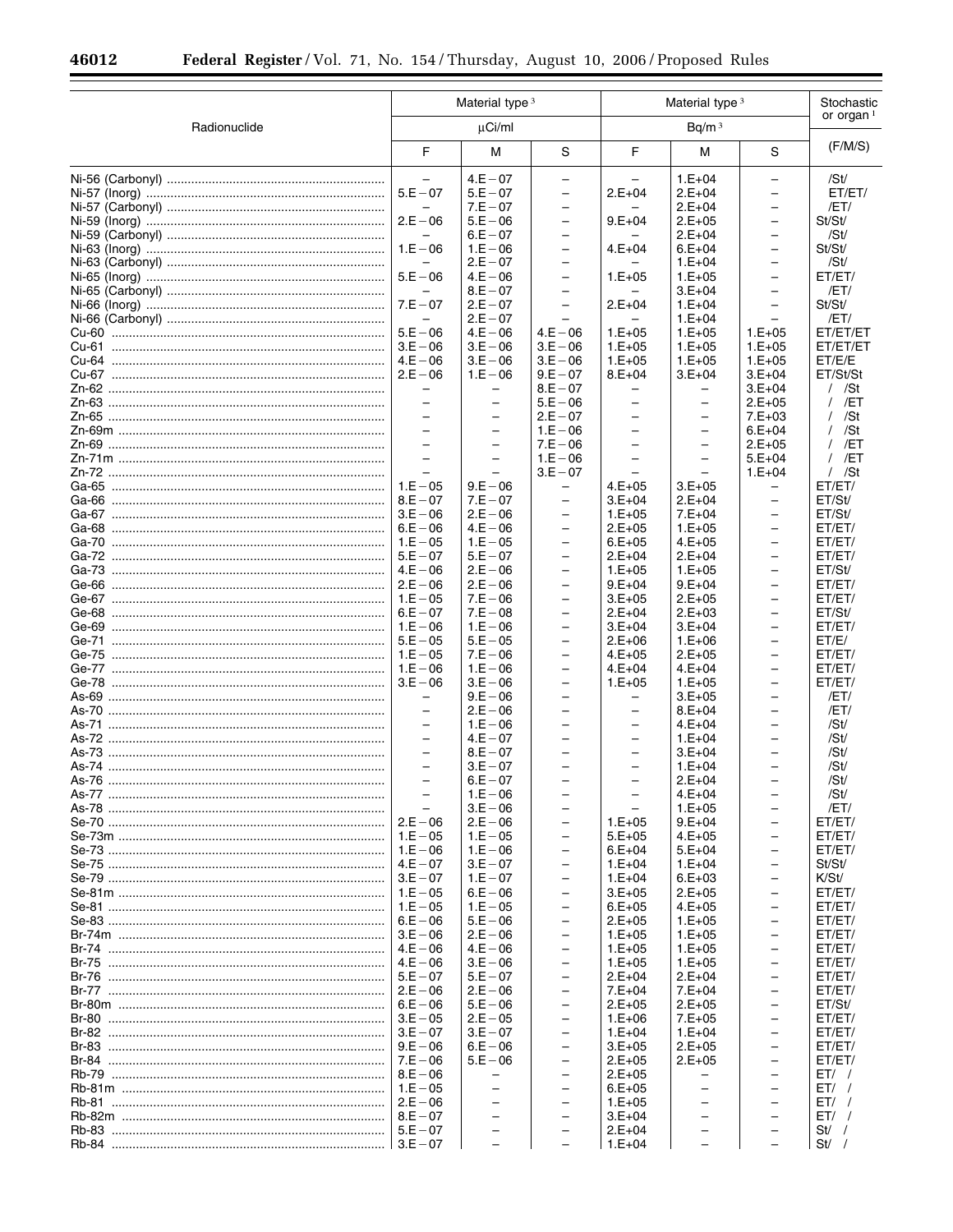|              | Material type <sup>3</sup>                    |                          |                          | Material type <sup>3</sup>           | Stochastic<br>or organ $1$ |                          |                  |
|--------------|-----------------------------------------------|--------------------------|--------------------------|--------------------------------------|----------------------------|--------------------------|------------------|
| Radionuclide |                                               | $\mu$ Ci/ml              |                          |                                      | Bq/m <sup>3</sup>          |                          |                  |
|              | F                                             | M                        | S                        | F                                    | M                          | S                        | (F/M/S)          |
|              | $4.E - 07$                                    | $\qquad \qquad -$        | $\qquad \qquad -$        | $1.E+04$                             | $\qquad \qquad -$          | $\overline{\phantom{0}}$ | $St/$ /          |
|              | $7.E - 07$                                    | -                        | $\overline{\phantom{0}}$ | $2.E+04$                             | $\overline{\phantom{0}}$   | $\overline{\phantom{0}}$ | $St/$ /          |
|              | $1.E - 05$                                    | $\overline{\phantom{m}}$ | $\qquad \qquad -$        | $5.E+05$                             | $\overline{\phantom{0}}$   | $\overline{\phantom{0}}$ | ET/              |
|              | $1.E - 05$                                    | $\overline{\phantom{m}}$ | $\overline{\phantom{0}}$ | $3.E+05$                             | $\qquad \qquad -$          | $\equiv$                 | $ET/$ /          |
|              | $3.E - 06$                                    | $\overline{\phantom{m}}$ | $2.E - 06$               | $1.E+05$                             | $\overline{\phantom{0}}$   | $9.E+04$                 | $ET/$ /St        |
|              | $7.E - 06$                                    | $\overline{\phantom{0}}$ | $5.E - 06$               | $2.E+05$                             | $\overline{\phantom{0}}$   | $2.E+05$                 | ET/ /ET          |
|              | $1.E - 07$                                    | $\overline{\phantom{m}}$ | $7.E - 08$               | $6.E+03$                             | $\overline{\phantom{0}}$   | $2.E+03$                 | St/<br>/St       |
|              | $1.E - 06$                                    | $\overline{\phantom{m}}$ | $9.E - 07$               | $3.E+04$                             | -                          | $3.E+04$                 | $ET/$ /ET        |
|              | $4.E - 05$                                    | $\overline{\phantom{0}}$ | $3.E - 05$               | $1.E+06$                             | $\overline{\phantom{0}}$   | $1.E+06$                 | $ET/$ /ET        |
|              | $1.E - 06$                                    | $\overline{\phantom{m}}$ | $8.E - 07$               | $3.E+04$                             | -                          | $3.E+04$                 | St/ /St          |
|              | $1.E - 05$                                    | $\overline{\phantom{m}}$ | $9.E - 06$               | $4.E+05$                             | $\overline{\phantom{0}}$   | $3.E+05$                 | $ET/$ /ET        |
|              | $4.E - 07$                                    | $\overline{\phantom{m}}$ | $1.E - 07$               | $1.E+04$                             | $\overline{\phantom{0}}$   | $3.E+03$                 | St/ /St          |
|              | $1.E - 08$                                    | $\overline{\phantom{m}}$ | $7.E -$                  | $4.E+02$                             | $\overline{\phantom{0}}$   | $2.E+02$                 | BS/ /St          |
| Sr-91        | $1.E - 06$                                    | $\overline{\phantom{0}}$ | $9.E - 07$               | $5.E+04$                             | $\overline{\phantom{0}}$   | $3.E+04$                 | $ET/$ /St        |
|              | $2.E - 06$                                    | $\overline{\phantom{m}}$ | $1.E - 06$               | $8.E+04$                             | $\overline{\phantom{m}}$   | $6.E+04$                 | $ET/$ /St        |
|              | $\overline{\phantom{0}}$                      | $7.E - 06$               | $6.E - 06$               | -                                    | $2.E+05$                   | $2.E+05$                 | /ET/ET           |
|              | $\overline{\phantom{m}}$                      | $4.E - 07$               | $4.E - 07$               | $\overline{\phantom{0}}$             | $1.E+04$                   | $1.E+04$                 | /ET/ET           |
|              | $\overline{\phantom{m}}$                      | $9.E - 07$               | $8.E - 07$               | $\qquad \qquad -$                    | $3.E+04$                   | $3.E+04$                 | /ET/ET           |
|              | $\qquad \qquad -$                             | $1.E - 07$               | $1.E - 07$               | $\qquad \qquad -$                    | $6.E+03$                   | $6.E+03$                 | /St/St           |
|              | $\overline{\phantom{m}}$                      | $4.E - 06$               | $4.E - 06$               | $\overline{\phantom{0}}$             | $1.E+05$                   | $1.E+05$                 | /St/St           |
|              | $\overline{\phantom{m}}$                      | $3.E - 07$               | $3.E - 07$               | $\overline{\phantom{0}}$             | $1.E+04$                   | $1.E + 04$               | /St/St           |
|              | $\qquad \qquad -$<br>$\overline{\phantom{m}}$ | $2.E - 05$               | $2.E - 05$               | $\qquad \qquad -$                    | $7.E+05$                   | $7.E+05$                 | /ET/ET           |
|              |                                               | $1.E - 07$               | $9.E - 08$               | $\overline{\phantom{0}}$             | $4.E+03$                   | $3.E+03$                 | /St/St           |
|              | $\qquad \qquad -$<br>$\overline{\phantom{m}}$ | $2.E - 06$               | $2.E - 06$               | $\qquad \qquad -$                    | $7.E+04$                   | $7.E+04$                 | /St/St           |
|              | $\equiv$                                      | $9.E - 07$               | $9.E - 07$               | $\qquad \qquad -$<br>$\equiv$        | $3.E+04$<br>$3.E+05$       | $3.E+04$                 | /St/St<br>/ET/ET |
|              |                                               | $8.E - 06$<br>$1.E - 05$ | $8.E - 06$               |                                      |                            | $3.E+05$<br>$4.E+05$     | /ET/ET           |
| Y-95         | $\overbrace{\phantom{1232211}}$<br>$5.E - 07$ | $5.E - 07$               | $1.E - 05$<br>$5.E - 07$ | $\overline{\phantom{m}}$<br>$2.E+04$ | $4.E+05$<br>$2.E+04$       | $2.E+04$                 | T/ET/ET          |
|              | $1.E - 07$                                    | $3.E - 07$               | $3.E - 07$               | $5.E+03$                             | $1.E+04$                   | $1.E+04$                 | St/St/St         |
|              | $6.E - 07$                                    | $6.E - 07$               | $6.E - 07$               | $2.E+04$                             | $2.E+04$                   | $2.E+04$                 | ET/ET/ET         |
|              | $3.E - 09$                                    | $1.E - 08$               | $1.E - 07$               | $1.E+02$                             | $6.E+02$                   | $5.E+03$                 | BS/BS/BS         |
|              | $9.E - 08$                                    | $1.E - 07$               | $1.E - 07$               | $3.E+03$                             | $5.E+03$                   | $4.E+03$                 | BS/St/St         |
|              | $7.E - 07$                                    | $4.E - 07$               | $4.E - 07$               | $2.E+04$                             | $1.E+04$                   | $1.E+04$                 | ET/St/St         |
|              | $\overline{\phantom{0}}$                      | $5.E - 06$               | $5.E - 06$               | $\qquad \qquad -$                    | $1.E+05$                   | $1.E+05$                 | /ET/ET           |
|              | $\overline{\phantom{m}}$                      | $3.E - 06$               | $3.E - 06$               | $\overline{\phantom{0}}$             | $1.E+05$                   | $1.E+05$                 | /ET/ET           |
|              | $\qquad \qquad -$                             | $2.E - 06$               | $2.E - 06$               | $\qquad \qquad -$                    | $1.E+05$                   | $1.E+05$                 | /ET/ET           |
|              |                                               |                          |                          |                                      |                            |                          | min)             |
|              | $\overbrace{\phantom{1232211}}$               | $3.E - 07$               | $3.E - 07$               | $\qquad \qquad -$                    | $1.E+04$                   | $1.E+04$                 | /ET/ET           |
|              | $\qquad \qquad -$                             | $1.E - 06$               | $6.E - 07$               | $\qquad \qquad -$                    | $7.E+04$                   | $2.E+04$                 | /St/St           |
|              | $\overline{\phantom{m}}$                      | $7.E - 08$               | $2.E - 08$               | $\overline{\phantom{0}}$             | $2.E+03$                   | $8.E+02$                 | /St/St           |
|              | $\qquad \qquad -$                             | $7.E - 07$               | $6.E - 07$               | $\qquad \qquad -$                    | $2.E+04$                   | $2.E+04$                 | /St/St           |
| Nb-95        | $\overline{\phantom{0}}$                      | $4.E - 07$               | $4.E - 07$               | $\qquad \qquad -$                    | $1.E+04$                   | $1.E+04$                 | /St/St           |
|              | $\overline{\phantom{m}}$                      | $4.E - 07$               | $4.E - 07$               | $\overline{\phantom{m}}$             | $1.E+04$                   | $1.E+04$                 | /ET/ET           |
|              |                                               | $5.E - 06$               | $5.E - 06$               | $\overline{\phantom{0}}$             | $1.E+05$                   | $1.E+05$                 | /ET/ET           |
|              | $\overline{\phantom{m}}$                      | $3.E - 06$               | $3.E - 06$               |                                      | $1.E+05$                   | E+05.                    | /ET/ET           |
|              | $8.E - 07$                                    | $\overline{\phantom{m}}$ | $7.E - 07$               | $3.E+04$                             | -                          | $2.E+04$                 | $ET/$ /ET        |
|              | $1.E - 06$                                    | $\qquad \qquad -$        | $1.E - 06$               | $3.E+04$                             | $\overline{\phantom{0}}$   | $3.E+04$                 | ET/ /ET          |
|              | $2.E - 07$                                    | $\qquad \qquad -$        | $4.E - 07$               | $7.E+03$                             | $\overline{\phantom{0}}$   | $1.E+04$                 | BS/ /St          |
|              | $1.E - 06$                                    | $\overline{\phantom{0}}$ | $5.E - 07$               | $5.E+04$                             | $\overline{\phantom{0}}$   | $1.E+04$                 | $E /$ /St        |
|              | $8.E - 06$                                    | $\qquad \qquad -$        | $6.E - 06$               | $3.E+05$                             | $\overline{\phantom{0}}$   | $2.E+05$                 | $ET/$ /ET        |
|              | $8.E - 06$                                    | $7.E - 06$               | $\overline{\phantom{m}}$ | $3.E+05$                             | $2.E+05$                   | -                        | ET/ET/           |
|              | $3.E - 06$                                    | $3.E - 06$               | -                        | $1.E+05$                             | $1.E+05$                   | -                        | ET/ET/           |
|              | $5.E - 06$                                    | $4.E - 06$               | $\qquad \qquad -$        | $1.E+05$                             | $1.E+05$                   | $\overline{\phantom{m}}$ | ET/ET/           |
|              | $1.E - 06$                                    | $1.E - 06$               | $\overline{\phantom{0}}$ | $4.E+04$                             | $3.E+04$                   | -                        | ET/ET/           |
|              | $8.E - 07$                                    | $6.E - 07$               | $\qquad \qquad -$        | $3.E+04$                             | $2.E+04$                   | $\overline{\phantom{0}}$ | ET/St/           |
|              | $1.E - 06$                                    | $1.E - 06$               | $\qquad \qquad -$        | $5.E+04$                             | $5.E+04$                   | -                        | ET/ET/           |
|              | $2.E - 05$                                    | $2.E - 05$               | $\qquad \qquad -$        | $1.E+06$                             | $1.E+06$                   | $\overline{\phantom{0}}$ | ET/ET/           |
|              | $3.E - 07$                                    | $3.E - 07$               | -                        | $1.E+04$                             | $1.E+04$                   | -                        | ET/ET/           |
|              | $1.E - 06$                                    | $2.E - 07$               | $\overline{\phantom{0}}$ | $5.E+04$                             | $7.E+03$                   | $\overline{\phantom{0}}$ | St/St/           |
|              | $4.E - 06$                                    | $3.E - 06$               | -                        | $1.E+05$                             | $1.E+05$                   | $\overline{\phantom{0}}$ | ET/St/           |
|              | $3.E - 07$                                    | $9.E - 08$               | $\qquad \qquad -$        | $1.E+04$                             | $3.E+03$                   | $\overline{\phantom{0}}$ | St/St/           |
|              | $1.E - 05$                                    | $1.E - 05$               | $\overline{\phantom{0}}$ | $5.E+05$                             | $4.E+05$                   | $\overline{\phantom{m}}$ | ET/ET/           |
|              | $1.E - 06$                                    | $1.E - 07$               | $\qquad \qquad -$        | $5.E+04$                             | $6.E+03$                   | $\overline{\phantom{0}}$ | St/St/           |
|              | $1.E - 05$                                    | $1.E - 05$               | $\qquad \qquad -$        | $6.E+05$                             | $4.E+05$                   | -                        | ET/ET/           |
|              | $9.E - 06$                                    | $7.E - 06$               | $\overline{\phantom{0}}$ | $3.E+05$                             | $2.E+05$                   | ÷.                       | ET/ET/           |
|              | $5.E - 06$                                    | $5.E - 06$               | $5.E - 06$               | $2.E+05$                             | $1.E+05$                   | $1.E+05$                 | ET/ET/ET         |
|              | $2.E - 06$                                    | $2.E - 06$               | $2.E - 06$               | $8.E+04$                             | $8.E+04$                   | $8.E+04$                 | ET/ET/ET         |
|              | $8.E - 07$                                    | $2.E - 07$               | $2.E - 07$               | $3.E+04$                             | $1.E+04$                   | $9.E+03$                 | St/St/St         |
|              |                                               | $2.E - 06$               | $2.E - 06$               | $9.E+04$                             | $8.E+04$                   | $8.E+04$                 | ET/ET/ET         |
|              |                                               | $3.E - 08$               | $1.E - 08$               | $2.E+03$                             | $1.E+03$                   | $5.E+02$                 | St/St/St         |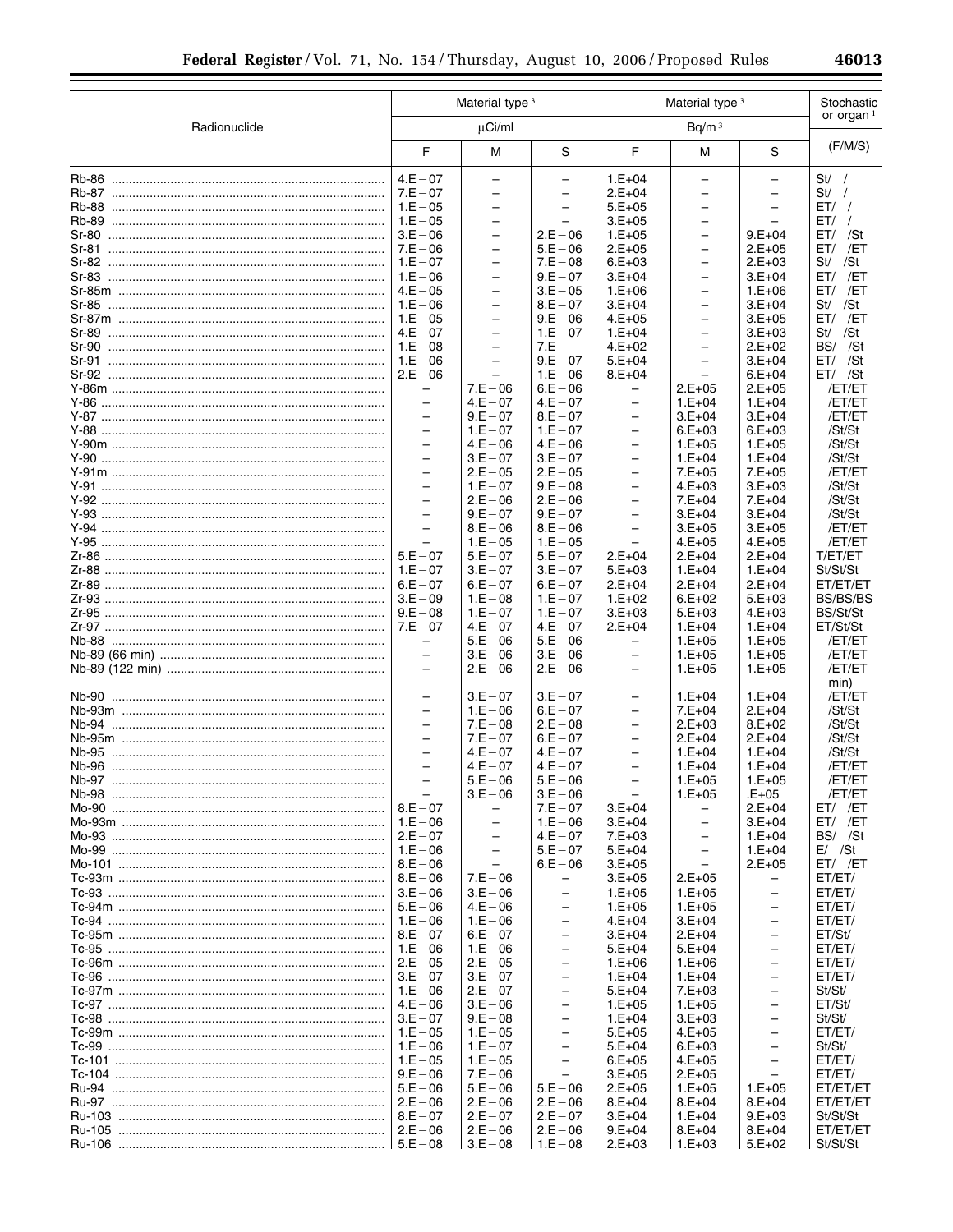|              |                                  | Material type <sup>3</sup> |                                                      |                      | Material type <sup>3</sup> |                                                      |                      |  |
|--------------|----------------------------------|----------------------------|------------------------------------------------------|----------------------|----------------------------|------------------------------------------------------|----------------------|--|
| Radionuclide | $\mu$ Ci/ml<br>Bq/m <sup>3</sup> |                            |                                                      |                      | or organ $1$               |                                                      |                      |  |
|              | F                                | М                          | S                                                    | F                    | M                          | S                                                    | (F/M/S)              |  |
|              | $3.E - 06$                       | $3.E - 06$                 | $3.E - 06$                                           | $1.E+05$             | $1.E+05$                   | $1.E+05$                                             | ET/ET/ET             |  |
|              | $8.E - 07$                       | $6.E - 07$                 | $6.E - 07$                                           | $3.E+04$             | $2.E+04$                   | $2.E+04$                                             | ET/St/St             |  |
|              | $5.E - 07$<br>$1.E - 06$         | $5.E - 07$<br>$1.E - 06$   | $5.E - 07$<br>$1.E - 06$                             | $1.E+04$<br>$6.E+04$ | $1.E+04$<br>$6.E+04$       | $1.E + 04$<br>$6.E + 04$                             | ET/ET/ET<br>ET/ET/ET |  |
|              | $3.E - 07$                       | $3.E - 07$                 | $1.E - 07$                                           | $1.E+04$             | $1.E+04$                   | $6.E+03$                                             | St/St/St             |  |
|              | $2.E - 07$                       | $2.E - 07$                 | $1.E - 07$                                           | $1.E+04$             | $7.E+03$                   | $4.E+03$                                             | St/St/St             |  |
|              | $6.E - 08$                       | $1.E - 07$                 | $6.E - 08$                                           | $2.E+03$             | $4.E+03$                   | $2.E+03$                                             | St/St/St             |  |
|              | $4.E - 04$                       | $2.E - 04$                 | $2.E - 04$                                           | $1.E+07$             | $8.E+06$                   | $8.E+06$                                             | St/St/St             |  |
|              | $3.E - 06$                       | $1.E - 06$                 | $1.E - 06$                                           | $1.E+05$             | $5.E+04$                   | $4.E + 04$                                           | ET/St/St             |  |
|              | $1.E - 06$                       | $1.E - 06$                 | $1.E - 06$                                           | $6.E+04$             | $5.E+04$                   | $5.E+04$                                             | ET/ET/ET             |  |
|              | $1.E - 05$                       | $9.E - 06$                 | $9.E - 06$                                           | $5.E+05$             | $3.E+05$                   | $3.E+05$                                             | ET/ET/ET             |  |
|              | $5.E - 07$                       | $5.E - 07$                 | $5.E - 07$                                           | $2.E+04$             | $2.E+04$                   | $2.E+04$                                             | ET/ET/ET             |  |
|              | $3.E - 06$                       | $3.E - 06$                 | $3.E - 06$                                           | $1.E+05$             | $1.E+05$                   | $1.E+05$<br>$7.E+04$                                 | ET/ET/ET             |  |
|              | $4.E - 06$<br>$1.E - 05$         | $1.E - 06$<br>$1.E - 05$   | $1.E - 06$<br>$1.E - 06$                             | $1.E+05$<br>$5.E+05$ | $6.E+04$<br>$4.E+05$       | $7.E+04$                                             | E/St/St<br>K/St/St   |  |
|              | $2.E - 06$                       | $1.E - 06$                 | $1.E - 06$                                           | $9.E+04$             | $4.E+04$                   | $4.E + 04$                                           | St/St/St             |  |
|              | $9.E - 06$                       | $7.E - 06$                 | $7.E - 06$                                           | $3.E+05$             | $2.E+05$                   | $2.E+05$                                             | ET/ET/ET             |  |
|              | $8.E - 06$                       | $7.E - 06$                 | $7.E - 06$                                           | $3.E+05$             | $2.E+05$                   | $2.E+05$                                             | ET/ET/ET             |  |
|              | $8.E - 06$                       | $6.E - 06$                 | $6.E - 06$                                           | $2.E+05$             | $2.E+05$                   | $2.E+05$                                             | ET/ET/ET             |  |
|              | $3.E - 06$                       | $3.E - 06$                 | $3.E - 06$                                           | $1.E+05$             | $1.E+05$                   | $1.E+05$                                             | ET/ET/ET             |  |
|              | $7.E - 07$                       | $8.E - 07$                 | $7.E - 07$                                           | $2.E+04$             | $2.E+04$                   | $2.E+04$                                             | St/St/St             |  |
|              | $2.E - 07$                       | $2.E - 07$                 | $2.E - 07$                                           | $9.E+03$             | $9.E+03$                   | $9.E+03$                                             | ET/ET/ET             |  |
|              | $1.E - 05$                       | $1.E - 05$                 | $1.E - 05$                                           | $5.E+05$             | $4.E+05$                   | $4.E+05$                                             | ET/ET/ET             |  |
|              | $7.E - 08$<br>$8.E - 08$         | $1.E - 07$<br>$9.E - 08$   | $2.E - 08$<br>$7.E - 08$                             | $2.E+03$<br>$3.E+03$ | $4.E+03$<br>$3.E+03$       | $1.E+03$<br>$2.E+03$                                 | St/St/St<br>St/St/St |  |
|              | $9.E - 07$                       | $3.E - 07$                 | $3.E - 07$                                           | $3.E+04$             | $1.E+04$                   | $1.E + 04$                                           | St/St/St             |  |
|              | $4.E - 06$                       | $2.E - 06$                 | $2.E - 06$                                           | $1.E+05$             | $8.E+04$                   | $8.E + 04$                                           | E/St/St              |  |
|              | $1.E - 05$                       | $8.E - 06$                 | $8.E - 06$                                           | $4.E+05$             | $3.E+05$                   | $3.E+05$                                             | ET/ET/ET             |  |
|              | $4.E - 06$                       | $4.E - 06$                 | $4.E - 06$                                           | $1.E+05$             | $1.E+05$                   | $1.E+05$                                             | ET/ET/ET             |  |
|              | $5.E - 06$                       | $5.E - 06$                 | $4.E - 06$                                           | $2.E+05$             | $1.E+05$                   | $1.E+05$                                             | ET/ET/ET             |  |
|              | $2.E - 08$                       | $9.E - 08$                 | $1.E - 07$                                           | $9.E+02$             | $3.E+03$                   | $4.E+03$                                             | K/K/St               |  |
|              | $1.E - 09$                       | $6.E - 09$                 | $1.E - 08$                                           | $6.E+01$             | $2.E+02$                   | $6.E+02$                                             | K/K/K                |  |
|              | $1.E - 09$<br>$3.E - 08$         | $5.E - 09$<br>$1.E - 07$   | $1.E - 08$<br>$1.E - 07$                             | $5.E+01$<br>$1.E+03$ | $2.E+02$<br>$3.E+03$       | $5.E+02$<br>$3.E+03$                                 | K/K/K<br>K/St/St     |  |
|              | $9.E - 07$                       | $4.E - 07$                 | $4.E - 07$                                           | $3.E+04$             | $1.E+04$                   | $1.E+04$                                             | K/St/St              |  |
|              | $1.E - 06$                       | $1.E - 06$                 | $1.E - 06$                                           | $4.E+04$             | $4.E+04$                   | $4.E + 04$                                           | ET/ET/ET             |  |
|              | $2.E - 06$                       | $2.E - 06$                 | $2.E - 06$                                           | $8.E+04$             | $7.E+04$                   | $7.E+04$                                             | ET/ET/ET             |  |
|              | $4.E - 06$                       | $4.E - 06$                 | $\overline{\phantom{0}}$                             | $1.E+05$             | $1.E+05$                   | $\qquad \qquad -$                                    | ET/ET/               |  |
|              | $5.E - 06$                       | $4.E - 06$                 | $\overline{a}$                                       | $1.E+05$             | $1.E+05$                   | $\overline{\phantom{0}}$                             | ET/ET/               |  |
|              | $9.E - 07$                       | $9.E - 07$<br>$1.E - 06$   | $\qquad \qquad -$<br>$\equiv$                        | $3.E+04$             | $3.E+04$<br>$5.E+04$       | $\qquad \qquad -$<br>$\equiv$                        | ET/ET/               |  |
|              | $1.E - 06$<br>$2.E - 05$         | $1.E - 05$                 | $\overline{\phantom{0}}$                             | $5.E+04$<br>$9.E+05$ | $6.E+05$                   | $\overline{\phantom{0}}$                             | ET/ET/<br>ET/ET/     |  |
|              | $1.E - 05$                       | $1.E - 05$                 | $\overline{a}$                                       | $4.E+05$             | $3.E+05$                   | $\equiv$                                             | ET/ET/               |  |
|              | $5.E - 08$                       | $9.E - 08$                 | $\equiv$                                             | $1.E+03$             | $3.E+03$                   | $\equiv$                                             | St/St/               |  |
|              | $6.E - 06$                       | $5.E - 06$                 |                                                      | $2.E+05$             | $2.E+05$                   |                                                      | ET/ET/               |  |
|              | l 1.E – 09                       | $5.E - 09$                 | $\overline{\phantom{0}}$                             | $4.E+01$             | $1.E+02$                   | $\overline{\phantom{0}}$                             | St/St/               |  |
|              | ∣ 4.E – 06                       | $3.E - 06$                 | $\overline{\phantom{0}}$                             | $1.E+05$             | $1.E+05$                   | $\overline{\phantom{0}}$                             | ET/ET/               |  |
|              | $5.E - 06$                       | $4.E - 06$                 | $\overline{\phantom{0}}$<br>$\overline{a}$           | $2.E+05$             | $1.E+05$<br>$2.E+05$       | $\qquad \qquad -$<br>$\equiv$                        | ET/ET/               |  |
|              | $ 7.E-06$<br>l 1.E – 05          | $5.E - 06$<br>$1.E - 05$   | $\overline{\phantom{0}}$                             | $2.E+05$<br>$6.E+05$ | $4.E+05$                   | $\qquad \qquad -$                                    | ET/ET/<br>ET/ET/     |  |
|              | $1.E-06$                         | $1.E - 06$                 | $\overline{a}$                                       | $6.E+04$             | $6.E+04$                   | $\equiv$                                             | ET/ET/               |  |
|              | l 1.E – 05                       | $1.E - 05$                 | $\qquad \qquad -$                                    | $6.E+05$             | $5.E+05$                   | $\overline{\phantom{0}}$                             | ET/ET/               |  |
|              | ∣ 7.E – 07                       | $2.E - 07$                 | $\overline{\phantom{0}}$                             | $2.E+04$             | $1.E+04$                   | $\overline{\phantom{0}}$                             | St/St/               |  |
|              | $8.E - 07$                       | $2.E - 07$                 | $\overline{\phantom{0}}$                             | $3.E+04$             | $9.E+03$                   | $\equiv$                                             | BS/St/               |  |
|              | $1.E-06$                         | $3.E - 07$                 | $\overline{\phantom{0}}$                             | $5.E+04$             | $1.E+04$                   | $\overline{\phantom{0}}$                             | St/St/               |  |
|              | $5.E - 07$                       | $1.E - 07$                 | $\overline{\phantom{0}}$                             | $2.E+04$             | $6.E+03$                   | $\overline{\phantom{0}}$<br>$\overline{\phantom{0}}$ | St/St/               |  |
|              | $4.E - 06$<br>l 1.E – 05         | $2.E - 06$<br>$7.E - 06$   | $\overline{\phantom{0}}$<br>$\overline{\phantom{0}}$ | $1.E+05$<br>$4.E+05$ | $7.E+04$<br>$2.E+05$       | $\overline{\phantom{0}}$                             | E T/St/<br>ET/ET/    |  |
|              | $3.E - 07$                       | $1.E - 07$                 | $\overline{a}$                                       | $1.E+04$             | $3.E+03$                   | $\equiv$                                             | St/St/               |  |
|              | $4.E - 07$                       | $2.E - 07$                 | $\overline{\phantom{0}}$                             | $1.E+04$             | $7.E+03$                   | $\qquad \qquad -$                                    | St/St/               |  |
|              | $4.E - 08$                       | $3.E - 08$                 | $\overline{a}$                                       | $1.E+03$             | $1.E+03$                   | $\equiv$                                             | St/St/               |  |
|              | l 2.E – 06                       | $2.E - 06$                 | $\overline{\phantom{0}}$                             | $9.E+04$             | $7.E+04$                   | $\overline{\phantom{0}}$                             | ET/ET/               |  |
|              | $\vert 2.E-06$                   | $2.E - 06$                 | $\overline{\phantom{0}}$                             | $1.E+05$             | $8.E+04$                   | $\overline{\phantom{0}}$                             | ET/ET/               |  |
|              | ∣ 1.E – 05                       | $1.E - 05$                 | $\overline{\phantom{0}}$                             | $5.E+05$             | $4.E+05$                   | $\overline{\phantom{0}}$                             | ET/ET/               |  |
|              | $ 3.E-06$                        | $2.E - 06$                 | $\overline{\phantom{0}}$                             | $1.E+05$             | $1.E+05$                   | $\overline{\phantom{0}}$                             | ET/ET/               |  |
|              | $ 1.E-05$                        | $1.E - 05$                 | $\overline{\phantom{0}}$                             | $4.E+05$             | $3.E+05$                   | $\overline{\phantom{0}}$                             | ET/ET/               |  |
|              | $\vert$ 1.E $-$ 05<br>$ 1.E-06$  | $1.E - 05$<br>$1.E - 06$   | $\overline{\phantom{0}}$<br>$\overline{\phantom{0}}$ | $4.E+05$<br>$4.E+04$ | $3.E+05$<br>$4.E+04$       | $\equiv$<br>$\qquad \qquad -$                        | ET/ET/<br>ET/ET/     |  |
|              |                                  | $6.E - 06$                 | $\overline{\phantom{0}}$                             | $2.E+05$             | $2.E+05$                   | $\equiv$                                             | ET/ET/               |  |
|              |                                  | $2.E - 05$                 | $\qquad \qquad -$                                    | $1.E+06$             | 7.E+05                     | $\qquad \qquad -$                                    | ET/ET/               |  |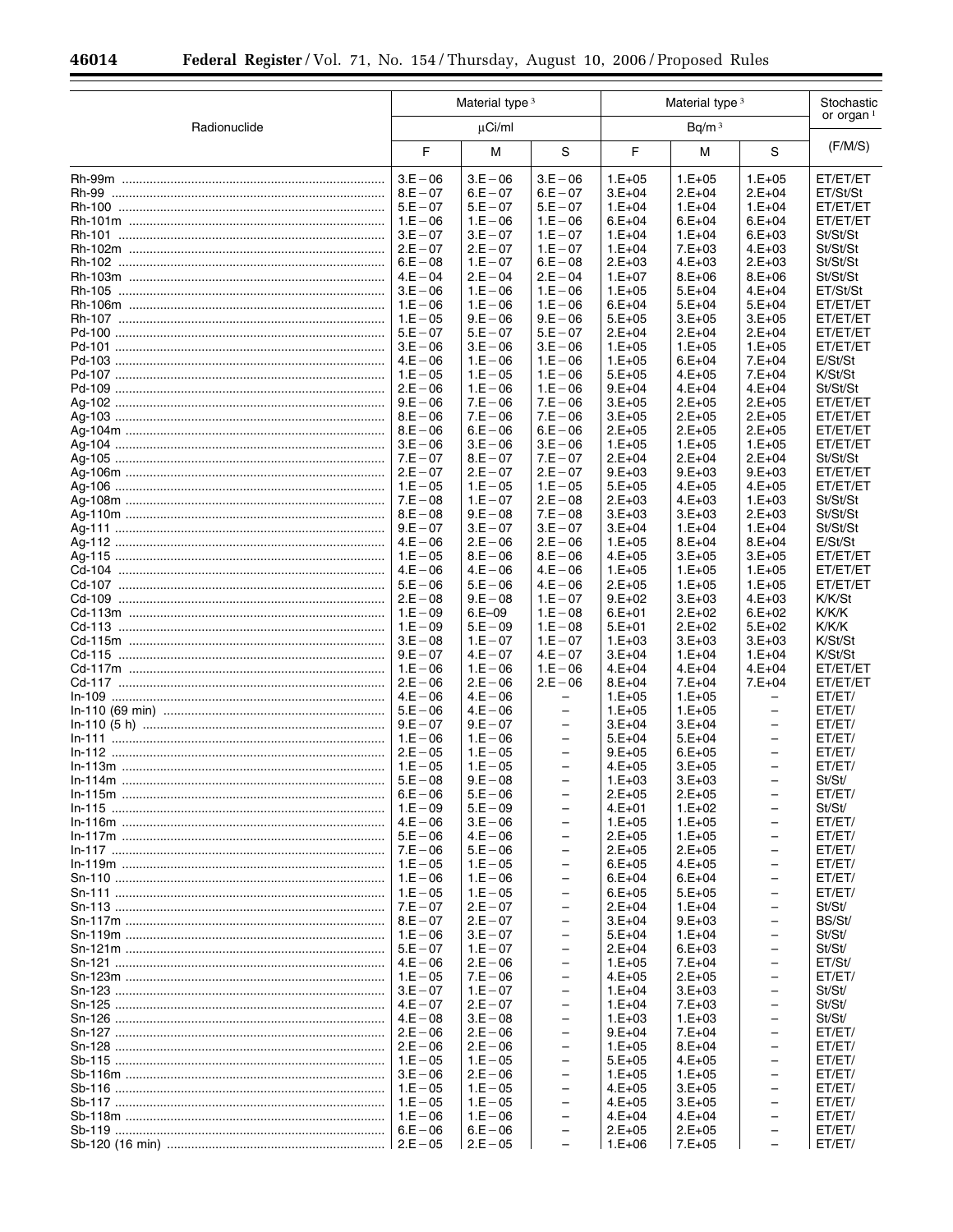|              |                                        | Material type <sup>3</sup> |                                                      |                               | Material type <sup>3</sup> |                                                      |                  |  |
|--------------|----------------------------------------|----------------------------|------------------------------------------------------|-------------------------------|----------------------------|------------------------------------------------------|------------------|--|
| Radionuclide |                                        | $\mu$ Ci/ml                |                                                      |                               | Bq/m <sup>3</sup>          |                                                      |                  |  |
|              | F                                      | М                          | S                                                    | F.                            | М                          | S                                                    | (F/M/S)          |  |
|              | $3.E - 07$                             | $3.E - 07$                 | $\overline{\phantom{0}}$                             | $1.E+04$                      | $1.E + 04$                 | $\equiv$                                             | ET/ET/           |  |
|              | $8.E - 07$<br>$4.E - 05$               | $4.E - 07$<br>$3.E - 05$   | $\qquad \qquad -$<br>$\overline{\phantom{0}}$        | $3.E+04$<br>$1.E+06$          | $1.E+04$<br>$1.E+06$       | $\qquad \qquad -$<br>$\overline{\phantom{0}}$        | St/St/<br>ET/ET/ |  |
|              | $2.E - 07$                             | $1.E - 07$                 | $\overline{\phantom{0}}$                             | $1.E+04$                      | $4.E+03$                   | $\qquad \qquad -$                                    | St/St/           |  |
|              | $2.E - 07$                             | $1.E - 07$                 | $\overline{\phantom{0}}$                             | $7.E+03$                      | $6.E+03$                   | $\overline{\phantom{0}}$                             | BS/St/           |  |
|              | $1.E - 05$                             | $7.E - 06$                 | $\overline{\phantom{0}}$                             | $3.E+05$                      | $2.E+05$                   | -                                                    | ET/ET/           |  |
|              | $2.E - 07$                             | $1.E - 07$                 | $\overline{\phantom{0}}$                             | $9.E+03$                      | $6.E+03$                   | $\overline{\phantom{0}}$                             | ET/St/           |  |
|              | $7.E - 07$                             | $3.E - 07$                 | $\overline{\phantom{0}}$                             | $2.E+04$                      | $1.E+04$                   | $\qquad \qquad -$                                    | E/St/            |  |
|              | $5.E - 07$                             | $5.E - 07$                 | $\overline{\phantom{0}}$                             | $2.E+04$                      | $2.E+04$                   | $\overline{\phantom{0}}$                             | ET/ET/           |  |
|              | $1.E - 05$                             | $9.E - 06$                 | $\overline{\phantom{0}}$                             | $4.E+05$                      | $3.E+05$                   | $\qquad \qquad -$                                    | ET/ET/           |  |
|              | $1.E - 06$<br>$3.E - 06$               | $1.E - 06$<br>$2.E - 06$   | $\overline{\phantom{0}}$<br>$\overline{\phantom{0}}$ | $6.E+04$<br>$1.E+05$          | $5.E+04$<br>$1.E+05$       | $\overline{\phantom{0}}$<br>$\qquad \qquad -$        | ET/ET/<br>ET/ET/ |  |
|              | $6.E - 06$                             | $4.E - 06$                 | $\overline{\phantom{0}}$                             | $2.E+05$                      | $1.E+05$                   | $\overline{\phantom{0}}$                             | ET/ET/           |  |
|              | $\overline{\phantom{0}}$               | $6.E - 06$                 | $\qquad \qquad -$                                    | $\overline{\phantom{0}}$      | $2.E+05$                   | $\qquad \qquad -$                                    | /St/             |  |
|              | $2.E - 06$                             | $2.E - 06$                 | $\overline{\phantom{0}}$                             | $8.E+04$                      | $7.E+04$                   | $\overline{\phantom{0}}$                             | ET/ET/           |  |
|              | $\overline{\phantom{0}}$               | $4.E - 08$                 | $\overline{\phantom{0}}$                             |                               | $1.E+03$                   | $\overline{\phantom{0}}$                             | /BS/             |  |
|              | $1.E - 07$                             | $1.E - 07$                 | $\overline{\phantom{0}}$                             | $4.E+03$                      | $5.E+03$                   | $\overline{\phantom{0}}$                             | BS/St/           |  |
|              |                                        | $1.E - 06$                 | -                                                    |                               | $4.E+04$                   | -                                                    | /St/             |  |
|              | $1.E - 06$                             | $1.E - 06$                 | $\overline{\phantom{0}}$                             | $3.E+04$                      | $3.E+04$                   | $\qquad \qquad -$                                    | ET/ET/           |  |
|              | $\overline{\phantom{0}}$               | $5.E - 08$                 | $\overline{\phantom{0}}$                             | $\overline{\phantom{0}}$      | $2.E+03$                   | $\qquad \qquad -$                                    | /BS/             |  |
|              | $1.E - 07$                             | $1.E - 07$<br>$1.E - 08$   | $\overline{\phantom{0}}$<br>-                        | $4.E+03$                      | $6.E+03$<br>$4.E+02$       | $\overline{\phantom{0}}$<br>-                        | BS/St/<br>/BS/   |  |
|              | $2.E - 08$                             | $5.E - 08$                 | $\overline{\phantom{0}}$                             | $1.E+03$                      | $1.E+03$                   | $\overline{\phantom{0}}$                             | BS/BS/           |  |
|              | $\overline{\phantom{0}}$               | $1.E - 07$                 | $\overline{\phantom{0}}$                             |                               | $3.E+03$                   | -                                                    | /BS/             |  |
|              | $2.E - 07$                             | $1.E - 07$                 | $\overline{\phantom{0}}$                             | $9.E+03$                      | $7.E+03$                   | $\qquad \qquad -$                                    | BS/St/           |  |
|              |                                        | $6.E - 08$                 | $\qquad \qquad -$                                    |                               | $2.E+03$                   | $\qquad \qquad -$                                    | /BS/             |  |
|              | $1.E - 07$                             | $9.E - 08$                 | $\overline{\phantom{0}}$                             | $5.E+03$                      | $3.E+03$                   | $\qquad \qquad -$                                    | BS/St/           |  |
|              | -                                      | $7.E - 06$                 | -                                                    |                               | $2.E+05$                   | -                                                    | /St/             |  |
|              | $5.E - 06$                             | $3.E - 06$<br>$1.E - 07$   | $\overline{\phantom{0}}$<br>$\overline{\phantom{0}}$ | $2.E+05$                      | $1.E+05$<br>$5.E+03$       | $\overline{\phantom{0}}$<br>$\overline{\phantom{0}}$ | ET/St/<br>/St/   |  |
|              | $3.E - 07$                             | $1.E - 07$                 | $\overline{\phantom{0}}$                             | $1.E+04$                      | $3.E+03$                   | $\overline{\phantom{0}}$                             | St/St/           |  |
|              | $\overline{\phantom{0}}$               | $1.E - 05$                 | $\overline{\phantom{0}}$                             | -                             | $5.E+05$                   | $\qquad \qquad -$                                    | /St/             |  |
|              | $1.E - 05$                             | $7.E - 06$                 | $\overline{\phantom{0}}$                             | $4.E+05$                      | $2.E+05$                   | $\overline{\phantom{0}}$                             | ET/ET/           |  |
|              |                                        | $1.E - 07$                 | -                                                    |                               | $5.E+03$                   | -                                                    | Π/               |  |
|              | $3.E - 07$                             | $3.E - 07$                 | $\overline{\phantom{0}}$                             | $1.E+04$                      | $1.E+04$                   | $\overline{\phantom{0}}$                             | T/St/            |  |
|              | $\overline{\phantom{0}}$<br>$1.E - 05$ | $6.E - 06$                 | $\overline{\phantom{0}}$                             | -                             | $2.E+05$                   | $\qquad \qquad -$                                    | ЛΊ               |  |
|              |                                        | $7.E - 06$<br>$7.E - 08$   | $\overline{\phantom{0}}$<br>$\overline{\phantom{0}}$ | $4.E+05$                      | $2.E+05$<br>$2.E+03$       | $\overline{\phantom{0}}$<br>$\qquad \qquad -$        | ET/ET/<br>Π/     |  |
|              | $1.E - 07$                             | $1.E - 07$                 | $\overline{\phantom{0}}$                             | $6.E+03$                      | $6.E+03$                   | $\overline{\phantom{0}}$                             | T/St/            |  |
|              | $\overline{\phantom{0}}$               | $1.E - 06$                 | -                                                    |                               | $6.E+04$                   | -                                                    | ПΙ               |  |
|              | $3.E - 06$                             | $2.E - 06$                 | $\overline{\phantom{0}}$                             | $1.E+05$                      | $1.E+05$                   | $\overline{\phantom{0}}$                             | T/ET/            |  |
|              |                                        | $7.E - 06$                 | $\qquad \qquad -$                                    |                               | $2.E+05$                   | $\overline{\phantom{0}}$                             | ПΙ               |  |
|              | $1.E - 05$                             | $9.E - 06$                 | $\overline{\phantom{0}}$                             | $4.E+05$                      | $3.E+05$                   | $\overline{\phantom{0}}$                             | ET/ET/           |  |
|              | $\overline{\phantom{0}}$<br>$3.E - 06$ | $6.E - 06$<br>$2.E - 06$   | $\overline{\phantom{0}}$                             | $1.E+05$                      | $2.E+05$<br>$1.E+05$       | $\overline{\phantom{0}}$                             | /St/<br>ET/ET/   |  |
|              | $4.E - 06$                             |                            |                                                      | $1.E+05$                      |                            |                                                      | $T/$ /           |  |
|              |                                        | $3.E - 06$                 |                                                      |                               | $1.E+05$                   |                                                      | /St/             |  |
|              | $2.E - 06$                             |                            | $\qquad \qquad -$                                    | $8.E+04$                      |                            |                                                      | $ET/$ /          |  |
|              | $1.E - 06$                             |                            | $\overline{\phantom{0}}$                             | $6.E+04$                      |                            |                                                      | T/               |  |
|              | $\overline{\phantom{0}}$               | $1.E - 06$                 | -                                                    |                               | $5.E+04$                   |                                                      | Π/               |  |
|              | $2.E - 06$                             |                            | $\overline{\phantom{0}}$                             | $1.E+05$                      |                            |                                                      | E/ /             |  |
|              | $5.E - 06$<br>$\qquad \qquad -$        | $4.E - 06$                 | -<br>-                                               | $2.E+05$<br>$\qquad \qquad -$ | $1.E+05$                   |                                                      | $T/$ /<br>ЛΙ     |  |
|              | $8.E - 06$                             |                            | $\qquad \qquad -$                                    | $3.E+05$                      |                            | -                                                    | $T/$ /           |  |
|              | $1.E - 06$                             |                            | $\overline{\phantom{0}}$                             | $7.E+04$                      |                            |                                                      | $T/$ /           |  |
|              | $\qquad \qquad -$                      | $1.E - 06$                 | -                                                    |                               | $5.E+04$                   | -                                                    | ЛI               |  |
|              | $2.E - 06$                             | $\qquad \qquad -$          | $\overline{\phantom{0}}$                             | $1.E+05$                      |                            |                                                      | $T/$ /           |  |
|              | $3.E - 08$                             |                            | $\overline{\phantom{0}}$                             | $1.E+03$                      |                            | -                                                    | $T/$ /           |  |
|              |                                        | $2.E - 08$                 | -                                                    |                               | $9.E+02$                   |                                                      | ЛΙ               |  |
|              | $4.E - 08$<br>$2.E - 08$               |                            | $\qquad \qquad -$<br>$\qquad \qquad -$               | $1.E+03$<br>$9.E+02$          | $\overline{\phantom{0}}$   | $\overline{\phantom{0}}$                             | $T/$ /<br>$T/$ / |  |
|              | $\qquad \qquad -$                      | $2.E - 08$                 | -                                                    |                               | $7.E+02$                   | -                                                    | ЛΙ               |  |
|              | $3.E - 08$                             |                            | $\overline{\phantom{0}}$                             | $1.E+03$                      |                            |                                                      | T/               |  |
|              | $1.E - 08$                             | $\overline{\phantom{0}}$   | $\qquad \qquad -$                                    | $5.E+02$                      | $\overline{\phantom{0}}$   | $\overline{\phantom{0}}$                             | $T/$ /           |  |
|              | $\qquad \qquad -$                      | $1.E - 08$                 | $\overline{\phantom{0}}$                             | $\qquad \qquad -$             | $4.E+02$                   |                                                      | ЛΙ               |  |
|              | $2.E - 08$                             |                            | $\qquad \qquad -$                                    | $7.E+02$                      |                            |                                                      | T/               |  |
|              | $3.E - 05$                             | $\qquad \qquad -$          | $\qquad \qquad -$                                    | $1.E+06$                      |                            | $\overline{\phantom{0}}$                             | $T/$ /           |  |
|              | $\qquad \qquad -$<br>$1.E - 05$        | $8.E - 06$                 | -<br>-                                               | $6.E+05$                      | $3.E+05$                   | -                                                    | /St/<br>$ET/$ /  |  |
|              |                                        |                            | $\qquad \qquad -$                                    | $1.E+02$                      |                            |                                                      | $T/$ /           |  |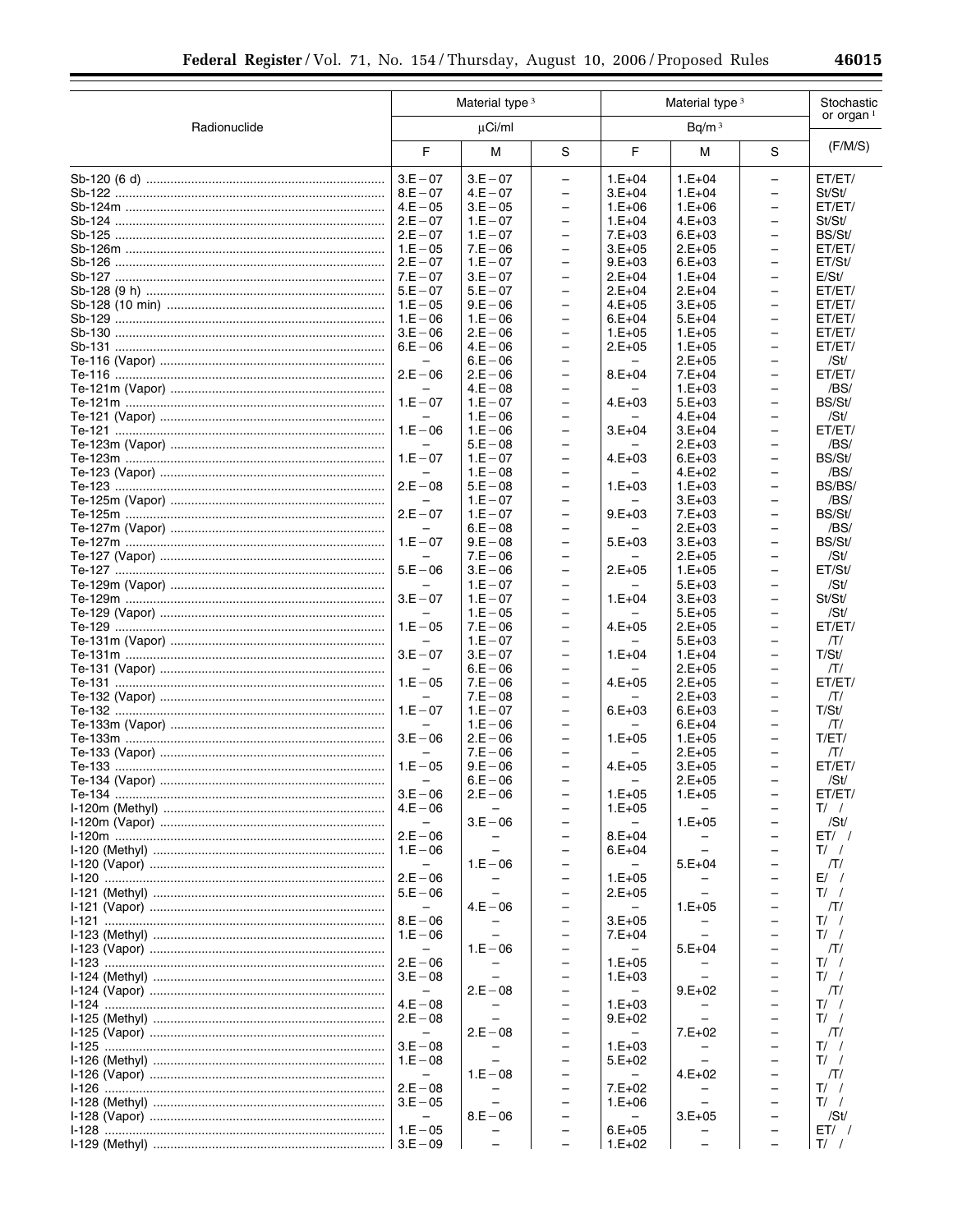|                                             | Material type <sup>3</sup><br>Material type <sup>3</sup> |                                |                                                      |                                                      | Stochastic               |                                                      |                    |
|---------------------------------------------|----------------------------------------------------------|--------------------------------|------------------------------------------------------|------------------------------------------------------|--------------------------|------------------------------------------------------|--------------------|
| Radionuclide                                |                                                          | $\mu$ Ci/ml                    |                                                      | Bq/m <sup>3</sup>                                    |                          |                                                      | or organ $1$       |
|                                             | F                                                        | M                              | S                                                    | F                                                    | M                        | S                                                    | (F/M/S)            |
|                                             |                                                          | $2.E - 09$                     |                                                      |                                                      | $1.E+02$                 | -                                                    | ЛΊ                 |
|                                             | $5.E - 09$<br>$2.E - 07$                                 |                                | $\overline{\phantom{m}}$<br>$\overline{\phantom{0}}$ | $2.E+02$<br>$7.E+03$                                 |                          | $\overline{\phantom{0}}$<br>$\qquad \qquad -$        | $T/$ /<br>$T/$ /   |
|                                             | $\qquad \qquad -$                                        | $1.E - 07$                     | $\overline{\phantom{0}}$                             |                                                      | $6.E+03$                 | $\overline{\phantom{0}}$                             | ЛΊ                 |
|                                             | $3.E - 07$                                               |                                | $\overline{\phantom{0}}$                             | $1.E+04$                                             |                          | $\overline{\phantom{0}}$                             | $T/$ /             |
|                                             | $1.E - 08$<br>$\overline{\phantom{0}}$                   | $1.E - 08$                     | $\overline{\phantom{0}}$<br>÷                        | $6.E+02$                                             | $5.E+02$                 | $\qquad \qquad -$<br>$\overline{\phantom{0}}$        | $T/$ /<br>ΠI       |
|                                             | $2.E - 08$                                               |                                | $\overline{\phantom{0}}$                             | $9.E+02$                                             |                          | $\overline{\phantom{0}}$                             | $T/$ /             |
|                                             | $1.E - 06$                                               |                                | -<br>$\overline{\phantom{0}}$                        | $7.E+04$                                             |                          | $\overline{\phantom{0}}$<br>$\overline{\phantom{0}}$ | $T/$ /             |
|                                             | $3.E - 06$                                               | $1.E - 06$                     | $\overline{\phantom{0}}$                             | $1.E+05$                                             | $6.E+04$                 | $\qquad \qquad -$                                    | ΠI<br>$T/$ /       |
|                                             | $1.E - 06$                                               |                                | $\qquad \qquad -$                                    | $6.E + 04$                                           |                          | $\overline{\phantom{0}}$                             | $T/$ /             |
|                                             | $2.E - 06$                                               | $1.E - 06$                     | $\overline{\phantom{0}}$<br>$\qquad \qquad -$        | $7.E+04$                                             | $5.E+04$                 | $\qquad \qquad -$<br>$\overline{\phantom{0}}$        | ΠI<br>$T/$ /       |
|                                             | $9.E - 08$                                               | $\equiv$                       | ÷                                                    | $3.E+03$                                             |                          | $\overline{\phantom{0}}$                             | $T/$ /             |
|                                             | $\overline{\phantom{0}}$                                 | $7.E - 08$                     | $\overline{\phantom{0}}$                             | $\qquad \qquad -$                                    | $2.E+03$                 | $\qquad \qquad -$                                    | ЛΊ                 |
|                                             | $1.E - 07$<br>$8.E - 06$                                 |                                | $\overline{\phantom{0}}$<br>$\overline{\phantom{m}}$ | $5.E+03$<br>$2.E+05$                                 |                          | $\overline{\phantom{0}}$<br>$\qquad \qquad -$        | $T/$ /<br>$T/$ /   |
|                                             | $\overline{\phantom{0}}$                                 | $3.E - 06$                     | ÷                                                    |                                                      | $1.E+05$                 | $\overline{\phantom{0}}$                             | /St/               |
|                                             | $3.E - 06$                                               |                                | $\overline{\phantom{0}}$                             | $1.E+05$                                             |                          | $\qquad \qquad -$                                    | ET/                |
|                                             | $4.E - 07$<br>$\qquad \qquad -$                          | $3.E - 07$                     | $\overline{\phantom{0}}$<br>$\overline{\phantom{0}}$ | $1.E+04$                                             | $1.E+04$                 | $\qquad \qquad -$<br>$\overline{\phantom{0}}$        | $T/$ /<br>$\pi$    |
|                                             | $6.E - 07$                                               |                                | $\qquad \qquad -$                                    | $2.E+04$                                             |                          | $\overline{\phantom{0}}$                             | $T/$ /             |
|                                             | $1.E - 05$                                               |                                | $\qquad \qquad -$                                    | $4.E+05$                                             |                          | $\overline{\phantom{0}}$                             | ET/                |
|                                             | $4.E - 06$<br>$2.E - 06$                                 | -<br>÷.                        | $\overline{\phantom{0}}$<br>$\overline{\phantom{0}}$ | $1.E+05$<br>$9.E+04$                                 | ÷                        | $\overline{\phantom{0}}$<br>$\overline{\phantom{0}}$ | ET/<br>ET/         |
|                                             | $1.E - 05$                                               |                                | ÷                                                    | $6.E+05$                                             |                          | $\overline{\phantom{0}}$                             | ET/                |
|                                             | $7.E - 06$                                               | $\overline{\phantom{0}}$       | $\overline{\phantom{0}}$                             | $2.E+05$                                             | −                        | $\qquad \qquad -$                                    | ET/                |
|                                             | $9.E - 07$<br>$8.E - 06$                                 | -                              | $\overline{\phantom{0}}$<br>$\overline{\phantom{0}}$ | $3.E+04$<br>$2.E+05$                                 | -                        | $\overline{\phantom{0}}$<br>$\overline{\phantom{0}}$ | ET/<br>ET/         |
|                                             | $5.E - 08$                                               |                                |                                                      | $2.E+03$                                             |                          | $\overline{\phantom{0}}$                             | $St/$ /            |
|                                             | $8.E - 06$                                               | $\overline{\phantom{0}}$       | $\overline{\phantom{0}}$                             | $2.E+05$                                             | -                        | $\qquad \qquad -$                                    | ET/                |
|                                             | $5.E - 07$<br>$2.E - 07$                                 | ÷.                             | ÷<br>$\qquad \qquad -$                               | $2.E+04$<br>$1.E+04$                                 | -                        | $\overline{\phantom{0}}$<br>$\overline{\phantom{0}}$ | $St/$ /<br>$E/$ /  |
|                                             | $8.E - 08$                                               |                                | $\qquad \qquad -$                                    | $3.E+03$                                             |                          | $\overline{\phantom{0}}$                             | $St/$ /            |
|                                             | $5.E - 06$<br>$4.E - 06$                                 | ÷.<br>$\overline{\phantom{0}}$ | $\overline{\phantom{0}}$<br>$\qquad \qquad -$        | $2.E+05$                                             | -<br>▃                   | $\overline{\phantom{0}}$<br>$\overline{\phantom{0}}$ | ET/<br>ET/         |
|                                             | $4.E - 07$                                               | ÷.                             | $\qquad \qquad -$                                    | $1.E+05$<br>$1.E+04$                                 | -                        | $\overline{\phantom{0}}$                             | $St/$ /            |
|                                             | $4.E - 05$                                               | $\overline{\phantom{0}}$       | $\overline{\phantom{0}}$                             | $1.E+06$                                             |                          | $\overline{\phantom{0}}$                             | ET/                |
|                                             | $1.E - 06$<br>$2.E - 06$                                 | $\overline{\phantom{0}}$       | $\overline{\phantom{0}}$                             | $4.E+04$<br>$7.E+04$                                 | -                        | $\qquad \qquad -$<br>$\overline{\phantom{0}}$        | ET/<br>$St/$ /     |
|                                             | $3.E - 07$                                               | $\overline{\phantom{0}}$       | $\overline{\phantom{0}}$                             | $1.E+04$                                             | $\overline{\phantom{0}}$ | $\overline{\phantom{0}}$                             | $St/$ /            |
|                                             |                                                          |                                |                                                      | $9.E+04$                                             |                          |                                                      | St/<br>$\sqrt{ }$  |
|                                             | $3.E - 07$                                               |                                |                                                      | $3.E+05$<br>$1.E+04$                                 |                          |                                                      | $St/$ /<br>$St/$ / |
|                                             |                                                          | $\equiv$                       | $\overline{\phantom{0}}$                             | $4.E+05$                                             |                          | $\overline{\phantom{0}}$                             | $ET/$ /            |
|                                             | $9.E - 06$                                               |                                |                                                      | $3.E+05$                                             |                          |                                                      | $ET/$ /            |
| La-131 ………………………………………………………………………   1.E-05 | $1.E - 06$                                               | $8.E - 06$<br>$1.E - 06$       | $\overline{\phantom{0}}$                             | $4.E+05$<br>$5.E+04$                                 | $3.E+05$<br>$5.E+04$     | $\equiv$<br>$\overline{\phantom{0}}$                 | ET/ET/<br>ET/ET/   |
|                                             |                                                          | $1.E - 05$                     | $\overline{\phantom{0}}$                             | $4.E+05$                                             | $4.E+05$                 | $\overline{\phantom{0}}$                             | ET/ET/             |
|                                             | $4.E - 08$                                               | $2.E - 07$                     | $\overline{\phantom{0}}$                             | $1.E+03$                                             | $8.E+03$                 | $\overline{\phantom{0}}$                             | L/L/               |
|                                             | $4.E - 07$                                               | $1.E - 08$<br>$3.E - 07$       | $\qquad \qquad -$<br>$\equiv$                        | $1.E+02$<br>$1.E + 04$                               | $4.E+02$<br>$1.E+04$     | $\overline{\phantom{0}}$<br>$\equiv$                 | St/St/<br>ET/St/   |
|                                             |                                                          | $2.E - 06$                     | $\qquad \qquad -$                                    | $1.E+05$                                             | $9.E+04$                 | $\qquad \qquad -$                                    | St/St/             |
|                                             | $\vert$ 2.E $-$ 06<br>$1.E - 05$                         | $2.E - 06$                     | $\overline{\phantom{0}}$                             | $9.E+04$                                             | $8.E+04$                 | $\overline{\phantom{0}}$                             | ET/ET/             |
|                                             | $\overline{\phantom{0}}$                                 | $1.E - 05$<br>$3.E - 07$       | $3.E - 07$                                           | $6.E+05$                                             | $4.E+05$<br>$1.E+04$     | $\overline{\phantom{0}}$<br>$1.E+04$                 | ET/ET/<br>/St/St   |
|                                             | $\overline{\phantom{0}}$                                 | $5.E - 07$                     | $5.E - 07$                                           | $\overline{\phantom{0}}$                             | $2.E+04$                 | $2.E+04$                                             | /ET/ET             |
|                                             | $\overline{\phantom{0}}$<br>$\overline{\phantom{0}}$     | $1.E - 06$<br>$1.E - 05$       | $9.E - 07$                                           | $\qquad \qquad -$<br>$\overline{\phantom{0}}$        | $3.E+04$                 | $3.E+04$                                             | /St/St             |
|                                             | $\overline{\phantom{0}}$                                 | $4.E - 07$                     | $1.E - 05$<br>$4.E - 07$                             | $\overline{\phantom{0}}$                             | $7.E+05$<br>$1.E+04$     | $7.E+05$<br>$1.E+04$                                 | /ET/ET<br>/St/St   |
|                                             | $\overline{\phantom{0}}$                                 | $2.E - 07$                     | $1.E - 07$                                           | $\overline{\phantom{0}}$                             | $7.E+03$                 | $6.E+03$                                             | /St/St             |
|                                             | $\overline{\phantom{0}}$<br>$\overline{\phantom{0}}$     | $5.E - 07$<br>$2.E - 08$       | $5.E - 07$<br>$1.E - 08$                             | $\overline{\phantom{0}}$<br>$\overline{\phantom{0}}$ | $2.E+04$<br>$9.E+02$     | $2.E+04$<br>$7.E+02$                                 | /St/St<br>/St/St   |
|                                             | $\overline{\phantom{0}}$                                 | $1.E - 05$                     | $1.E - 05$                                           | $\overline{\phantom{0}}$                             | $3.E+05$                 | $3.E+05$                                             | /ET/ET             |
|                                             | $\overline{\phantom{0}}$                                 | $9.E - 06$                     | $9.E - 06$                                           | $\overline{\phantom{0}}$                             | $3.E+05$                 | $3.E+05$                                             | /ET/ET             |
|                                             | $\overline{\phantom{0}}$<br>$\overline{\phantom{0}}$     | $2.E - 06$<br>$1.E - 05$       | $2.E - 06$<br>$1.E - 05$                             | $\equiv$<br>$\qquad \qquad -$                        | $7.E+04$<br>$5.E+05$     | $7.E+04$<br>$5.E+05$                                 | /ET/ET<br>/ET/ET   |
|                                             | $\overline{\phantom{0}}$                                 | $6.E - 05$                     | $5.E - 05$                                           | $\overline{\phantom{0}}$                             | $2.E+06$                 | $2.E+06$                                             | /St/St             |
|                                             | $\equiv$                                                 | $8.E - 07$                     | $7.E - 07$                                           | $\overline{\phantom{0}}$                             | $2.E+04$                 | $2.E+04$                                             | /St/St             |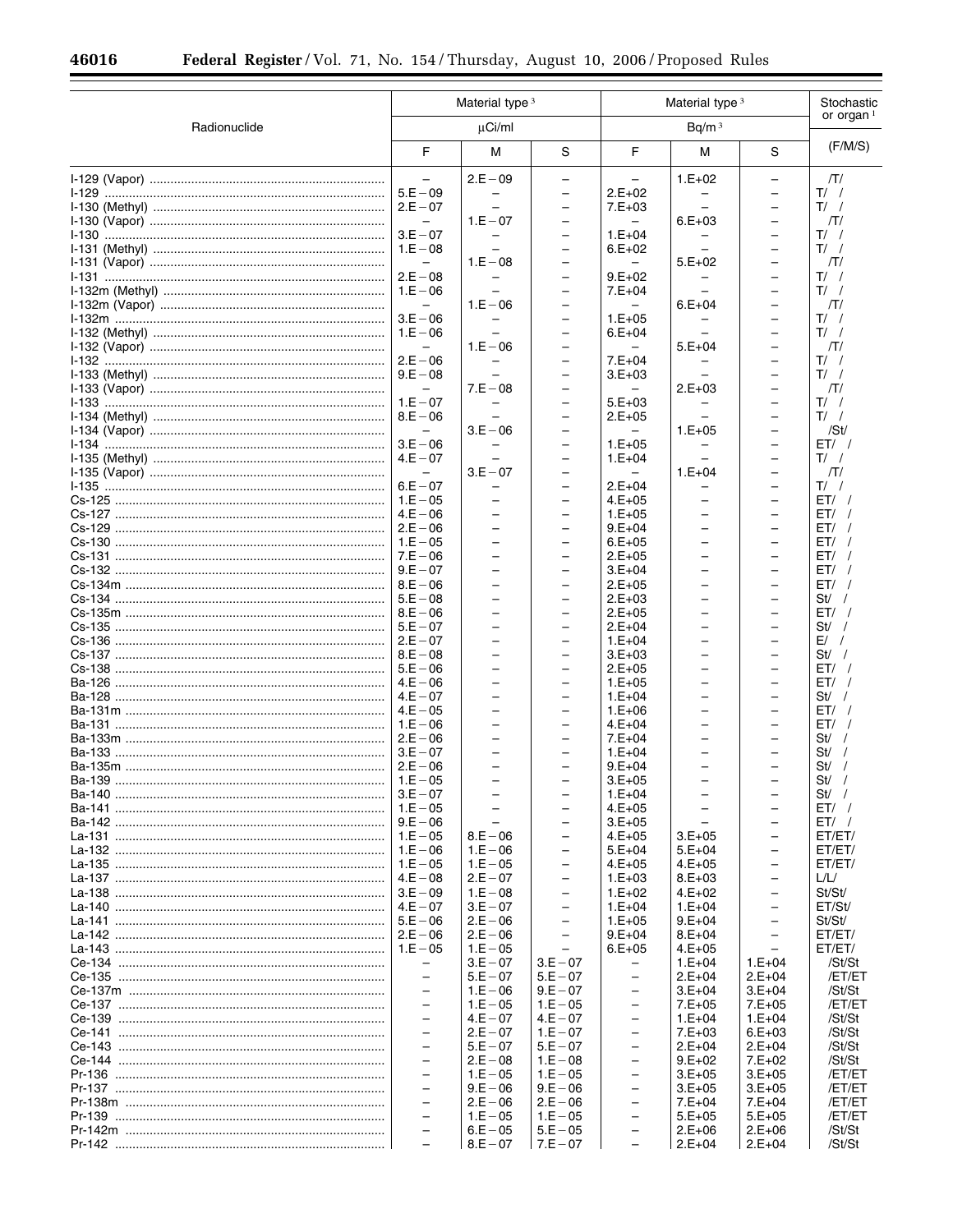|              | Material type <sup>3</sup>                           |                          |                                                      | Material type <sup>3</sup>                           | Stochastic             |                                                      |                  |
|--------------|------------------------------------------------------|--------------------------|------------------------------------------------------|------------------------------------------------------|------------------------|------------------------------------------------------|------------------|
| Radionuclide |                                                      | µCi/ml                   |                                                      |                                                      | Bq/m <sup>3</sup>      |                                                      | or organ $1$     |
|              | F                                                    | M                        | $\mathbf S$                                          | F                                                    | M                      | ${\mathsf S}$                                        | (F/M/S)          |
|              | $\overline{\phantom{0}}$                             | $2.E - 07$               | $2.E - 07$                                           | $\qquad \qquad -$                                    | $1.E+04$               | $9.E+03$                                             | /St/St           |
|              | $\overline{\phantom{0}}$                             | $1.E - 05$               | $1.E - 05$                                           | $\qquad \qquad -$                                    | $4.E+05$               | $4.E+05$                                             | /ET/ET           |
|              | $\overline{\phantom{0}}$<br>$\qquad \qquad -$        | $2.E - 06$<br>$9.E - 06$ | $2.E - 06$<br>$9.E - 06$                             | $\overline{\phantom{0}}$<br>$\qquad \qquad -$        | $8.E+04$<br>$3.E+05$   | $8.E+04$<br>$3.E+05$                                 | /St/St<br>/ET/ET |
|              | $\overline{a}$                                       | $4.E - 06$               | $4.E - 06$                                           | $\equiv$                                             | $1.E+05$               | $1.E+05$                                             | /ET/ET           |
|              | $\qquad \qquad -$                                    | $1.E - 06$               | $1.E - 06$                                           | -                                                    | $5.E+04$               | $5.E+04$                                             | /St/St           |
|              | $\overline{\phantom{0}}$                             | $1.E - 06$               | $1.E - 06$                                           | $\overline{\phantom{0}}$                             | $5.E+04$               | $5.E+04$                                             | /ET/ET           |
|              | $\overline{\phantom{0}}$                             | $1.E - 05$               | $1.E - 05$                                           | $\overline{\phantom{0}}$                             | $6.E+05$               | $6.E+05$                                             | /ET/ET           |
|              | $\overline{\phantom{0}}$<br>$\qquad \qquad -$        | $3.E - 05$<br>$2.E - 07$ | $3.E - 05$<br>$2.E - 07$                             | $\qquad \qquad -$<br>$\qquad \qquad -$               | $1.E+06$<br>$1.E+04$   | $1.E+06$<br>$9.E+03$                                 | /ET/ET<br>/St/St |
|              | $\overline{a}$                                       | $4.E - 06$               | $4.E - 06$                                           | $\equiv$                                             | $1.E+05$               | $1.E+05$                                             | /ET/ET           |
|              | $\qquad \qquad -$                                    | $9.E - 06$               | $9.E - 06$                                           | $\qquad \qquad -$                                    | $3.E+05$               | $3.E+05$                                             | /ET/ET           |
|              | $\overline{\phantom{0}}$                             | $1.E - 05$               | $1.E - 05$                                           | $\qquad \qquad -$                                    | $4.E+05$               | $4.E+05$                                             | /ET/ET           |
|              | $\overline{\phantom{0}}$<br>$\overline{\phantom{0}}$ | $5.E - 07$<br>$1.E - 07$ | $6.E - 07$<br>$1.E - 07$                             | $\overline{\phantom{0}}$<br>$\overline{\phantom{0}}$ | $2.E+04$<br>$3.E+03$   | $2.E+04$<br>$5.E+03$                                 | /St/St<br>/St/St |
|              | $\overline{\phantom{0}}$                             | $1.E - 07$               | $4.E - 07$                                           | -                                                    | $5.E+03$               | $1.E+04$                                             | /BS/St           |
|              | $\overline{a}$                                       | $4.E - 08$               | $6.E - 08$                                           | $\equiv$                                             | $1.E+03$               | $2.E+03$                                             | /St/St           |
|              | $\qquad \qquad -$                                    | $1.E - 07$               | $1.E - 07$                                           | $\qquad \qquad -$                                    | $4.E+03$               | $6.E+03$                                             | /BS/St           |
|              | $\qquad \qquad -$                                    | $1.E - 07$               | $1.E - 07$                                           | $\qquad \qquad -$                                    | $5.E+03$               | $4.E+03$                                             | /St/St           |
|              | $\overline{\phantom{0}}$<br>$\overline{a}$           | $2.E - 07$<br>$7.E - 07$ | $2.E - 07$<br>$6.E - 07$                             | $\overline{\phantom{0}}$<br>$\equiv$                 | $9.E+03$<br>$2.E+04$   | $9.E+03$<br>$2.E+04$                                 | /St/St<br>/St/St |
|              | $\overline{\phantom{0}}$                             | $2.E - 06$               | $2.E - 06$                                           | -                                                    | $8.E+04$               | $8.E+04$                                             | /ET/ET           |
|              | $\overline{\phantom{0}}$                             | $9.E - 07$               | $8.E - 07$                                           | $\overline{\phantom{0}}$                             | $3.E+04$               | $3.E+04$                                             | /St/St           |
|              | $\overline{\phantom{0}}$                             | $5.E - 06$               | -                                                    | $\overline{\phantom{0}}$                             | $2.E+05$               | $\overline{\phantom{0}}$                             | /ET/             |
|              | $\qquad \qquad -$<br>$\overline{\phantom{0}}$        | $1.E - 05$               | $\overline{\phantom{0}}$<br>$\overline{\phantom{0}}$ | $\qquad \qquad -$                                    | $4.E+05$               | $\qquad \qquad -$                                    | /ET/             |
|              | $\overline{a}$                                       | $4.E - 06$<br>$4.E - 07$ | $\overline{a}$                                       | $\qquad \qquad -$<br>$\overline{\phantom{0}}$        | $1.E+05$<br>$1.E+04$   | $\qquad \qquad -$<br>$\equiv$                        | /ET/<br>/BS/     |
|              | $\overline{\phantom{0}}$                             | $2.E - 11$               | $\qquad \qquad -$                                    | -                                                    | $1.E+00$               | -                                                    | /BS/             |
|              | $\overline{\phantom{0}}$                             | $2.E - 11$               | $\overline{\phantom{0}}$                             | $\qquad \qquad -$                                    | $1.E+00$               | $\overline{\phantom{0}}$                             | /BS/             |
|              | $\overline{\phantom{0}}$                             | $7.E - 08$               | $\equiv$                                             | $\overline{\phantom{0}}$                             | $2.E+03$               | $\overline{\phantom{0}}$                             | /BS/             |
|              | $\qquad \qquad -$<br>$\qquad \qquad -$               | $8.E - 07$<br>$1.E - 05$ | $\qquad \qquad -$<br>$\overline{\phantom{0}}$        | $\qquad \qquad -$<br>$\qquad \qquad -$               | $3.E+04$<br>$3.E+05$   | $\qquad \qquad -$<br>$\overline{\phantom{0}}$        | St/<br>/ET/      |
|              | $\overline{a}$                                       | $2.E - 06$               | $\equiv$                                             | $\overline{\phantom{0}}$                             | $7.E+04$               | $\equiv$                                             | /St/             |
|              | $\overline{\phantom{0}}$                             | $5.E - 07$               | $\overline{\phantom{0}}$                             | -                                                    | $2.E+04$               | -                                                    | /ET/             |
|              | $\qquad \qquad -$                                    | $3.E - 07$               | $\overline{\phantom{0}}$                             | $\qquad \qquad -$                                    | $1.E+04$               | $\qquad \qquad -$                                    | /ET/             |
|              | $\overline{\phantom{0}}$                             | $5.E - 07$               | $\equiv$                                             | $\overline{\phantom{0}}$                             | $2.E+04$               | $\overline{\phantom{0}}$                             | /St/             |
|              | $\overline{\phantom{0}}$<br>$\qquad \qquad -$        | $2.E - 07$<br>$2.E - 06$ | $\overline{\phantom{0}}$<br>$\overline{\phantom{0}}$ | $\qquad \qquad -$<br>-                               | $9.E+03$<br>$9.E + 04$ | $\overline{\phantom{0}}$<br>-                        | /St/<br>/St/     |
|              | $\overline{a}$                                       | $2.E - 06$               | $\equiv$                                             | $\overline{\phantom{0}}$                             | $7.E+04$               | $\overline{\phantom{0}}$                             | /St/             |
|              | $\qquad \qquad -$                                    | $1.E - 08$               | $\overline{\phantom{0}}$                             | $\qquad \qquad -$                                    | $6.E+02$               | $\overline{\phantom{0}}$                             | /St/             |
|              | $\overline{\phantom{0}}$                             | $1.E - 06$               | $\qquad \qquad -$                                    | $\overline{\phantom{0}}$                             | $6.E+04$               | $\overline{\phantom{0}}$                             | /St/             |
|              | $\overline{\phantom{0}}$<br>$\overline{a}$           | $2.E - 08$<br>$1.E - 08$ | $\overline{\phantom{0}}$<br>$\overline{\phantom{0}}$ | $\overline{\phantom{0}}$<br>$\overline{\phantom{0}}$ | $7.E+02$<br>$5.E+02$   | $\overline{\phantom{0}}$<br>$\overline{\phantom{0}}$ | /St/<br>/St/     |
|              |                                                      | $7.E - 08$               |                                                      |                                                      | $2.E+03$               |                                                      | /BS/             |
|              | $\overline{\phantom{0}}$                             | $1.E - 07$               |                                                      |                                                      | $6.E+03$               |                                                      | /St/             |
|              | $\overline{\phantom{0}}$                             | $1.E - 06$               | $\overline{\phantom{0}}$                             |                                                      | $4.E+04$               | $\overline{\phantom{0}}$                             | /St/             |
|              | $-$<br>$9.E - 06$                                    | $5.E - 06$               | $\qquad \qquad -$<br>$\overline{\phantom{0}}$        |                                                      | $1.E+05$               | $\overline{\phantom{0}}$<br>$\overline{\phantom{0}}$ | /ET/<br>ET/ET/   |
|              | $1.E - 07$                                           | $7.E - 06$<br>$1.E - 07$ | $\qquad \qquad -$                                    | $3.E+05$<br>$4.E+03$                                 | $2.E+05$<br>$4.E+03$   | $\overline{\phantom{0}}$                             | St/St/           |
|              | $7.E - 07$                                           | $6.E - 07$               | $\overline{\phantom{0}}$                             | $2.E+04$                                             | $2.E+04$               | -                                                    | ET/ET/           |
|              | $5.E - 12$                                           | $2.E - 11$               | $\qquad \qquad -$                                    | $2.E - 01$                                           | $9.E - 01$             | $\overline{\phantom{0}}$                             | BS/BS/           |
|              | $1.E - 06$<br>$2.E - 07$                             | $7.E - 07$               | $\overline{\phantom{0}}$<br>$\qquad \qquad -$        | $4.E+04$                                             | $2.E+04$               | $\overline{\phantom{0}}$<br>$\overline{\phantom{0}}$ | St/St/<br>BS/St/ |
|              | $7.E - 12$                                           | $8.E - 07$<br>$3.E - 11$ | $\overline{\phantom{0}}$                             | $9.E+03$<br>$2.E - 01$                               | $3.E+04$<br>$1.E+00$   | $\qquad \qquad -$                                    | BS/BS/           |
|              | $9.E - 08$                                           | $4.E - 07$               | $\equiv$                                             | $3.E+03$                                             | $1.E+04$               | $\equiv$                                             | BS/St/           |
|              | $3.E - 06$                                           | $1.E - 06$               | $\overline{\phantom{0}}$                             | $1.E+05$                                             | $5.E+04$               | -                                                    | St/St/           |
|              | -                                                    | $2.E - 06$               | $\qquad \qquad -$                                    | -                                                    | $1.E+05$               | $\qquad \qquad -$                                    | /ET/             |
|              | $\overline{a}$<br>$\overline{\phantom{0}}$           | $1.E - 07$<br>$2.E - 06$ | $\equiv$<br>$\overline{\phantom{0}}$                 | $\overline{\phantom{0}}$<br>$\overline{\phantom{0}}$ | $6.E+03$<br>$8.E+04$   | $\overline{\phantom{0}}$<br>$\qquad \qquad -$        | /St/<br>/ET/     |
|              | $\qquad \qquad -$                                    | $1.E - 06$               | $\qquad \qquad -$                                    | -                                                    | $4.E+04$               | -                                                    | /ET/             |
|              | $\overline{a}$                                       | $2.E - 06$               | $\equiv$                                             | $\equiv$                                             | $8.E+04$               | $\equiv$                                             | /St/             |
|              | $\overline{\phantom{0}}$                             | $5.E - 07$               | $\qquad \qquad -$                                    | -                                                    | $2.E+04$               | -                                                    | /ET/             |
|              | $\overline{\phantom{0}}$                             | $2.E - 06$               | $\overline{\phantom{0}}$                             | $\overline{\phantom{0}}$                             | $8.E+04$               | $\qquad \qquad -$                                    | /St/             |
|              | $\overline{a}$<br>$\overline{\phantom{0}}$           | $2.E - 06$<br>$4.E - 06$ | $\equiv$<br>$\overline{\phantom{0}}$                 | $\overline{\phantom{0}}$<br>$\overline{\phantom{0}}$ | $9.E+04$<br>$1.E+05$   | $\overline{\phantom{0}}$<br>$\qquad \qquad -$        | /St/<br>/St/     |
|              | $\qquad \qquad -$                                    | $4.E - 07$               | $\overline{\phantom{0}}$                             | -                                                    | $1.E+04$               | -                                                    | /E/              |
|              | $\overline{\phantom{0}}$                             | $2.E - 07$               | $\equiv$                                             | $\overline{\phantom{0}}$                             | $8.E+03$               | $\overline{\phantom{0}}$                             | /BS/             |
|              | $\overline{\phantom{0}}$                             | $1.E - 08$               | $\overline{\phantom{0}}$                             | -                                                    | $6.E+02$               | -                                                    | /BS/             |
|              | $\qquad \qquad -$<br>$\equiv$                        | $1.E - 07$<br>$4.E - 07$ | $\qquad \qquad -$<br>$\overline{\phantom{0}}$        | -<br>$\overline{\phantom{0}}$                        | $3.E+03$<br>$1.E+04$   | -<br>$\overline{\phantom{0}}$                        | /St/<br>/St/     |
|              |                                                      |                          |                                                      |                                                      |                        |                                                      |                  |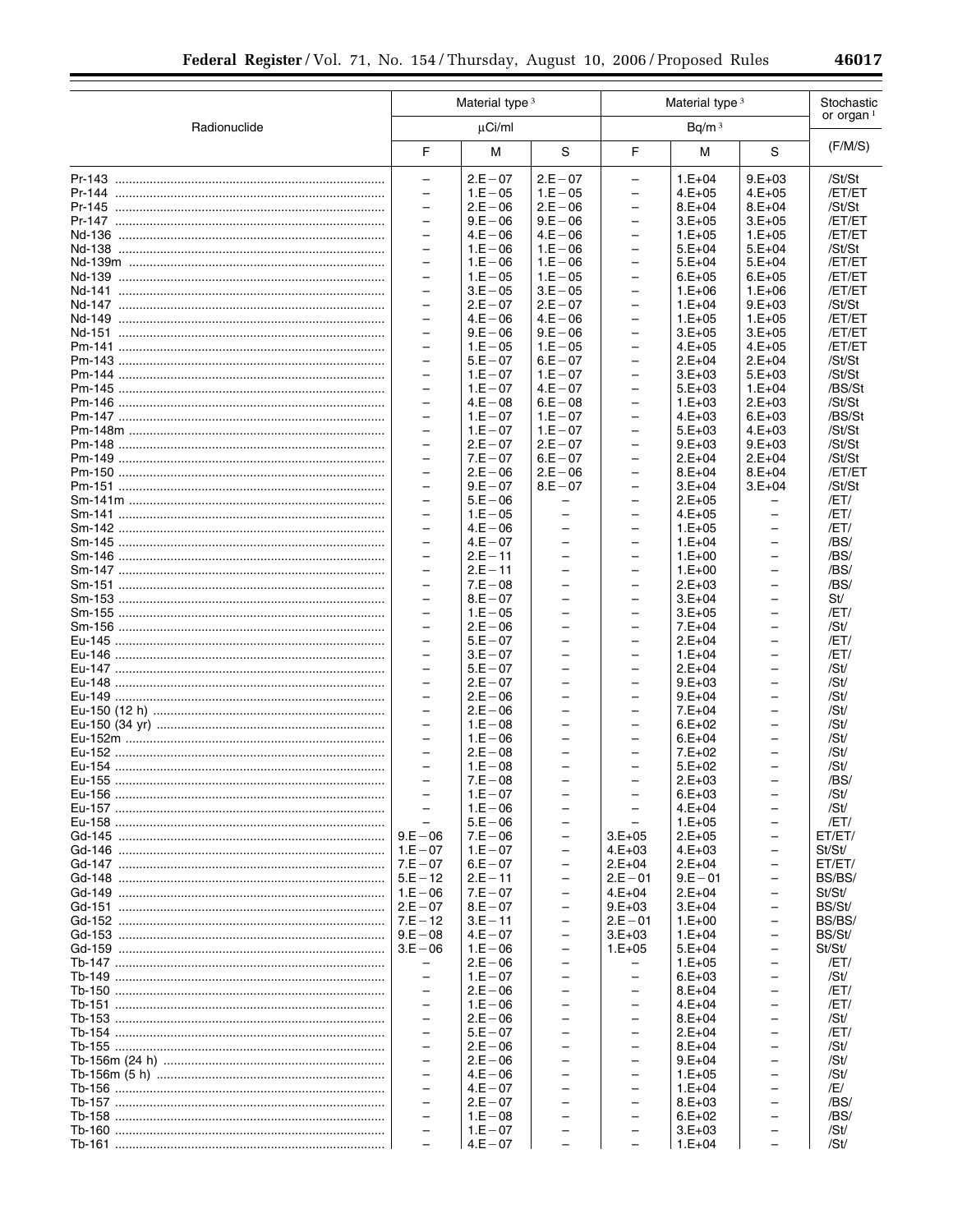|                                               |                                                      | Material type <sup>3</sup> |                          | Material type <sup>3</sup>                           |                      |                                                      | Stochastic            |  |
|-----------------------------------------------|------------------------------------------------------|----------------------------|--------------------------|------------------------------------------------------|----------------------|------------------------------------------------------|-----------------------|--|
| Radionuclide                                  |                                                      | $\mu$ Ci/ml                |                          | Bq/m <sup>3</sup>                                    |                      |                                                      | or organ <sup>1</sup> |  |
|                                               | F                                                    | М                          | S                        | F                                                    | M                    | S                                                    | (F/M/S)               |  |
|                                               | $\equiv$                                             | $2.E - 06$                 | $\overline{\phantom{0}}$ | -                                                    | $1.E+05$             | -                                                    | /ET/                  |  |
|                                               | $\overline{\phantom{0}}$                             | $5.E - 06$                 | $\overline{\phantom{0}}$ | $\overline{\phantom{0}}$                             | $1.E+05$             | $\overline{\phantom{0}}$                             | /ET/                  |  |
|                                               | $\equiv$                                             | $2.E - 06$                 | $\overline{\phantom{0}}$ | $\overline{\phantom{0}}$                             | $8.E+04$             | $\overline{\phantom{0}}$                             | /BS/                  |  |
|                                               | $\overline{\phantom{0}}$                             | $6.E - 06$                 |                          | $\overline{\phantom{0}}$                             | $2.E+05$             | $\overline{\phantom{0}}$                             | /ET/                  |  |
|                                               | $\overline{\phantom{0}}$<br>$\overline{\phantom{0}}$ | $3.E - 07$<br>$1.E - 05$   |                          | $\overline{\phantom{0}}$<br>$\overline{\phantom{0}}$ | $1.E+04$<br>$4.E+05$ | $\overline{\phantom{0}}$<br>$\overline{\phantom{0}}$ | /St/<br>/ET/          |  |
|                                               | $\equiv$                                             | $2.E - 05$                 |                          | $\overline{\phantom{0}}$                             | $1.E+06$             | $\overline{\phantom{0}}$                             | /ET/                  |  |
|                                               | $\overline{\phantom{0}}$                             | $2.E - 05$                 | $\overline{\phantom{0}}$ | $\overline{\phantom{0}}$                             | $9.E+05$             | $\overline{\phantom{0}}$                             | /ET/                  |  |
|                                               | $\equiv$                                             | $3.E - 05$                 |                          | $\overline{\phantom{0}}$                             | $1.E+06$             | $\overline{\phantom{0}}$                             | /ET/                  |  |
|                                               | $\overline{\phantom{0}}$                             | $9.E - 06$                 | $\qquad \qquad -$        | $\overline{\phantom{0}}$                             | $3.E+05$             | $\overline{\phantom{0}}$                             | /ET/                  |  |
|                                               |                                                      | $5.E - 05$                 |                          | $\overline{\phantom{0}}$                             | $2.E+06$             | $\overline{\phantom{0}}$                             | /ET/                  |  |
|                                               | $\overline{\phantom{0}}$                             | $3.E - 05$                 | $\overline{\phantom{0}}$ | $\overline{\phantom{0}}$                             | $1.E+06$             | $\overline{\phantom{0}}$                             | /St/                  |  |
|                                               | -                                                    | $2.E - 05$                 |                          | $\overline{\phantom{0}}$                             | $8.E+05$             | $\overline{\phantom{0}}$                             | /ET/                  |  |
|                                               | $\overline{\phantom{0}}$                             | $7.E - 09$                 |                          | $\overline{\phantom{0}}$                             | $2.E+02$             | $\overline{\phantom{0}}$                             | /St/                  |  |
|                                               | $\overline{\phantom{0}}$<br>$\overline{\phantom{0}}$ | $6.E - 07$<br>$4.E - 06$   | $\overline{\phantom{0}}$ | $\overline{\phantom{0}}$<br>$\overline{\phantom{0}}$ | $2.E+04$             | $\overline{\phantom{0}}$<br>$\overline{\phantom{0}}$ | /St/                  |  |
|                                               | $\equiv$                                             | $3.E - 06$                 |                          | $\overline{\phantom{0}}$                             | $1.E+05$<br>$1.E+05$ | $\overline{\phantom{0}}$                             | /ET/<br>/ET/          |  |
|                                               | $\overline{\phantom{0}}$                             | $2.E - 05$                 | $\qquad \qquad -$        | $\overline{\phantom{0}}$                             | $1.E+06$             | $\overline{\phantom{0}}$                             | /ET/                  |  |
|                                               | $\overline{\phantom{0}}$                             | $6.E - 07$                 |                          | $\overline{\phantom{0}}$                             | $2.E+04$             | $\overline{\phantom{0}}$                             | /St/                  |  |
|                                               | $\overline{\phantom{0}}$                             | $1.E - 06$                 | $\overline{\phantom{0}}$ | $\overline{\phantom{0}}$                             | $6.E+04$             | $\overline{\phantom{0}}$                             | /St/                  |  |
|                                               |                                                      | $4.E - 07$                 |                          | $\overline{\phantom{0}}$                             | $1.E+04$             | $\overline{\phantom{0}}$                             | /St/                  |  |
|                                               | $\overline{\phantom{0}}$                             | $9.E - 06$                 |                          | $\overline{\phantom{0}}$                             | $3E + 05$            | $\overline{\phantom{0}}$                             | /ET/                  |  |
|                                               | $\overline{\phantom{0}}$                             | $1.E - 06$                 |                          | $\overline{\phantom{0}}$                             | $4.E+04$             | $\overline{\phantom{0}}$                             | /ET/                  |  |
|                                               | $\equiv$                                             | $5.E - 07$                 | $\overline{\phantom{0}}$ | $\overline{\phantom{0}}$                             | $2.E+04$             | $\overline{\phantom{0}}$                             | /St/                  |  |
|                                               | $\equiv$<br>$\overline{\phantom{0}}$                 | $1.E - 07$<br>$2.E - 07$   |                          | $\overline{\phantom{0}}$                             | $4.E+03$<br>$9.E+03$ | $\overline{\phantom{0}}$                             | /St/                  |  |
|                                               | $\equiv$                                             | $4.E - 07$                 | $\overline{\phantom{0}}$ | $\overline{\phantom{0}}$<br>$\overline{\phantom{0}}$ | $1.E+04$             | $\overline{\phantom{0}}$<br>$\overline{\phantom{0}}$ | /BS/<br>/St/          |  |
|                                               | $\overline{\phantom{0}}$                             | $2.E - 06$                 | $\overline{\phantom{0}}$ | $\overline{\phantom{0}}$                             | $8.E+04$             | $\overline{\phantom{0}}$                             | /St/                  |  |
|                                               |                                                      | $8.E - 06$                 |                          | $\overline{\phantom{0}}$                             | $2.E+05$             |                                                      | /ET/                  |  |
|                                               | $\overline{\phantom{0}}$                             | $1.E - 05$                 | $1.E - 05$               | $\overline{\phantom{0}}$                             | $5.E+05$             | $5.E+05$                                             | /ET/ET                |  |
|                                               | $\overline{\phantom{0}}$                             | $6.E - 07$                 | $5.E - 07$               | $\overline{\phantom{0}}$                             | $2.E+04$             | $2.E+04$                                             | /St/St                |  |
|                                               | $\overline{\phantom{0}}$                             | $3.E - 05$                 | $3.E - 05$               | $\overline{\phantom{0}}$                             | $1.E+06$             | $1.E+06$                                             | /ET/ET                |  |
|                                               | $\equiv$                                             | $2.E - 07$                 | $2.E - 07$               | $\overline{\phantom{0}}$                             | $9.E+03$             | $8.E+03$                                             | /St/St                |  |
|                                               | $\overline{\phantom{0}}$<br>$\equiv$                 | $8.E - 07$<br>$6.E - 06$   | $8.E - 07$<br>$5.E - 06$ | $\overline{\phantom{0}}$<br>$\overline{\phantom{0}}$ | $3.E+04$<br>$2.E+05$ | $2.E+04$<br>$2.E+05$                                 | /St/St<br>/ET/ET      |  |
|                                               | $\overline{\phantom{0}}$                             | $5.E - 06$                 | $5.E - 06$               | $\overline{\phantom{0}}$                             | $1.E+05$             | $1.E+05$                                             | /ET/E                 |  |
|                                               |                                                      | $9.E - 07$                 | $9.E - 07$               | $\overline{\phantom{0}}$                             | $3.E+04$             | $3.E+04$                                             | /ET/ET                |  |
|                                               | $\equiv$                                             | $4.E - 07$                 | $4.E - 07$               | $\overline{\phantom{0}}$                             | $1.E+04$             | $1.E+04$                                             | /ET/ET                |  |
|                                               | $\overline{\phantom{0}}$                             | $6.E - 07$                 | $6.E - 07$               | $\overline{\phantom{0}}$                             | $2.E+04$             | $2.E+04$                                             | /St/St                |  |
|                                               | $\equiv$                                             | $3.E - 07$                 | $3.E - 07$               | $\overline{\phantom{0}}$                             | $1.E+04$             | $1.E+04$                                             | /St/St                |  |
|                                               | $\overline{\phantom{0}}$                             | $2.E - 07$                 | $4.E - 07$               | $\overline{\phantom{0}}$                             | $8.E+03$             | $1.E+04$                                             | /BS/St                |  |
|                                               | $\overline{\phantom{0}}$                             | $2.E - 07$                 | $2.E - 07$               | $\qquad \qquad -$                                    | $7.E+03$             | $8.E+03$                                             | /BS/St                |  |
|                                               |                                                      | $9.E - 08$<br>$3.E - 06$   | $2.E - 07$<br>$3.E - 06$ |                                                      | $3.E+03$             | $8.E+03$                                             | /BS/St<br>/St/St      |  |
| Lu-176m                                       |                                                      | $3.E - 09$                 | $1.E - 08$               |                                                      | $1.E+05$<br>$1.E+02$ | $1.E+05$<br>$6.E+02$                                 | /BS/St                |  |
|                                               | $\overline{\phantom{0}}$                             | $5.E - 08$                 | $4.E - 08$               | $\overline{\phantom{0}}$                             | $2.E+03$             | $1.E+03$                                             | /St/St                |  |
|                                               | $\overline{\phantom{0}}$                             | $5.E - 07$                 | $5.E - 07$               | $\overline{\phantom{0}}$                             | $2.E+04$             | $1.E+04$                                             | /St/St                |  |
|                                               | $\equiv$                                             | $4.E - 06$                 | $4.E - 06$               | $\overline{\phantom{0}}$                             | $1.E+05$             | $1.E+05$                                             | /ET/ET                |  |
|                                               | $\overline{\phantom{0}}$                             | $8.E - 06$                 | $8.E - 06$               |                                                      | $3.E+05$             | $3.E+05$                                             | /ET/ET                |  |
|                                               | $\equiv$                                             | $3.E - 06$                 | $3.E - 06$               |                                                      | $1.E+05$             | $1.E+05$                                             | /St/St                |  |
|                                               | $1.E - 06$                                           | $1.E - 06$                 | $\overline{\phantom{0}}$ | $4.E+04$                                             | $4.E+04$             |                                                      | ET/ET/                |  |
|                                               | $6.E - 09$<br>$\vert$ 2.E $-$ 06                     | $3.E - 08$                 | $\qquad \qquad -$        | $2.E+02$                                             | $1.E+03$             | -<br>$\overline{\phantom{0}}$                        | BS/BS/                |  |
|                                               |                                                      | $2.E - 06$<br>$6.E - 07$   | $\overline{\phantom{0}}$ | $9.E+04$<br>$2.E+04$                                 | $8.E+04$<br>$2.E+04$ | $\overline{\phantom{m}}$                             | ET/ET/<br>BS/St/      |  |
| Hf-177m ……………………………………………………………………   2.E – 06 |                                                      | $1.E - 06$                 | $\overline{\phantom{0}}$ | $9.E+04$                                             | $6.E+04$             | $\overline{\phantom{0}}$                             | ET/ET/                |  |
|                                               |                                                      | $4.E - 09$                 | $\overline{\phantom{0}}$ | $3.E+01$                                             | $1.E+02$             | $\overline{\phantom{m}}$                             | BS/BS/                |  |
|                                               |                                                      | $1.E - 07$                 | $\overline{\phantom{0}}$ | $8.E+03$                                             | $6.E+03$             | $\overline{\phantom{0}}$                             | BS/St/                |  |
|                                               |                                                      | $1.E - 06$                 | $\overline{\phantom{0}}$ | $7.E+04$                                             | $6.E+04$             | $\overline{\phantom{m}}$                             | ET/ET/                |  |
|                                               | $ 1.E - 07$                                          | $1.E - 07$                 | $\overline{\phantom{0}}$ | $4.E+03$                                             | $5.E+03$             | $\overline{\phantom{0}}$                             | BS/St/                |  |
|                                               |                                                      | $4.E - 06$                 | $\qquad \qquad -$        | $2.E+05$                                             | $1.E+05$             | $\qquad \qquad -$                                    | ET/ET/                |  |
|                                               | $5.E - 10$                                           | $2.E - 09$                 |                          | $2.E+01$                                             | $9.E+01$             | $\overline{\phantom{0}}$                             | BS/BS/                |  |
|                                               | $6.E - 06$<br>$1.E - 06$                             | $4.E - 06$<br>$1.E - 06$   | $\overline{\phantom{0}}$ | $2.E+05$                                             | $1.E+05$<br>$4.E+04$ | $\overline{\phantom{m}}$<br>$\overline{\phantom{0}}$ | ET/ET/<br>ET/St/      |  |
|                                               | $\overline{\phantom{0}}$                             | $5.E - 06$                 | $5.E - 06$               | $5.E+04$<br>$\overline{\phantom{0}}$                 | $1.E+05$             | $1.E+05$                                             | /ET/ET                |  |
|                                               | $\overline{\phantom{0}}$                             | $3.E - 06$                 | $3.E - 06$               | -                                                    | $1.E+05$             | $1.E+05$                                             | /E/E                  |  |
|                                               | $\overline{\phantom{0}}$                             | $5.E - 06$                 | $5.E - 06$               | $\qquad \qquad -$                                    | $2.E+05$             | $2.E+05$                                             | /ET/ET                |  |
|                                               | $\overline{\phantom{0}}$                             | $1.E - 06$                 | $1.E - 06$               | $\overline{\phantom{0}}$                             | $6.E+04$             | $6.E+04$                                             | /ET/ET                |  |
|                                               | $\overline{\phantom{0}}$                             | $1.E - 06$                 | $1.E - 06$               | $\qquad \qquad -$                                    | $3.E+04$             | $3.E+04$                                             | /ET/ET                |  |
|                                               | $\equiv$                                             | $4.E - 06$                 | $4.E - 06$               | $\overline{\phantom{0}}$                             | $1.E+05$             | $1.E+05$                                             | /St/St                |  |
|                                               | $\equiv$                                             | $3.E - 06$                 | $3.E - 06$               | $\qquad \qquad -$                                    | $1.E+05$             | $1.E+05$                                             | /ET/ET                |  |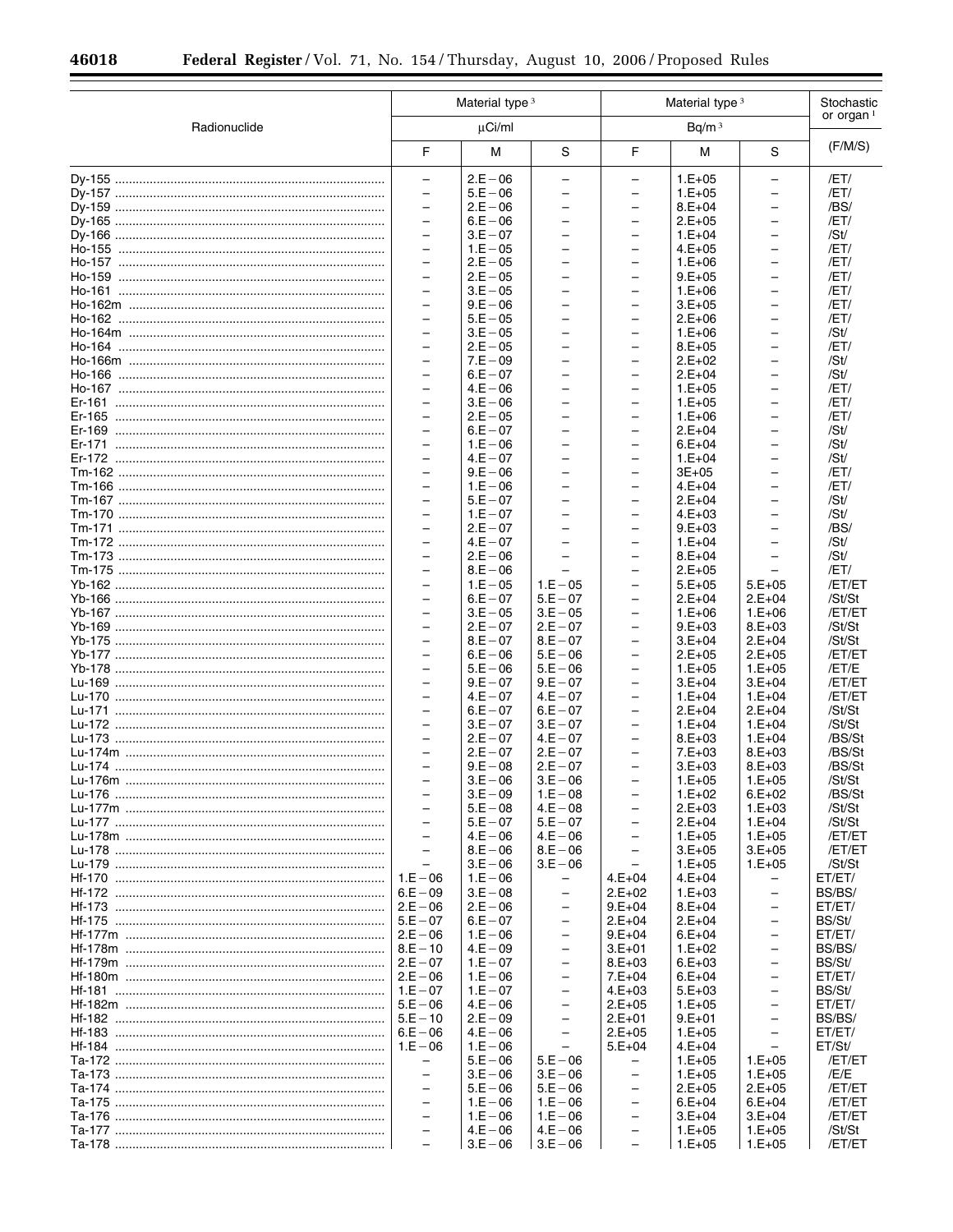|              |                                               | Material type <sup>3</sup>                           |                                                      |                                               | Material type <sup>3</sup>                           |                                                      | Stochastic           |
|--------------|-----------------------------------------------|------------------------------------------------------|------------------------------------------------------|-----------------------------------------------|------------------------------------------------------|------------------------------------------------------|----------------------|
| Radionuclide | $\mu$ Ci/ml                                   |                                                      | Bq/m <sup>3</sup>                                    |                                               |                                                      | or organ $1$                                         |                      |
|              | F                                             | M                                                    | S                                                    | F                                             | M                                                    | S                                                    | (F/M/S)              |
|              | $\overline{\phantom{0}}$                      | $4.E - 06$                                           | $1.E - 06$                                           | $\qquad \qquad -$                             | $1.E+05$                                             | $7.E+04$                                             | /St/St               |
|              | $\overline{\phantom{0}}$                      | $9.E - 06$                                           | $9.E - 06$                                           | $\qquad \qquad -$                             | $3.E+05$                                             | $3.E+05$                                             | /St/St               |
|              | $\overline{\phantom{0}}$                      | $1.E - 07$                                           | $4.E - 08$                                           | $\overline{\phantom{0}}$                      | $4.E+03$                                             | $1.E+03$                                             | /St/St               |
|              | $\qquad \qquad -$<br>$\overline{\phantom{0}}$ | $6.E - 06$                                           | $6.E - 06$                                           | -                                             | $2.E+05$                                             | $2.E+05$                                             | /ET/ET               |
|              | $\overline{a}$                                | $9.E - 08$<br>$3.E - 07$                             | $7.E - 08$<br>$2.E - 07$                             | $\qquad \qquad -$<br>$\overline{\phantom{0}}$ | $3.E+03$<br>$1.E+04$                                 | $2.E+03$<br>$1.E+04$                                 | /St/St<br>/St/St     |
|              | $\overline{\phantom{0}}$                      | $8.E - 07$                                           | $8.E - 07$                                           | $\overline{\phantom{m}}$                      | $3.E+04$                                             | $3.E+04$                                             | /ET/ET               |
|              | $\overline{\phantom{0}}$                      | $5.E - 06$                                           | $5.E - 06$                                           | $\overline{\phantom{0}}$                      | $2.E+05$                                             | $1.E+05$                                             | /ET/ET               |
|              | $\overline{\phantom{0}}$                      | $7.E - 06$                                           | $7.E - 06$                                           | $\qquad \qquad -$                             | $2.E+05$                                             | $2.E+05$                                             | /ET/ET               |
|              | $3.E - 06$                                    |                                                      | -                                                    | $1.E+05$                                      |                                                      |                                                      | $ET/$ /              |
|              | $5.E - 06$                                    | $\overline{\phantom{0}}$                             | $\qquad \qquad -$                                    | $2.E+05$                                      | $\overline{\phantom{0}}$                             | $\overline{\phantom{m}}$                             | ET/                  |
|              | $3.E - 06$                                    | -                                                    | -                                                    | $1.E+05$                                      | $\overline{\phantom{0}}$                             | $\overline{\phantom{m}}$                             | ET/                  |
|              | $1.E - 04$                                    | $\overline{\phantom{0}}$                             | $\overline{\phantom{0}}$                             | $5.E+06$                                      | $\overline{\phantom{0}}$                             | $\overline{\phantom{m}}$                             | ET/                  |
|              | $1.E - 05$                                    | $\overline{\phantom{0}}$                             | $\overline{\phantom{0}}$                             | $4.E+05$                                      | $\overline{\phantom{0}}$                             | $\overline{\phantom{m}}$                             | ET/                  |
|              | $2.E - 06$                                    | $\overline{\phantom{0}}$<br>$\overline{\phantom{0}}$ | $\qquad \qquad -$                                    | $9.E+04$                                      | $\overline{\phantom{0}}$<br>$\overline{\phantom{0}}$ | $\qquad \qquad -$                                    | St / /               |
|              | $1.E - 06$<br>$6.E - 07$                      | $\overline{\phantom{0}}$                             | $\overline{\phantom{0}}$<br>$\overline{\phantom{0}}$ | $5.E+04$<br>$2.E+04$                          |                                                      | $\overline{\phantom{m}}$<br>$\qquad \qquad -$        | $ET/$ /<br>St /      |
|              | $1.E - 05$                                    | $1.E - 05$                                           | -                                                    | $6.E+05$                                      | $4.E+05$                                             | $\qquad \qquad -$                                    | ET/ET/               |
|              | $1.E - 05$                                    | $1.E - 05$                                           | $\overline{\phantom{0}}$                             | $5.E+05$                                      | $3.E+05$                                             | $\overline{\phantom{m}}$                             | ET/ET/               |
|              | $1.E - 06$                                    | $1.E - 06$                                           | -                                                    | $5.E+04$                                      | $4.E+04$                                             | $\overline{\phantom{m}}$                             | ;ET/ET/              |
|              | $4.E - 07$                                    | $3.E - 07$                                           | $\overline{\phantom{0}}$                             | $1.E+04$                                      | $1.E+04$                                             | $\overline{\phantom{m}}$                             | ET/St/               |
|              | $1.E - 06$                                    | $1.E - 06$                                           | $\overline{\phantom{0}}$                             | $4.E+04$                                      | $4.E+04$                                             | $\qquad \qquad -$                                    | ET/ET/               |
|              | $6.E - 07$                                    | $1.E - 07$                                           | $\overline{\phantom{0}}$                             | $2.E+04$                                      | $4.E+03$                                             | $\qquad \qquad -$                                    | St/St/               |
|              | $7.E - 07$                                    | $3.E - 07$                                           | $\overline{\phantom{0}}$                             | $2.E+04$                                      | $1.E + 04$                                           | $\overline{\phantom{m}}$                             | ET/St/               |
|              | $4.E - 07$                                    | $7.E - 08$                                           | $\overline{\phantom{0}}$                             | $1.E+04$                                      | $2.E+03$                                             | $\qquad \qquad -$                                    | St/St/               |
|              | $7.E - 07$                                    | $4.E - 07$                                           | -                                                    | $2.E+04$                                      | $1.E+04$                                             | $\qquad \qquad -$                                    | St/St/               |
|              | $2.E - 04$<br>$3.E - 05$                      | $1.E - 04$<br>$2.E - 05$                             | $\overline{\phantom{0}}$                             | $8.E+06$                                      | $4.E+06$                                             | $\overline{\phantom{m}}$                             | St/St/<br>St/St/     |
|              | $8.E - 07$                                    | $7.E - 07$                                           | -<br>$\overline{\phantom{0}}$                        | $1.E+06$<br>$3.E+04$                          | $1.E+06$<br>$2.E+04$                                 | $\overline{\phantom{m}}$<br>$\overline{\phantom{0}}$ | St/St/               |
|              | $1.E - 06$                                    | $9.E - 07$                                           | $\overline{\phantom{0}}$                             | $4.E+04$                                      | $3.E+04$                                             | $\equiv$                                             | St/St/               |
|              | $1.E - 05$                                    | $1.E - 05$                                           | $1.E - 05$                                           | $5.E+05$                                      | $3.E+05$                                             | $3.E+05$                                             | ET/ET/ET             |
|              | $3.E - 06$                                    | $3.E - 06$                                           | $3.E - 06$                                           | $1.E+05$                                      | $1.E+05$                                             | $1.E+05$                                             | ET/ET/ET             |
|              | $1.E - 06$                                    | $9.E - 07$                                           | $9.E - 07$                                           | $3.E+04$                                      | $3.E+04$                                             | $3.E+04$                                             | ET/ET/ET             |
|              | $4.E - 07$                                    | $5.E - 07$                                           | $5.E - 07$                                           | $1.E+04$                                      | $2.E+04$                                             | $1.E+04$                                             | St/St/St             |
|              | $1.E - 04$                                    | $7.E - 05$                                           | $7.E - 05$                                           | $4.E+06$                                      | $2.E+06$                                             | $2.E+06$                                             | St/St/St             |
|              | $1.E - 05$                                    | $4.E - 06$                                           | $4.E - 06$                                           | $5.E+05$                                      | $1.E+05$                                             | $1.E+05$                                             | St/St/St             |
|              | $1.E - 06$                                    | $4.E - 07$                                           | $3.E - 07$                                           | $5.E+04$                                      | $1.E+04$                                             | $1.E+04$                                             | St/St/St             |
|              | $2.E - 06$<br>$4.E - 08$                      | $8.E - 07$<br>$4.E - 08$                             | $8.E - 07$<br>$1.E - 08$                             | $7.E+04$<br>$1.E+03$                          | $3.E+04$<br>$1.E+03$                                 | $3.E+04$<br>$4.E+02$                                 | St/St/St<br>St/St/St |
|              | $9.E - 06$                                    | $7.E - 06$                                           | $7.E - 06$                                           | $3.E+05$                                      | $2.E+05$                                             | $2.E+05$                                             | ET/ET/ET             |
| <u>1-184</u> | $1.E - 06$                                    | $1.E - 06$                                           | $1.E - 06$                                           | $7.E+04$                                      | $6.E+04$                                             | $7.E+04$                                             | ET/ET/ET             |
|              | $2.E - 06$                                    | $1.E - 06$                                           | $1.E - 06$                                           | $7.E+04$                                      | $7.E+04$                                             | $7.E+04$                                             | ET/ET/ET             |
|              | $8.E - 07$                                    | $7.E - 07$                                           | $7.E - 07$                                           | $2.E+04$                                      | $2.E+04$                                             | $2.E+04$                                             | ET/ET/ET             |
|              | $5.E - 06$                                    | $4.E - 06$                                           | $4.E - 06$                                           | $1.E+05$                                      | $1.E+05$                                             | $1.E+05$                                             | ET/ET/ET             |
|              | $4.E - 06$                                    | $3.E - 06$                                           | $3.E - 06$                                           | $1.E+05$                                      | $1.E+05$                                             | $1.E+05$                                             | ET/ET/ET             |
|              | $6.E - 07$                                    | $6.E - 07$                                           | $6.E - 07$                                           | $2.E+04$                                      | $2.E+04$                                             | $2.E+04$                                             | ET/ET/ET             |
|              | $3.E - 06$                                    | $1.E - 06$                                           | $1.E - 06$                                           | $1.E+05$                                      | $5.E+04$                                             | $4.E+04$                                             | St/St/St             |
|              | $2.E - 06$<br>$9.E - 05$                      | $2.E - 06$<br>$5.E - 05$                             | $2.E - 06$<br>$5.E - 05$                             | $8.E+04$<br>$3.E+06$                          | $8.E+04$<br>$2.E+06$                                 | $7.E+04$<br>$1.E+06$                                 | ET/ET/ET<br>ET/St/St |
|              | $4.E - 07$                                    | $2.E - 07$                                           | $2.E - 07$                                           | $1.E+04$                                      | $9.E+03$                                             | $8.E+03$                                             | ET/St/St             |
|              | $1.E - 07$                                    | $1.E - 07$                                           | $2.E - 08$                                           | $3.E+03$                                      | $6.E+03$                                             | $1.E+03$                                             | St/St/St             |
|              | $2.E - 07$                                    | $1.E - 07$                                           | $1.E - 07$                                           | $9.E+03$                                      | $5.E+03$                                             | $4.E+03$                                             | St/St/St             |
|              | $8.E - 08$                                    | $8.E - 08$                                           | $6.E - 08$                                           | $3.E+03$                                      | $3.E+03$                                             | $2.E+03$                                             | St/St/St             |
|              | $1.E - 06$                                    | $7.E - 07$                                           | $7.E - 07$                                           | $5.E+04$                                      | $2.E+04$                                             | $2.E+04$                                             | St/St/St             |
|              | $2.E - 06$                                    | $2.E - 06$                                           | $2.E - 06$                                           | $9.E+04$                                      | $7.E+04$                                             | $7.E+04$                                             | ET/ET/ET             |
|              | $7.E - 06$                                    | $5.E - 06$                                           | $4.E - 06$                                           | $2.E+05$                                      | $1.E+05$                                             | $1.E+05$                                             | ET/ET/ET             |
|              | $3.E - 06$                                    | -                                                    | -                                                    | $1.E+05$                                      | -                                                    |                                                      | ET/                  |
|              | $8.E - 07$<br>$3.E - 06$                      | $\overline{\phantom{0}}$<br>$\qquad \qquad -$        | $\overline{\phantom{0}}$<br>$\overline{\phantom{0}}$ | $3.E+04$                                      | $\overline{\phantom{0}}$<br>$\overline{\phantom{0}}$ | $\overline{\phantom{0}}$<br>$\overline{\phantom{m}}$ | $E/$ /<br>$ET/$ /    |
|              | $1.E - 06$                                    | -                                                    | $\overline{\phantom{0}}$                             | $1.E+05$<br>$7.E+04$                          | -                                                    | $\qquad \qquad -$                                    | ET/                  |
|              | $2.E - 06$                                    | $\overline{\phantom{0}}$                             | $\overline{\phantom{0}}$                             | $8.E+04$                                      | $\equiv$                                             | $\equiv$                                             | ET/                  |
|              | $2.E - 05$                                    | $\qquad \qquad -$                                    | -                                                    | $7.E+05$                                      | -                                                    | $\qquad \qquad -$                                    | ET/                  |
|              | $1.E - 06$                                    | $\overline{\phantom{0}}$                             | $\overline{\phantom{0}}$                             | $5.E+04$                                      | $\overline{\phantom{0}}$                             | $\overline{\phantom{m}}$                             | ET/                  |
|              | $7.E - 06$                                    | $\overline{\phantom{0}}$                             | $\overline{\phantom{0}}$                             | $2.E+05$                                      | $\overline{\phantom{0}}$                             | $\overline{\phantom{0}}$                             | ET/                  |
|              | $3.E - 06$                                    | $\qquad \qquad -$                                    | $\overline{\phantom{0}}$                             | $1.E+05$                                      | $\overline{\phantom{0}}$                             | $\qquad \qquad -$                                    | ET/                  |
|              | $1.E - 05$                                    | $\overline{\phantom{0}}$                             | $\overline{\phantom{0}}$                             | $4.E+05$                                      | $\equiv$                                             | $\overline{\phantom{0}}$                             | ET/                  |
|              | $1.E - 06$                                    | $\qquad \qquad -$                                    | $\qquad \qquad -$                                    | $5.E+04$                                      |                                                      | $\overline{\phantom{0}}$                             | St / /               |
|              | $4.E - 06$                                    | $3.E - 06$                                           | $3.E - 06$                                           | $1.E+05$                                      | $1.E+05$                                             | $1.E+05$                                             | ET/E/St              |
|              | $9.E - 07$                                    | $9.E - 07$<br>$7.E - 07$                             | $9.E - 07$<br>$4.E - 07$                             | $3.E+04$<br>$1.E+05$                          | $3.E+04$<br>$2.E+04$                                 | $3.E+04$<br>$1.E+04$                                 | ET/ET/ET<br>ET/St/St |
|              |                                               |                                                      |                                                      |                                               |                                                      |                                                      |                      |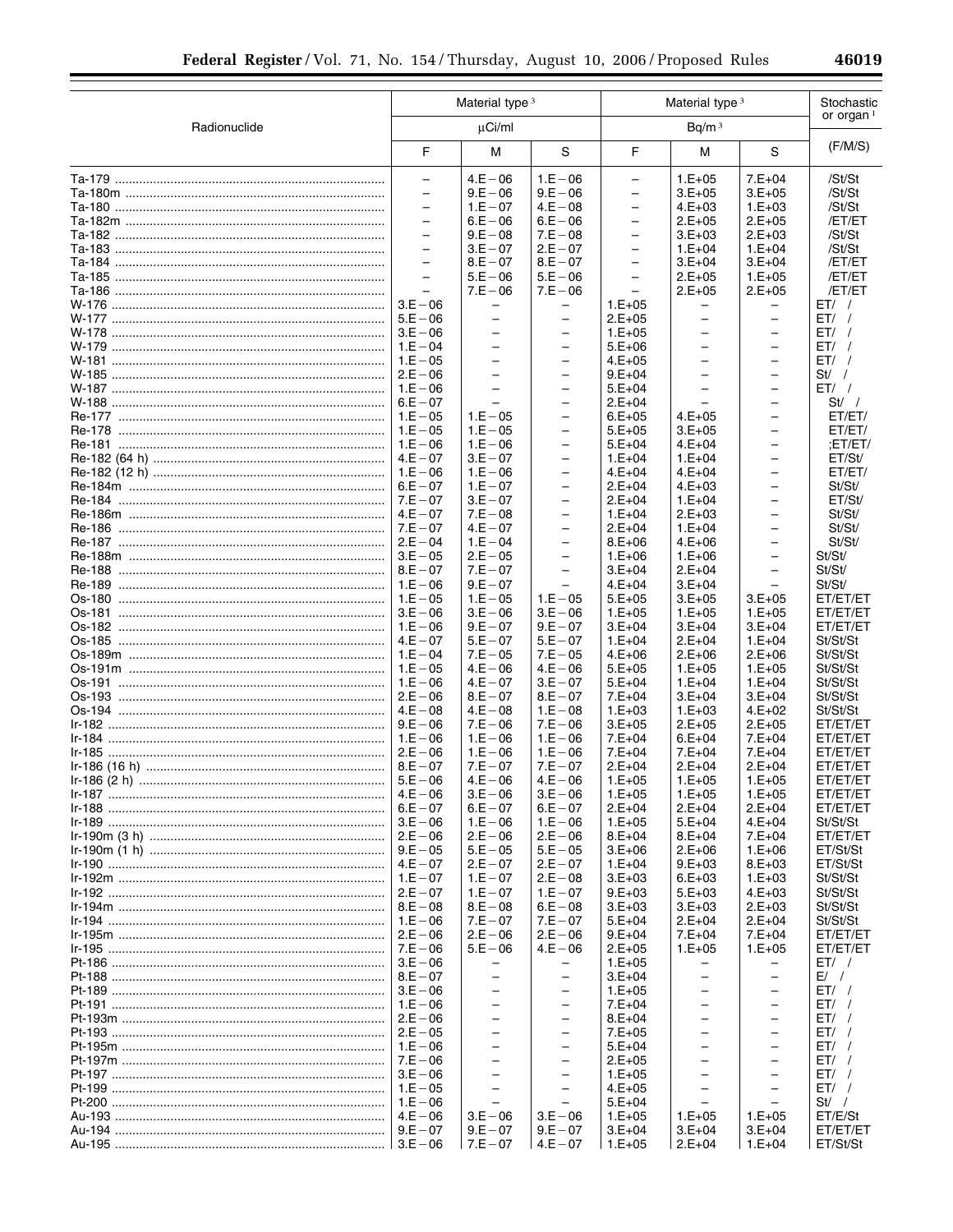|              |                                                             | Material type <sup>3</sup>                                                                                   |                                                                                                              |                                                              | Material type <sup>3</sup>                                                                                   |                                                                                                              | Stochastic                           |
|--------------|-------------------------------------------------------------|--------------------------------------------------------------------------------------------------------------|--------------------------------------------------------------------------------------------------------------|--------------------------------------------------------------|--------------------------------------------------------------------------------------------------------------|--------------------------------------------------------------------------------------------------------------|--------------------------------------|
| Radionuclide |                                                             | $\mu$ Ci/ml                                                                                                  |                                                                                                              |                                                              | Bq/m <sup>3</sup>                                                                                            |                                                                                                              | or organ $1$                         |
|              | F                                                           | M                                                                                                            | S                                                                                                            | F                                                            | М                                                                                                            | S                                                                                                            | (F/M/S)                              |
|              | $6.E - 07$<br>$1.E - 06$<br>$2.E - 06$                      | $2.E - 07$<br>$5.E - 07$<br>$8.E - 07$                                                                       | $2.E - 07$<br>$5.E - 07$<br>$7.E - 07$                                                                       | $2.E+04$<br>$4.E+04$<br>$7.E+04$                             | $1.E+04$<br>$2.E+04$<br>$3.E+04$                                                                             | $1.E+04$<br>$1.E+04$<br>$2.E+04$                                                                             | ET/St/St<br>ET/St/St<br>ET/St/St     |
|              | $5.E - 07$<br>$1.E - 05$<br>$1.E - 05$                      | $4.E - 07$<br>$7.E - 06$<br>$1.E - 05$                                                                       | $4.E - 07$<br>$7.E - 06$<br>$9.E - 06$                                                                       | $1.E+04$<br>$4.E+05$<br>$5.E+05$                             | $1.E+04$<br>$2.E+05$<br>$3.E+05$                                                                             | $1.E+04$<br>$2.E+05$<br>$3.E+05$                                                                             | ET/ET/ET<br>ET/ET/ET<br>ET/ET/ET     |
|              | $1.E - 06$<br>$1.E - 06$<br>$\qquad \qquad -$               | -<br>$1.E - 06$<br>$1.E - 07$                                                                                | $\overline{\phantom{0}}$<br>$\overline{\phantom{0}}$<br>$\overline{\phantom{0}}$                             | $4.E+04$<br>$4.E+04$                                         | $4.E+04$<br>$6.E+03$                                                                                         | $\overline{\phantom{0}}$<br>$\qquad \qquad -$<br>$\overline{\phantom{0}}$                                    | $ET/$ /<br>ET/ET/<br>/St/            |
|              | $5.E - 06$<br>$5.E - 06$<br>$\overline{\phantom{0}}$        | $\overline{\phantom{0}}$<br>$4.E - 06$<br>$5.E - 07$                                                         | $\qquad \qquad -$<br>$\overline{a}$<br>$\qquad \qquad -$                                                     | $1.E+05$<br>$1.E+05$<br>$\overline{\phantom{0}}$             | $1.E+05$<br>$1.E+04$                                                                                         | $\overline{\phantom{0}}$<br>$\overline{\phantom{0}}$<br>$\qquad \qquad -$                                    | $ET/$ /<br>ET/ET/<br>/St/            |
|              | $2.E - 08$<br>$3.E - 08$<br>$\equiv$                        | $1.E - 07$<br>$1.E - 08$<br>$\overline{\phantom{0}}$                                                         | $\overline{\phantom{0}}$<br>$\overline{\phantom{0}}$<br>$\overline{\phantom{0}}$<br>$\overline{\phantom{0}}$ | $1.E+03$<br>$1.E+03$<br>$\overline{\phantom{0}}$             | $3.E+03$<br>$5.E+02$<br>$\overline{\phantom{0}}$                                                             | $\overline{\phantom{0}}$<br>$\qquad \qquad -$<br>$\overline{\phantom{0}}$<br>$\overline{\phantom{0}}$        | $St/$ /<br>St/St/<br>/St/            |
|              | $1.E - 06$<br>$1.E - 06$<br>$\qquad \qquad -$<br>$6.E - 06$ | $8.E - 07$<br>$6.E - 08$<br>-                                                                                | $\overline{\phantom{0}}$<br>$\overline{\phantom{0}}$<br>$\overline{\phantom{0}}$                             | $5.E+04$<br>$5.E+04$<br>$\overline{\phantom{0}}$<br>$2.E+05$ | $3.E+04$<br>$2.E+03$                                                                                         | $\qquad \qquad -$<br>$\overline{\phantom{0}}$<br>$\overline{\phantom{0}}$                                    | ET/<br>ET/St/<br>/St/<br>$ET/$ /     |
|              | $6.E - 06$<br>$\overline{\phantom{0}}$<br>$1.E - 06$        | $6.E - 06$<br>$4.E - 07$                                                                                     | $\qquad \qquad -$<br>$\overline{\phantom{0}}$<br>$\qquad \qquad -$                                           | $2.E+05$<br>$\overline{\phantom{0}}$<br>$5.E+04$             | $2.E+05$<br>$1.E+04$                                                                                         | $\qquad \qquad -$<br>$\overline{\phantom{0}}$<br>$\overline{\phantom{0}}$                                    | ET/ET/<br>/St/<br>$ET/$ /            |
|              | $1.E - 06$<br>$\equiv$<br>$4.E - 06$                        | $8.E - 07$<br>$9.E - 08$<br>$\overline{\phantom{0}}$                                                         | $\overline{\phantom{0}}$<br>$\qquad \qquad -$<br>$\overline{\phantom{0}}$                                    | $5.E+04$<br>$\overline{\phantom{0}}$<br>$1.E+05$             | $3.E+04$<br>$3.E+03$                                                                                         | $\overline{\phantom{0}}$<br>$\overline{\phantom{0}}$<br>$\overline{\phantom{0}}$                             | ET/St/<br>/St/<br>ET/                |
|              | $4.E - 06$<br>$\qquad \qquad -$<br>$8.E - 06$               | $2.E - 06$<br>$1.E - 07$<br>$\overline{\phantom{0}}$                                                         | $\qquad \qquad -$<br>$\overline{\phantom{0}}$<br>$\overline{\phantom{0}}$                                    | $1.E+05$<br>$\overline{\phantom{0}}$<br>$3.E+05$             | $7.E+04$<br>$4.E+03$<br>$\overline{\phantom{0}}$                                                             | $\qquad \qquad -$<br>$\overline{\phantom{0}}$<br>$\overline{\phantom{0}}$                                    | ET/St/<br>/St/<br>$ET/$ /            |
|              | $8.E - 06$<br>$\overline{\phantom{0}}$<br>$7.E - 07$        | $5.E - 06$<br>$3.E - 06$<br>-                                                                                | $\overline{\phantom{0}}$<br>$\overline{\phantom{0}}$<br>$\overline{\phantom{0}}$                             | $3.E+05$<br>$\overline{\phantom{0}}$<br>$2.E+04$             | $1.E+05$<br>$1.E+05$                                                                                         | $\qquad \qquad -$<br>$\overline{\phantom{0}}$<br>$\overline{\phantom{0}}$                                    | ET/ET/<br>/St/<br>$St/$ /            |
|              | $9.E - 07$<br>$\qquad \qquad -$<br>$5.E - 06$               | $2.E - 07$<br>$8.E - 08$<br>$\overline{\phantom{0}}$                                                         | $\qquad \qquad -$<br>÷<br>$\overline{\phantom{0}}$                                                           | $3.E+04$<br>$2.E+05$                                         | $1.E+04$<br>$2.E+03$<br>$\qquad \qquad -$                                                                    | $\qquad \qquad -$<br>$\overline{\phantom{0}}$<br>$\overline{\phantom{0}}$                                    | St/St/<br>/St/<br>$ET/$ /            |
|              | $2.E - 05$<br>$6.E - 06$<br>$8.E - 06$<br>$2.E - 06$        | $\overline{\phantom{0}}$<br>$\overline{\phantom{0}}$<br>$\overline{\phantom{0}}$<br>$\overline{\phantom{0}}$ | $\overline{\phantom{0}}$<br>$\qquad \qquad -$<br>$\overline{\phantom{0}}$<br>$\overline{\phantom{0}}$        | $8.E+05$<br>$2.E+05$<br>$2.E+05$<br>$9.E+04$                 | $\overline{\phantom{0}}$<br>$\overline{\phantom{0}}$<br>$\overline{\phantom{0}}$<br>$\overline{\phantom{0}}$ | $\overline{\phantom{0}}$<br>$\overline{\phantom{0}}$<br>$\overline{\phantom{0}}$<br>$\overline{\phantom{0}}$ | $ET/$ /<br>ET/<br>ET/<br>ET/         |
|              | $1.E - 06$<br>$5.E - 06$<br>$8.E - 07$                      | $\overline{\phantom{0}}$<br>$\overline{\phantom{0}}$                                                         | $\overline{\phantom{0}}$<br>$\overline{\phantom{0}}$<br>$\overline{\phantom{0}}$                             | $5.E+04$<br>$2.E+05$<br>$3.E+04$                             | $\overline{\phantom{0}}$<br>$\overline{\phantom{0}}$                                                         | $\overline{\phantom{0}}$<br>$\overline{\phantom{0}}$<br>$\overline{\phantom{0}}$                             | ET/<br>ET/<br>ET/                    |
|              | $4.E - 06$<br>$1.E - 06$<br>$9.E - 07$                      | $\overline{\phantom{0}}$<br>$\overline{\phantom{0}}$                                                         | $\overline{\phantom{0}}$                                                                                     | $1.E+05$<br>$5.E+04$<br>$3.E+04$                             | $\overline{\phantom{0}}$<br>$\overline{\phantom{0}}$                                                         | $\overline{\phantom{0}}$<br>$\overline{\phantom{0}}$                                                         | ET/<br>$ET/$ /<br>St/                |
|              | $2.E - 06$                                                  | $\equiv$                                                                                                     | $\overline{\phantom{0}}$                                                                                     | $2.E+05$<br>$9.E+04$<br>$1.E+05$                             |                                                                                                              | $\qquad \qquad -$<br>$\overline{\phantom{0}}$                                                                | $ET/$ /<br>$ET/$ /<br>ET/            |
|              | ∣ 1.E – 06<br>$1.E - 06$                                    | $\overline{\phantom{0}}$<br>$\equiv$<br>$\overline{\phantom{0}}$                                             | $\overline{\phantom{0}}$<br>$\overline{\phantom{0}}$<br>$\overline{\phantom{0}}$                             | $4.E+04$<br>$7.E+04$<br>$6.E+04$                             |                                                                                                              | $\qquad \qquad -$<br>$\overline{\phantom{0}}$<br>$\qquad \qquad -$                                           | ET/<br>$ET/$ /<br>ET/                |
|              | $4.5 - 0.8$<br>$2.E - 06$<br>$9.E - 07$                     | $\overline{\phantom{0}}$<br>$\overline{\phantom{0}}$                                                         | $\overline{\phantom{0}}$<br>$\overline{\phantom{0}}$                                                         | $1.E+03$<br>$7.E+04$<br>$3.E+04$                             |                                                                                                              | $\overline{\phantom{0}}$<br>$\overline{\phantom{0}}$<br>$\overline{\phantom{0}}$                             | $St/$ /<br>ET/<br><b>BS/</b> /       |
|              | $9.E - 06$<br>$4.E - 08$                                    | $\overline{\phantom{0}}$<br>$\overline{\phantom{0}}$                                                         | $\overline{\phantom{0}}$<br>$\overline{\phantom{0}}$<br>$\overline{\phantom{0}}$                             | $3.E+05$<br>$5.E+00$<br>$1.E+03$                             | $\overline{\phantom{0}}$                                                                                     | $\overline{\phantom{0}}$<br>$\overline{\phantom{0}}$<br>$\overline{\phantom{0}}$                             | ET/<br>$BS/$ /<br>ET/                |
|              | $5.E - 09$<br>$4.E - 08$<br>$5.E - 06$                      | $\overline{\phantom{0}}$<br>$\overline{\phantom{0}}$<br>$4.E - 06$                                           | $\overline{\phantom{0}}$<br>$\overline{\phantom{0}}$<br>$\overline{\phantom{0}}$                             | $2.E+02$<br>$1.E+03$<br>$2.E+05$                             | $1.E+05$                                                                                                     | $\overline{\phantom{0}}$<br>$\qquad \qquad -$<br>$\overline{\phantom{0}}$                                    | $ET/$ /<br>$ET/$ /<br>ET/ET/         |
|              | $3.E - 06$<br>$2.E - 06$<br>$7.E - 07$<br>$4.E - 07$        | $2.E - 06$<br>$2.E - 06$<br>$7.E - 07$<br>$4.E - 07$                                                         | $\qquad \qquad -$<br>$\overline{a}$<br>$\qquad \qquad -$<br>$\overline{\phantom{0}}$                         | $1.E+05$<br>$9.E+04$<br>$2.E+04$<br>$1.E+04$                 | $1.E+05$<br>$9.E+04$<br>$2.E+04$<br>$1.E+04$                                                                 | $\qquad \qquad -$<br>$\overline{\phantom{0}}$<br>$\overline{\phantom{0}}$<br>$\overline{\phantom{0}}$        | ET/ET/<br>ET/ET/<br>ET/ET/<br>ET/ET/ |
|              | $2.E - 07$<br>$4.E - 07$<br>$3.E - 09$                      | $2.E - 07$<br>$1.E - 07$<br>$2.E - 10$                                                                       | $\overline{\phantom{0}}$<br>$\overline{\phantom{0}}$<br>$\overline{\phantom{0}}$                             | $9.E+03$<br>$1.E+04$<br>$1.E+02$                             | $8.E+03$<br>$6.E+03$<br>$9.E+00$                                                                             | $\overline{\phantom{m}}$<br>$\overline{\phantom{0}}$<br>$\overline{\phantom{m}}$                             | ET/ET/<br>ET/St/<br>K/St/            |
|              |                                                             | $9.E - 09$<br>$8.E - 09$<br>$7.E - 09$                                                                       | $\overline{\phantom{0}}$<br>$\overline{\phantom{0}}$<br>$\overline{\phantom{0}}$                             | $6.E+03$<br>$4.E+02$<br>$4.E+02$                             | $3.E+02$<br>$3.E+02$<br>$2.E+02$                                                                             | $\overline{\phantom{0}}$<br>$\overline{\phantom{0}}$<br>$\qquad \qquad -$                                    | K/St/<br>ET/ET/<br>ET/ET/            |
|              |                                                             | $1.E - 08$                                                                                                   |                                                                                                              | $6.E+02$                                                     | $4.E+02$                                                                                                     | $\overline{\phantom{0}}$                                                                                     | ET/ET/                               |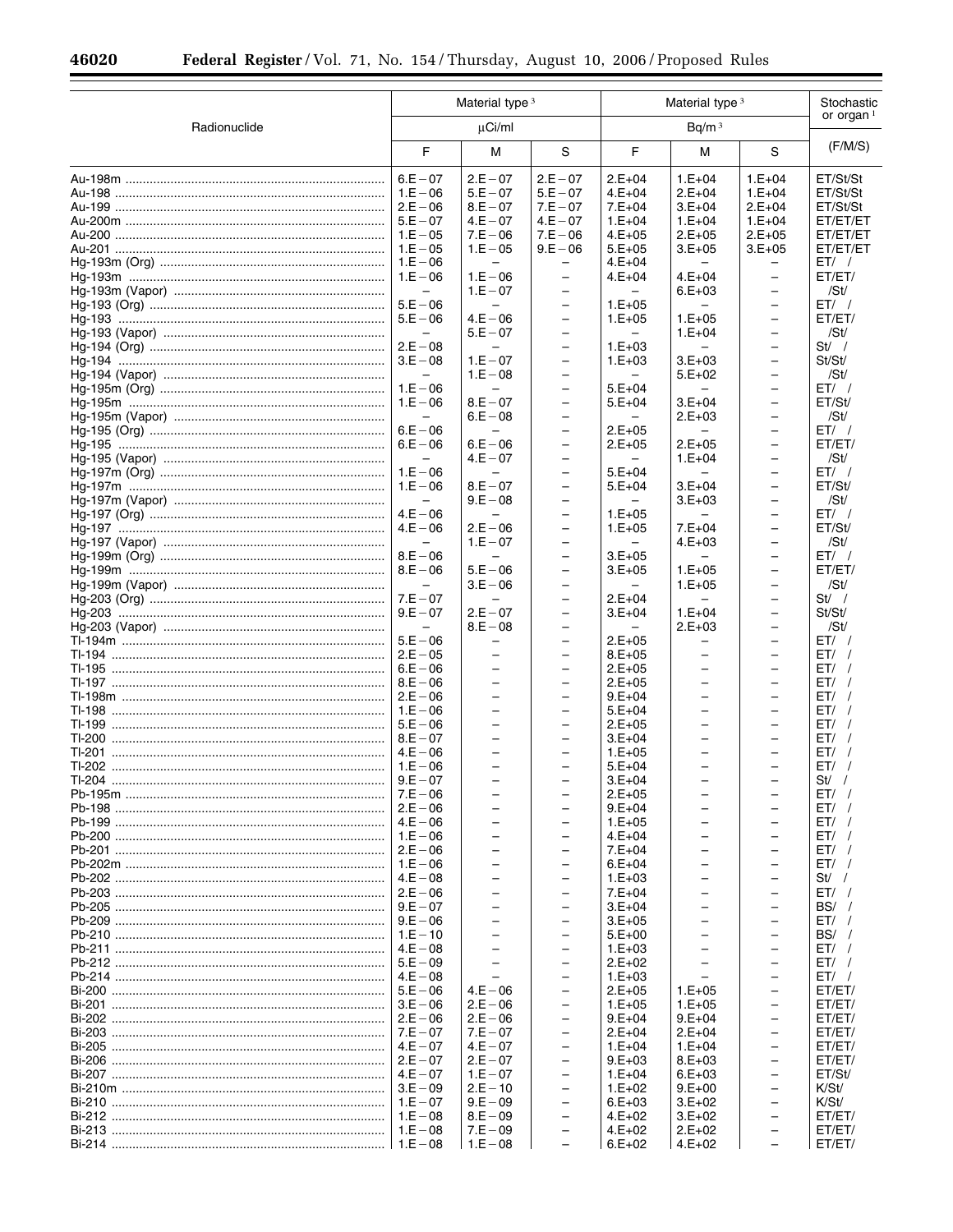|                    | Material type <sup>3</sup>                           |                                 | Material type <sup>3</sup>                           |                                                      |                                      | Stochastic<br>or organ $1$           |                                    |
|--------------------|------------------------------------------------------|---------------------------------|------------------------------------------------------|------------------------------------------------------|--------------------------------------|--------------------------------------|------------------------------------|
| Radionuclide       |                                                      | $\mu$ Ci/ml                     |                                                      |                                                      | Bq/m <sup>3</sup>                    |                                      |                                    |
|                    | F                                                    | M                               | S                                                    | F                                                    | M                                    | S                                    | (F/M/S)                            |
|                    | $5.E - 06$                                           | $4.E - 06$                      | $\bar{ }$                                            | $1.E+05$                                             | $1.E+05$                             | $\equiv$                             | ET/ET/                             |
|                    | $4.E - 06$                                           | $3.E - 06$                      | $\overline{\phantom{0}}$                             | $1.E+05$                                             | $1.E+05$                             | $\qquad \qquad -$                    | ET/ET/                             |
|                    | $1.E - 06$                                           | $1.E - 06$                      | $\overline{\phantom{0}}$                             | $7.E+04$                                             | $6.E+04$                             | $\qquad \qquad -$                    | ET/ET/                             |
|                    | $7.E - 10$                                           | $2.E - 10$                      | $\overline{\phantom{0}}$                             | $2.E+01$                                             | $9.E+00$                             | $\equiv$                             | K/St/                              |
|                    | $1.E - 06$<br>$7.E - 09$                             | $2.E - 07$                      | $\overline{\phantom{0}}$                             | $4.E+04$                                             | $1.E+04$                             | $\overline{\phantom{0}}$             | St/St/                             |
|                    | $1.E - 08$                                           | $5.E - 09$<br>$\qquad \qquad -$ | -<br>$\overline{\phantom{0}}$                        | $2.E+02$<br>$6.E+02$                                 | $1.E+02$<br>$\overline{\phantom{0}}$ | $\qquad \qquad -$<br>$\equiv$        | ET/St/                             |
|                    | $8.E - 08$                                           | $\overline{\phantom{0}}$        | $\overline{\phantom{0}}$                             | $3.E+03$                                             |                                      | $\overline{\phantom{0}}$             |                                    |
|                    | $1.E - 08$                                           | $\qquad \qquad -$               | $\equiv$                                             | $3.E+02$                                             | $\overline{\phantom{0}}$             | $\equiv$                             | ET/                                |
|                    | $4.E - 07$                                           | $\overline{\phantom{0}}$        | $\overline{a}$                                       | $1.E+04$                                             |                                      | $\equiv$                             | $St/$ /                            |
|                    | $\overline{\phantom{0}}$                             | $9.E - 11$                      | $\overline{\phantom{0}}$                             | -                                                    | $3.E+00$                             | $\equiv$                             | /St/                               |
|                    | $\overline{\phantom{0}}$                             | $2.E - 10$                      | $\equiv$                                             | $\overline{\phantom{0}}$                             | $8.E+00$                             | $\equiv$                             | /St/                               |
|                    | $\overline{\phantom{0}}$                             | $1.E - 10$                      | $\overline{a}$                                       | $\overline{\phantom{0}}$                             | $4.E+00$                             | $\overline{\phantom{m}}$             | /St/                               |
|                    | $\overline{\phantom{0}}$<br>$\overline{\phantom{0}}$ | $2.E - 10$<br>$8.E - 07$        | $\overline{\phantom{0}}$<br>$\overline{\phantom{0}}$ | $\qquad \qquad -$<br>$\equiv$                        | $9.E+00$<br>$3.E+04$                 | $\overline{\phantom{0}}$<br>$\equiv$ | /St/<br>/BS/                       |
|                    |                                                      | $1.E - 10$                      |                                                      |                                                      | $5.E+00$                             |                                      | /BS/                               |
|                    | $1.E - 08$                                           | $6.E - 09$                      | $5.E - 09$                                           | $6.E+02$                                             | $2.E+02$                             | $2.E+02$                             | BS/St/St                           |
|                    | $2.E - 10$                                           | $9.E - 11$                      | $8.E - 11$                                           | $7.E+00$                                             | $3.E+00$                             | $3.E+00$                             | BS/St/St                           |
|                    | $1.E - 09$                                           | $6.E - 10$                      | $5.E - 10$                                           | $4.E+01$                                             | $2.E+01$                             | $2.E+01$                             | ET/St/St                           |
|                    | $2.E - 13$                                           | $1.E - 12$                      | $1.E - 11$                                           | $1.E - 02$                                           | $5.E - 02$                           | $4.E - 01$                           | <b>BS/BS/St</b>                    |
|                    | $6.E - 09$                                           | $3.E - 08$                      | $4.E - 08$                                           | $2.E+02$                                             | $1.E+03$                             | $1.E+03$                             | <b>BS/BS/St</b>                    |
|                    |                                                      | $4.E - 09$                      | $4.E - 09$                                           |                                                      | $1.E+02$                             | $1.E+02$                             | /ET/ET                             |
|                    | $\overline{\phantom{0}}$<br>$\overline{\phantom{0}}$ | $9.E - 11$<br>$2.E - 11$        | $7.E - 11$<br>$2.E - 11$                             | $\overline{\phantom{0}}$<br>$\overline{\phantom{0}}$ | $3.E+00$<br>$7.E - 01$               | $2.E+00$<br>$8.E - 01$               | /St/St<br>/BS/St                   |
|                    | $\equiv$                                             | $2.E - 12$                      | $1.E - 11$                                           | $\overline{\phantom{0}}$                             | $7.E - 02$                           | $4.E - 01$                           | /BS/St                             |
|                    | $\overline{\phantom{0}}$                             | $3.E - 12$                      | $4.E - 11$                                           | $\equiv$                                             | $1.E - 01$                           | $1.E+00$                             | /BS/BS                             |
|                    | $\overline{\phantom{0}}$                             | $1.E - 06$                      | $1.E - 06$                                           | $\overline{\phantom{0}}$                             | $5.E+04$                             | $5.E+04$                             | /St/St                             |
|                    | $\overline{a}$                                       | $3.E - 12$                      | $4.E - 11$                                           | $\overline{\phantom{0}}$                             | $1.E - 01$                           | $1.E+00$                             | /BS/BS                             |
|                    | $\overline{a}$                                       | $1.E - 07$                      | $9.E - 08$                                           | $\equiv$                                             | $3.E+03$                             | $3.E+03$                             | /St/St                             |
|                    | $\overline{\phantom{0}}$                             | $4.E - 09$                      | $4.E - 09$                                           | $\qquad \qquad -$                                    | $1.E+02$                             | $1.E+02$                             | /ET/ET                             |
|                    | $\overline{\phantom{0}}$<br>$\overline{a}$           | $1.E - 08$                      | $1.E - 08$                                           | $\overline{\phantom{0}}$<br>$\overline{\phantom{0}}$ | $3.E+02$                             | $4.E+02$                             | /BS/St                             |
|                    | $\overline{a}$                                       | $1.E - 09$<br>$1.E - 12$        | $9.E - 10$<br>$1.E - 11$                             | $\overline{\phantom{0}}$                             | 4.E+01<br>$4.E - 02$                 | $3.E+01$<br>$4.E - 01$               | /St/St<br>/BS/BS                   |
|                    | $\overline{\phantom{0}}$                             | $1.E - 08$                      | $1.E - 07$                                           | $\overline{\phantom{0}}$                             | $6.E+02$                             | $7.E+03$                             | /BS/BS                             |
|                    | $\overline{\phantom{0}}$                             | $2.E - 07$                      | $1.E - 07$                                           | $\overline{\phantom{0}}$                             | $7.E+03$                             | $6.E+03$                             | /St/St                             |
|                    |                                                      | $7.E - 07$                      | $7.E - 07$                                           |                                                      | $2.E+04$                             | $2.E+04$                             | /ET/ET                             |
| U-230              | $6.E - 10$                                           | $5.E - 11$                      | $4.E - 11$                                           | $2.E+01$                                             | $2.E+00$                             | $1.E+00$                             | K/St/St                            |
| U-231              | $2.E - 06$                                           | $1.E - 06$                      | $1.E - 06$                                           | $8.E + 04$                                           | $4.E+04$                             | $4.E+04$                             | ET/St/St                           |
| U-232              | $5.E - 11$                                           | $1.E - 10$                      | $2.E - 11$                                           | $2.E+00$                                             | $4.E+00$                             | $7.E - 01$                           | <b>BS/St/ET</b>                    |
| $U-233$<br>$U-234$ | $4.E - 10$<br>$5.E - 10$                             | $2.E - 10$<br>$2.E - 10$        | $7.E - 11$<br>$7.E - 11$                             | $1.E+01$                                             | $9.E+00$                             | $2.E+00$<br>$2.E+00$                 | <b>BS/St/ET</b><br><b>BS/St/ET</b> |
| $U-235$            | $5.E - 10$                                           | $3.E - 10$                      | $8.E - 11$                                           | $1.E+01$<br>$1.E+01$                                 | $9.E+00$<br>$1.E+01$                 | $3.E+00$                             | <b>BS/St/ET</b>                    |
| U-236              | $5.E - 10$                                           | $2.E - 10$                      | $7.E - 11$                                           | $1.E+01$                                             | $1.E+01$                             | $2.E+00$                             | <b>BS/St/ET</b>                    |
|                    | $1.E - 06$                                           | $3.E - 07$                      | $3.E - 07$                                           | $4.E+04$                                             | $1.E+04$                             | $1.E+04$                             | ET/St/St                           |
| U-238              | $5.E - 10$                                           | $3.E - 10$                      | $8.E - 11$                                           | $2.E+01$                                             | $1.E+01$                             | $3.E+00$                             | <b>BS/St/ET</b>                    |
|                    | $1.E - 05$                                           | $9.E - 06$                      | $9.E - 06$                                           | $5.E+05$                                             | $3.E+05$                             | $3.E+05$                             | ET/ET/ET                           |
|                    |                                                      | $7.E - 07$                      | $6.E - 07$                                           | $5.E+04$                                             | $2.E+04$                             | $2.E+04$                             | ET/St/St                           |
|                    |                                                      | $3.E - 06$                      |                                                      |                                                      | $1.E+05$                             |                                      | /BS/                               |
|                    | $\equiv$<br>$\equiv$                                 | $7.E - 05$<br>$5.E - 07$        | $\overline{\phantom{0}}$                             | $\overline{\phantom{0}}$<br>$\overline{\phantom{0}}$ | $2.E+06$<br>$2.E+04$                 | $\qquad \qquad -$                    | /ET/<br>/ET/                       |
|                    | $\equiv$                                             | $1.E - 06$                      | $\equiv$                                             | $\overline{\phantom{0}}$                             | $4.E+04$                             | $\overline{\phantom{0}}$             | /BS/                               |
|                    | $\overline{a}$                                       | $4.E - 11$                      |                                                      | $-$                                                  | $1.E+00$                             | $\equiv$                             | /BS/                               |
|                    | $\equiv$                                             | $5.E - 08$                      | $\overline{\phantom{0}}$                             | $\overline{\phantom{0}}$                             | $1.E+03$                             | $\overline{\phantom{0}}$             | /BS/                               |
|                    | $\equiv$                                             | $8.E - 12$                      |                                                      | $\equiv$                                             | $3.E - 01$                           | $\overline{\phantom{0}}$             | /BS/                               |
|                    | $\overline{\phantom{0}}$                             | $1.E - 07$                      |                                                      | $\equiv$                                             | $4.E+03$                             | $\overline{\phantom{0}}$             | /BS/                               |
|                    | $\overline{\phantom{0}}$                             | $5.E - 07$                      |                                                      | $\overline{\phantom{0}}$                             | $1.E+04$                             |                                      | /St/                               |
|                    | $\equiv$<br>$\overline{\phantom{0}}$                 | $2.E - 06$                      | $\overline{\phantom{0}}$                             | $\overline{\phantom{0}}$<br>$\overline{\phantom{0}}$ | $8.E+04$                             |                                      | /ET/                               |
|                    | $\overline{\phantom{0}}$                             | $3.E - 08$<br>$9.E - 05$        | $3.E - 08$<br>$8.E - 05$                             | $\equiv$                                             | $1.E+03$<br>$3.E+06$                 | $1.E+03$<br>$3.E+06$                 | /St/St<br>/ET/ET                   |
|                    | $\overline{\phantom{0}}$                             | $1.E - 11$                      | $7.E - 11$                                           | $\overline{a}$                                       | $6.E - 01$                           | $2.E+00$                             | /BS/St                             |
|                    | $\equiv$                                             | $1.E - 06$                      | $1.E - 06$                                           | $\overline{\phantom{0}}$                             | $7.E+04$                             | $6.E+04$                             | /St/St                             |
|                    | $\overline{\phantom{0}}$                             | $6.E - 12$                      | $5.E - 11$                                           | $\equiv$                                             | $2.E - 01$                           | $1.E+00$                             | /BS/St                             |
|                    | $\equiv$                                             | $5.E - 12$                      | $6.E - 11$                                           | $\equiv$                                             | $2.E - 01$                           | $2.E+00$                             | /BS/BS                             |
|                    | $\overline{\phantom{0}}$                             | $5.E - 12$                      | $6.E - 11$                                           | $\overline{\phantom{0}}$                             | $2.E - 01$                           | $2.E+00$                             | /BS/BS                             |
|                    | $\equiv$                                             | $2.E - 10$                      | $2.E - 09$                                           | $\overline{\phantom{0}}$                             | $1.E+01$                             | $1.E+02$                             | /BS/BS                             |
|                    | $\overline{\phantom{0}}$                             | $5.E - 12$                      | $6.E - 11$                                           | $\overline{\phantom{0}}$                             | $2.E - 01$                           | $2.E+00$                             | /BS/BS                             |
|                    | $\equiv$<br>$\overline{\phantom{0}}$                 | $5.E - 06$                      | $5.E - 06$                                           | $\overline{\phantom{0}}$<br>$\equiv$                 | $1.E+05$                             | $1.E+05$                             | /E/E                               |
|                    | $\equiv$                                             | $5.E - 12$<br>$9.E - 07$        | $6.E - 11$<br>$8.E - 07$                             | $\qquad \qquad -$                                    | $2.E - 01$<br>$3.E+04$               | $2.E+00$<br>$3.E+04$                 | /BS/BS<br>/St/St                   |
|                    |                                                      | $8.E - 08$                      | $8.E - 08$                                           | $\qquad \qquad -$                                    | $3.E+03$                             | $2.E+03$                             | /St/St                             |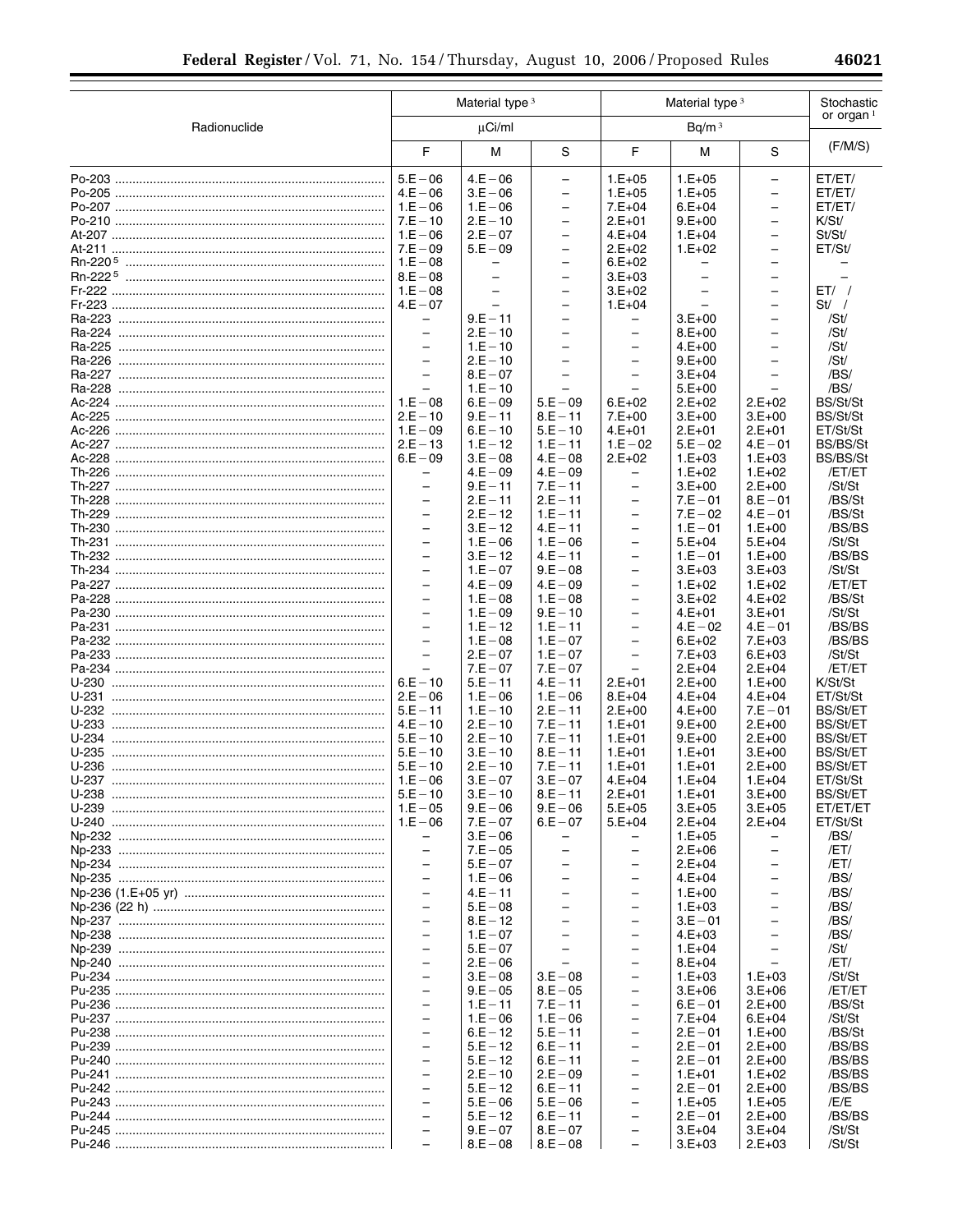|              |                          | Material type 3 |                          |                          | Material type 3   |                          | Stochastic<br>or organ $1$ |
|--------------|--------------------------|-----------------|--------------------------|--------------------------|-------------------|--------------------------|----------------------------|
| Radionuclide |                          | µCi/ml          |                          |                          | Bq/m <sup>3</sup> |                          |                            |
|              | F                        | М               | S                        | F                        | М                 | S                        | (F/M/S)                    |
|              | $\overline{\phantom{0}}$ | $8.E - 06$      |                          |                          | $3.E+05$          |                          | /ET/                       |
|              | $\overline{\phantom{0}}$ | $2.E - 06$      | $\overline{\phantom{0}}$ | $\overline{\phantom{0}}$ | $9.E + 04$        | $\overline{\phantom{0}}$ | /BS/                       |
|              | $\overline{\phantom{0}}$ | $1.E - 06$      | $\overline{\phantom{0}}$ | $\overline{\phantom{0}}$ | $6.E + 04$        | $\overline{\phantom{0}}$ | /ET/                       |
|              | $\overline{\phantom{0}}$ | $7.E - 07$      | ÷                        | $\overline{\phantom{0}}$ | $2.E+04$          | $\overline{a}$           | /ET/                       |
|              |                          | $5.E - 12$      |                          |                          | $1.E - 01$        |                          | /BS/                       |
|              | $\overline{\phantom{0}}$ | $5.E - 12$      |                          | $\overline{\phantom{0}}$ | $1.E - 01$        |                          | /BS/                       |
|              | $\overline{\phantom{0}}$ | $4.E - 08$      | $\overline{\phantom{0}}$ | $\overline{\phantom{0}}$ | $1.E+03$          | $\overline{\phantom{0}}$ | /St/                       |
|              | ÷                        | $5.E - 12$      |                          | ÷                        | $1.E - 01$        | $\overline{\phantom{0}}$ | /BS/                       |
|              | $\overline{\phantom{0}}$ | $3.E - 06$      | ÷                        | $\overline{\phantom{0}}$ | $1.E+05$          | $\overline{a}$           | /BS/                       |
|              |                          | $1.E - 07$      |                          | $\overline{\phantom{0}}$ | $5.E+03$          |                          | /BS/                       |
|              |                          | $5.E - 06$      |                          |                          | $2.E+05$          |                          | /ET/                       |
|              | $\overline{\phantom{0}}$ | $6.E - 06$      | $\overline{\phantom{0}}$ | $\overline{\phantom{0}}$ | $2.E+05$          | $\overline{\phantom{0}}$ | /ET/                       |
|              | $\overline{\phantom{0}}$ | $2.E - 06$      | $\equiv$                 | ÷                        | $9.E+04$          | $\overline{a}$           | /ET/                       |
|              | $\overline{\phantom{0}}$ | $1.E - 07$      | ÷                        | $\overline{\phantom{0}}$ | $4.E+03$          | $\overline{a}$           | /St/                       |
|              |                          | $3.E - 10$      |                          |                          | $7.E+01$          |                          | /St/                       |
|              | $\overline{\phantom{0}}$ | $2.E - 08$      |                          | $\overline{\phantom{0}}$ | $8.E+02$          |                          | /St/                       |
|              | $\overline{\phantom{0}}$ | $1.E - 10$      |                          | $\overline{\phantom{0}}$ | $5.E+00$          | $\overline{\phantom{0}}$ | /St/                       |
|              | $\overline{\phantom{0}}$ | $7.E - 12$      |                          | ÷                        | $2.E - 01$        | $\overline{\phantom{0}}$ | /BS/                       |
|              | $\overline{\phantom{0}}$ | $9.E - 12$      |                          | $\overline{\phantom{0}}$ | $3.E - 01$        | $\overline{\phantom{0}}$ | /BS/                       |
|              |                          | $5.E - 12$      |                          |                          | $1.E - 01$        |                          | /BS/                       |
|              |                          | $5.E - 12$      |                          |                          | $1.E - 01$        |                          | /BS/                       |
|              | $\overline{\phantom{0}}$ | $5.E - 12$      | $\overline{\phantom{0}}$ | $\overline{\phantom{0}}$ | $2.E - 01$        | $\overline{\phantom{0}}$ | /BS/                       |
|              | $\overline{\phantom{0}}$ | $1.E - 12$      | $\equiv$                 | $\overline{a}$           | $5.E - 02$        | $\overline{\phantom{0}}$ | /BS/                       |
|              | $\overline{\phantom{0}}$ | $8.E - 06$      | ÷                        | $\overline{\phantom{0}}$ | $3.E+05$          | $\overline{\phantom{0}}$ | /ET/                       |
|              |                          | $2.E - 13$      |                          |                          | $8.E - 03$        |                          | /BS/                       |
|              | $\overline{\phantom{0}}$ | $3.E - 07$      |                          | $\overline{\phantom{0}}$ | $1.E+04$          | $\overline{\phantom{0}}$ | /St/                       |
|              | $\overline{\phantom{0}}$ | $8.E - 07$      | $\overline{\phantom{0}}$ | $\overline{a}$           | $3.E+04$          | $\overline{\phantom{0}}$ | /ET/                       |
|              | $\overline{\phantom{0}}$ | $3.E - 12$      | $\overline{\phantom{0}}$ | $\overline{\phantom{0}}$ | $1.E - 01$        | $\overline{\phantom{0}}$ | /BS/                       |
|              | $\overline{\phantom{0}}$ | $1.E - 09$      | ÷                        | $\overline{\phantom{0}}$ | $5.E+01$          | $\overline{\phantom{0}}$ | /BS/                       |
|              |                          | $2.E - 07$      |                          | $\overline{\phantom{0}}$ | $9.E+03$          |                          | /BS/                       |
|              | $\overline{\phantom{0}}$ | $1.E - 08$      |                          | $\overline{\phantom{0}}$ | $5.E+02$          |                          | /ET/                       |
|              | $\overline{\phantom{0}}$ | $1.E - 09$      | ÷                        | $\overline{\phantom{0}}$ | $5.E+01$          | $\overline{\phantom{0}}$ | /St/                       |
|              | $\overline{\phantom{0}}$ | $5.E - 11$      | $\equiv$                 | $\overline{a}$           | $2.E+00$          | $\overline{a}$           | /BS/                       |
|              | $\overline{a}$           | $3.E - 12$      | $\overline{\phantom{0}}$ | $\overline{a}$           | $1.E - 01$        | $\overline{a}$           | /BS/                       |
|              |                          | $7.E - 12$      |                          |                          | $2.E - 01$        |                          | /BS/                       |
|              | $\overline{\phantom{0}}$ | $3.E - 12$      |                          | $\overline{a}$           | $1.E - 01$        | $\overline{a}$           | /BS/                       |
|              | $\overline{\phantom{0}}$ | $1.E - 11$      | $\overline{\phantom{0}}$ | $\overline{\phantom{0}}$ | $6.E - 01$        | $\overline{\phantom{0}}$ | /BS/                       |
|              | $\equiv$                 | $5.E - 10$      |                          | $\equiv$                 | $2.E+01$          | $\equiv$                 | /St/                       |
|              | $\overline{\phantom{0}}$ | $2.E - 11$      | $\equiv$                 | $\overline{\phantom{0}}$ | $8.E - 01$        | ÷                        | /BS/                       |
|              |                          | $4.E - 07$      |                          | $\overline{\phantom{0}}$ | $1.E+04$          |                          | /BS/                       |
|              |                          | $3.E - 07$      |                          |                          | $1.E+04$          |                          | /St/                       |
|              | $\overline{\phantom{0}}$ | $2.E - 10$      | $\overline{\phantom{0}}$ | $\overline{\phantom{0}}$ | $9.E+00$          | $\overline{\phantom{0}}$ | /St/                       |
|              | $\overline{\phantom{0}}$ | $1.E - 09$      | $\equiv$                 | ÷                        | $5.E+01$          | ÷                        | /St/                       |
|              | $\overline{\phantom{0}}$ | $6.E - 11$      | $\overline{a}$           | $\overline{\phantom{0}}$ | $2.E+00$          | $\overline{\phantom{0}}$ | /BS/                       |
|              |                          | $2.E - 09$      |                          |                          | $8.E+01$          |                          | /St/                       |
|              | $\overline{a}$           | $1.E - 09$      | $\overline{a}$           | $\overline{a}$           | $6.E+01$          | $\overline{a}$           | /St/                       |
|              | $\overline{\phantom{0}}$ | $6.E - 09$      | $\overline{\phantom{0}}$ | $\overline{\phantom{0}}$ | $2.E+02$          |                          | /ET/                       |
|              | $\overline{\phantom{0}}$ | $2.E - 09$      | $\equiv$                 | $\equiv$                 | $8.E+01$          | $\equiv$                 | /St/                       |
|              | $\overline{\phantom{0}}$ | $1.E - 10$      | $\overline{\phantom{0}}$ | $\overline{\phantom{0}}$ | $4.E+00$          | $\overline{\phantom{0}}$ | /St/                       |
|              |                          | $2.E - 08$      |                          |                          | $1.E+03$          |                          | /St/                       |
|              |                          | $1.E - 10$      |                          |                          | $4.E+00$          |                          | /St/                       |

For any single radionuclide not listed above with decay mode other than alpha emission or spontaneous fission and with radioactive half-life greater than two hours, the DAC value shall be  $4.E-11 \mu Ci/ml$  (1 Bq/ m3).

For any single radionuclide not listed above that decays by alpha emission or spontaneous fission, or any mixture for which the identity or the concentration of any radionuclide in the mixture is not known, the DAC value shall be  $2.E-13 \mu Ci/$ ml  $(8.E - 03 Bq/m^3)$ .

#### **Footnotes for Appendix A**

<sup>1</sup> A determination of whether the DACs are controlled by stochastic (St) or nonstochastic (organ) dose, or if they both give the same result (E), for each lung retention class, is given in this column. The key to the organ notation for nonstochastic dose is: BS = Bone surface,  $ET = Extrahoracic, K = Kidney, L =$ Liver, and  $T = Thvroid$ . A blank indicates that no calculations were performed for the material type shown.

2 The ICRP identifies these materials as soluble or reactive gases and vapors or highly soluble or reactive gases and vapors. For tritiated water, the inhalation DAC values allow for an additional 50% absorption

through the skin, as described in ICRP Publication No. 68, Dose Coefficients for Intakes of Radionuclides by Workers. For elemental tritium, the DAC values include a factor that irradiation from gas within the lungs might increase the dose by 20%.

3 A dash indicates no values given for this data category.

4 DAC values derived using hafnium tritide particle and are based on observed activity (*i.e,* only radiation emitted from the particle is considered). DAC values derived using methodology found in Radiological Control Programs for Special Tritium Compounds, DOE–HDBK–1184–2004.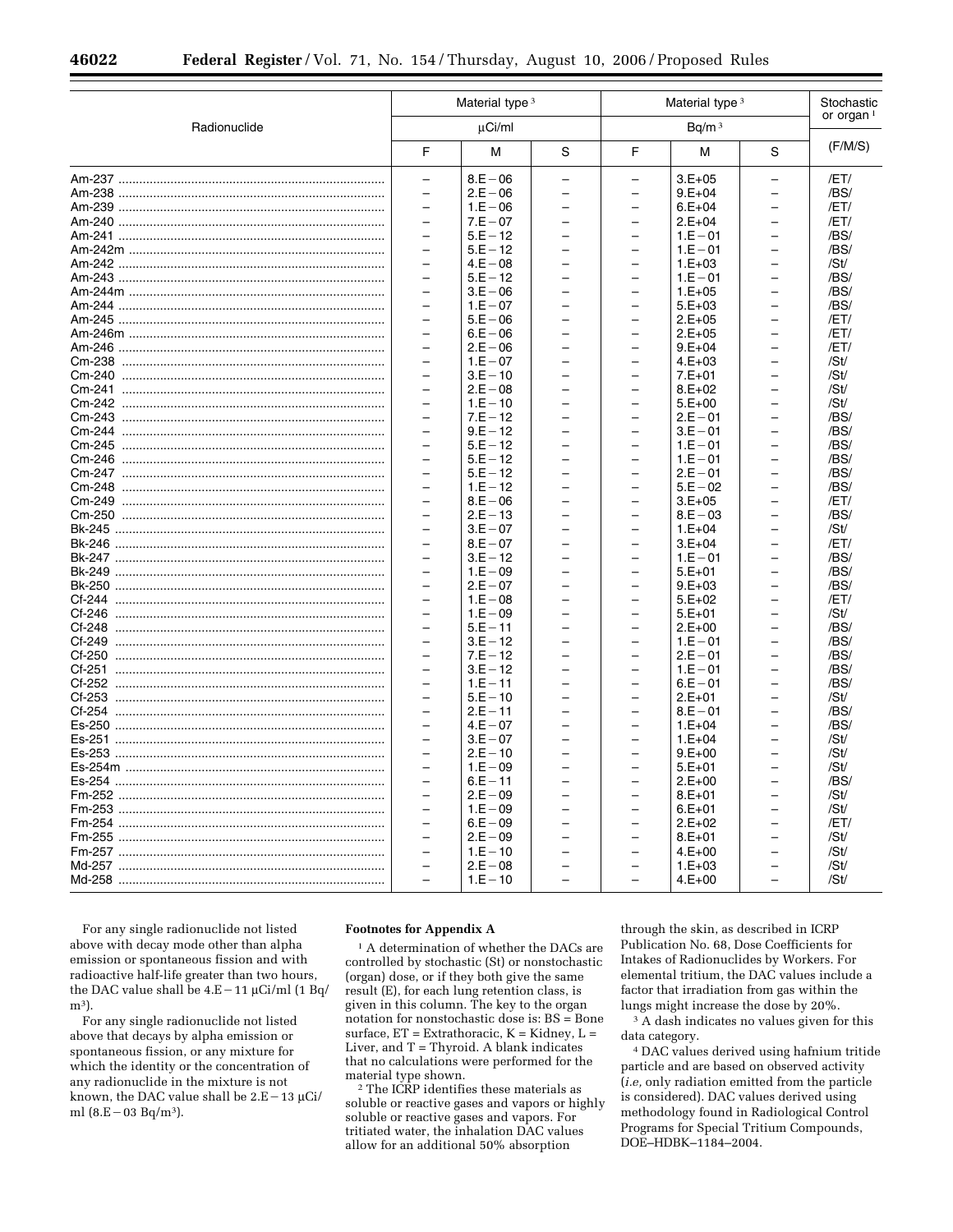5 These values are appropriate for protection from radon combined with its short-lived daughters and are based on information given in ICRP Publication 65: Protection Against Radon-222 at Home and at Work and in DOE–STD–1121–98: Internal Dosimetry. The values given are for 100% equilibrium concentration conditions of the radon daughters with the parent. To allow for an actual measured equilibrium concentration or a demonstrated equilibrium concentration, the values given in this table should be multiplied by the ratio (100%/ actual %) or (100%/demonstrated %), respectively. Alternatively, the DAC values for Rn-220 and Rn-222 may be replaced by 2.5 WL\* and 0.83 WL\*, respectively, for appropriate limiting of daughter concentrations.

\* A ''Working Level'' (WL) is any combination of short-lived radon daughters, in one liter of air without regard to the degree of equilibrium, that will result in the ultimate emission of 1.3 E+05 MeV of alpha energy. 30. Appendix C to part 835 is revised

to read as follows:

## **Appendix C to Part 835—Derived Air Concentration (DAC) for Workers From External Exposure During Immersion in a Cloud of Airborne Radioactive Material**

a. The data presented in appendix C are to be used for controlling occupational exposures in accordance with § 835.209, identifying the need for air monitoring in accordance with § 835.403 and identifying the need for posting of airborne radioactivity areas in accordance with § 835.603(d).

b. The air immersion DAC values shown in this appendix are based on a stochastic dose limit of 5 rems (0.05 Sv) per year. Four columns of information are presented: (1) radionuclide; (2) half-life in units of seconds

(s), minutes (min), hours (h), days (d), or years (yr); (3) air immersion DAC in units of µCi/ml; and (4) air immersion DAC in units of Bq/m3. The data are listed by radionuclide in order of increasing atomic mass. The air immersion DACs were calculated for a continuous, nonshielded exposure via immersion in a semi-infinite cloud of airborne radioactive material. The DACs listed in this appendix may be modified to allow for submersion in a cloud of finite dimensions.

c. The DAC values are given for individual radionuclides. For known mixtures of radionuclides, determine the sum of the ratio of the observed concentration of a particular radionuclide and its corresponding DAC for all radionuclides in the mixture. If this sum exceeds unity (1), then the DAC has been exceeded. For unknown radionuclides, the most restrictive DAC (lowest value) for those isotopes not known to be absent shall be used.

#### Air Immersion DASC

| Radionuclide | Half-Life | (uCi/ml)    | (Bq/m <sup>3</sup> ) |
|--------------|-----------|-------------|----------------------|
|              |           | $1.E+00$    | $4.E+10$             |
|              |           | $4. F - 04$ | $1.E+07$             |
| Ar-41        |           | $1.E - 06$  | $3.E + 04$           |
|              |           | $1.E - 06$  | $4.E+04$             |
|              | 14.8 h    | $3.E - 06$  | $1.E+05$             |
|              |           | $1.E - 06$  | $5.E+04$             |
|              |           | $5.E - 06$  | $2.E+05$             |
|              |           | $2.E - 04$  | $9.E+06$             |
|              | 1.83 h    | $2.E - 02$  | $9.E+08$             |
|              |           | $2.E - 04$  | $9.E+06$             |
|              |           | $9.E - 06$  | $3.E+05$             |
|              |           | $1.E - 06$  | $5.E+04$             |
|              | 2.84 h    | $6.E - 07$  | $2.E+04$             |
|              |           | $3.E - 06$  | $1.E+05$             |
|              |           | $7.E - 07$  | $2.E+04$             |
|              |           | $2.E - 05$  | $1.E+06$             |
|              |           | $2.E - 06$  | $8.E + 04$           |
|              |           | $5.E - 06$  | $2.E+05$             |
|              |           | $5.E - 06$  | $2.E+05$             |
|              |           | $6.E - 05$  | $2.E+06$             |
|              |           | $1. F - 04$ | $6.E+06$             |
|              |           | $4.E - 05$  | $1.E+06$             |
|              |           | $4.E - 05$  | $1.E+06$             |
|              | 9.11 h    | $5.E - 06$  | $2.E+05$             |
|              |           | $3.E - 06$  | $1.E+05$             |
|              |           | $1.E - 06$  | $4.E+04$             |

For any single radionuclide not listed above with decay mode other than alpha emission or spontaneous fission and with radioactive half-life less than two hours, the DAC value shall be  $6.E-06 \mu Ci/ml$  (2.E+04  $Bq/m^3$ ).

31. Appendix D to part 835 is revised to read as follows:

## **Appendix D to Part 835—Surface Contamination Values**

contamination and high contamination areas in accordance with § 835.603(e) and (f) and identifying the need for surface contamination monitoring and control in accordance with § 835.1101 and 1102.

The data presented in appendix D are to be used in identifying and posting

## SURFACE CONTAMINATION VALUES<sup>1</sup> IN DPM/100 CM<sup>2</sup>

| Radionuclide | Removable 24 | Total (fixed $+$<br>removable) $23$ |
|--------------|--------------|-------------------------------------|
|              | 71.000       | 75,000<br>products                  |
|              | 20           | 500                                 |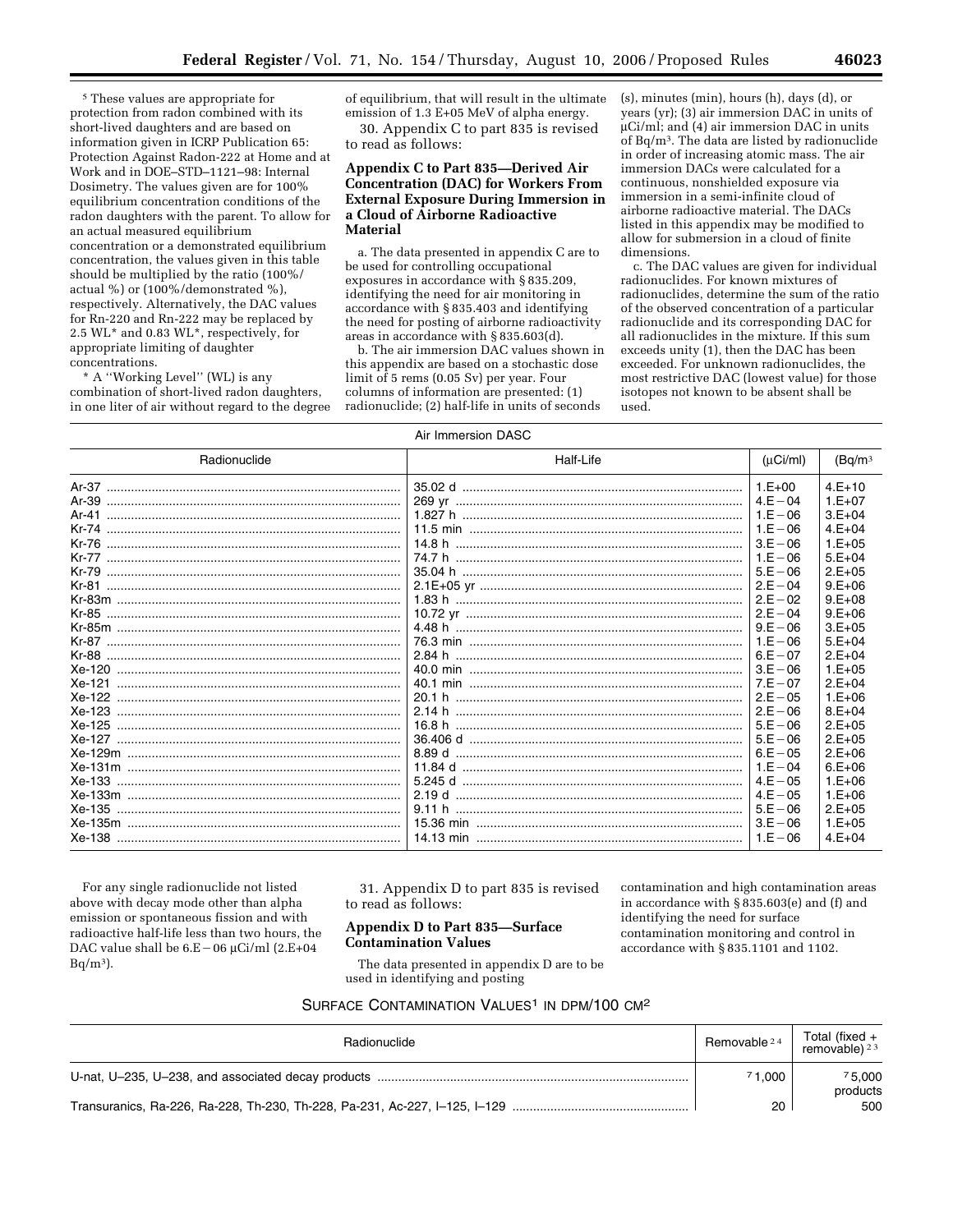## SURFACE CONTAMINATION VALUES<sup>1</sup> IN DPM/100 CM<sup>2</sup>-Continued

| <b>Radionuclide</b>                                                                                                                                     | Removable 24    | Total (fixed + removable) $23$ |
|---------------------------------------------------------------------------------------------------------------------------------------------------------|-----------------|--------------------------------|
| Th-nat, Th-232, Sr-90 (including mixed fission products where the Sr-90 fraction is 90 percent or more of the                                           | 200             | 1.000                          |
| Mixed fission products where the Sr-90 fraction is more than 50 percent but less than 90 percent of the total                                           | 600             | 3.000                          |
| Beta-gamma emitters (nuclides with decay modes other than alpha emission or spontaneous fission) except<br>Tritium and tritiated compounds <sup>6</sup> | 1.000<br>10.000 | 5.000<br>N/A                   |

1The values in this appendix, with the exception noted in footnote 6 below, apply to radioactive contamination deposited on, but not incorporated into the interior or matrix of, the contaminated item. Where surface contamination by both alpha- and beta-gamma-emitting nuclides ex-

ists, the limits established for alpha- and beta-gamma-emitting nuclides apply independently.<br><sup>2</sup> As used in this table, dpm (disintegrations per minute) means the rate of emission by radioactive material as determined by

counts per minute observed by an appropriate detector for background, efficiency, and geometric factors associated with the instrumentation.<br>The levels may be averaged over one square meter provided the maximum surface act the value specified. For purposes of averaging, any square meter of surface shall be considered to be above the surface contamination value if: (1) From measurements of a representative number of sections it is determined that the average contamination level exceeds the applicable value; or (2) it is determined that the sum of the activity of all isolated spots or particles in any 100 cm<sup>2</sup> area exceeds three times the applicable<br>value.

<sup>4</sup>The amount of removable radioactive material per 100 cm<sup>2</sup> of surface area should be determined by swiping the area with dry filter or soft absorbent paper, applying moderate pressure, and then assessing the amount of radioactive material on the swipe with an appropriate instrument of known efficiency. (Note—The use of dry material may not be appropriate for tritium.) When removable contamination on objects of surface area less than 100 cm<sup>2</sup> is determined, the activity per unit area shall be based on the actual area and the entire surface shall be wiped. It is not necessary to use swiping techniques to measure removable contamination levels if direct scan surveys indicate that the total residual surface<br>contamination levels are within the limits for removable contamination.

<sup>5</sup>This category of radionuclides includes mixed fission products where the Sr-90 fraction is 50 percent or less of the total activity.<br><sup>6</sup>Tritium contamination may diffuse into the volume or matrix of materials. Evaluatio which such contamination may migrate to the surface in order to ensure the surface contamination value provided in this appendix is not exceeded. Once this contamination migrates to the surface, it may be removable, not fixed; therefore, a "Total" value does not apply.<br>7 These limits only apply to the alpha emitters within the respective decay series.

32. Appendix E to part 835 is revised to read as follows:

## **Appendix E to Part 835—Values for Establishing Sealed Radioactive Source Accountability and Radioactive Material Posting and Labeling Requirements**

The data presented in appendix E are to be used for identifying accountable sealed radioactive sources and radioactive material areas as those terms are defined at § 835.2(a), establishing the need for radioactive material area posting in accordance with § 835.603(g), and establishing the need for radioactive material labeling in accordance with § 835.605.

| Nuclide | Activity<br>( <i>u</i> C <sub>i</sub> ) |
|---------|-----------------------------------------|
| H-3     | $1.5E + 08$                             |
| Be-7    | $3.1E + 03$                             |
| Be-10   | $1.4E + 0.5$                            |
| C-14    | $4.6E + 06$                             |
| Na-22   | $1.9E + 01$                             |
| AI-26   | 1.5E+01                                 |
| Si-32   | $4.9E + 04$                             |
| S-35    | $2.4E + 06$                             |
| CI-36   | $5.2E + 0.5$                            |
| $K-40$  | $2.7F + 02$                             |
| Ca-41   | $9.3E + 06$                             |
| Ti-44   | $1.5E + 02$                             |
| Ca-45   | $1.1E + 06$                             |
| Sc-46   | $6.2E + 01$                             |
| V-49    | 1.0E+08                                 |
| Mn-53   | $7.5E+07$                               |
| Mn-54   | $6.5E + 01$                             |
| Fe-55   | $2.9E + 06$                             |
| Fe-59   | $1.9E + 02$                             |
| Fe-60   | $8.1E + 03$                             |
| Co-56   | $3.9E + 01$                             |

| <b>Nuclide</b> | Activity<br>( <i>u</i> C <sub>i</sub> ) |
|----------------|-----------------------------------------|
| Co-57          | $2.3E + 02$                             |
| Co-58          | $1.3E + 02$                             |
| $Co-60$        | $1.7E + 01$                             |
| Ni-59          | $3.2E + 06$                             |
| Ni-63          | $1.3E + 06$                             |
| Zn-65          | $1.1E + 02$                             |
| Ge-68          | $5.6E + 02$                             |
| As-73          | $5.3E + 02$                             |
| Se-75          | $6.3E + 01$                             |
| Se-79          | $8.7E + 05$                             |
| Rb-83          | $9.1E + 01$                             |
| <b>Rb-84</b>   | $2.0E + 02$                             |
| Sr-85          | $1.2E + 02$                             |
| Sr-89          | $4.8E + 05$                             |
| Sr-90          | $3.5E + 04$                             |
|                | $3.3E + 01$                             |
| $Y-91$         | $5.0E + 04$                             |
| Zr-88          | $1.1E + 02$                             |
| Zr-93          | $9.3E + 04$                             |
| Zr-95          | $1.9E + 02$                             |
| <b>Nb-91</b>   | $6.9E + 01$                             |
|                | $3.6E + 02$                             |
| Nb-92          | $1.8E + 01$                             |
|                | $4.4E + 02$                             |
|                | $2.3E + 01$                             |
| Nb-95          | $3.4E + 02$<br>$7.7E + 01$              |
| Mo-93          | $1.3E + 02$                             |
| Tc-97          | $8.1E + 01$                             |
|                | $3.5E + 02$                             |
|                | $2.5E + 01$                             |
| Tc-99          | $8.4E + 05$                             |
| Rh-101         | $8.7E + 05$                             |
| Rh-102         | $3.0E + 05$                             |
| Rh-102m        | $6.4E + 05$                             |
|                | 4.4E+02                                 |
|                | $2.5E + 02$                             |
|                | $3.3E + 06$                             |
|                | $1.8E + 01$                             |

| Nuclide    | Activity<br>$(\mu Ci)$ |
|------------|------------------------|
|            | $2.2E + 01$            |
|            | $9.3E + 06$            |
|            | $1.6E + 02$            |
|            | $2.0E + 04$            |
|            | $1.0E + 04$            |
|            | $3.1E + 02$            |
|            | $3.3E + 02$            |
|            | $8.1E + 05$            |
|            | $1.3E + 04$            |
|            | $1.8E + 02$            |
|            | $7.7E + 02$            |
|            | $1.8E + 02$            |
|            | $2.8E + 02$            |
| Te-125m    | $4.4E + 02$            |
|            | $8.0E + 02$            |
| Te-129m    | $2.3E + 03$            |
|            | $9.1E + 01$            |
|            | $6.7E + 01$            |
| $1 - 125$  | $3.5E + 02$            |
| $1 - 129$  | $1.8E + 02$            |
|            | $5.1E + 01$            |
|            | $2.6E + 01$            |
| Cs-135<br> | $1.3E + 06$            |
| $Cs - 137$ | $6.0E + 01$            |
| La-137     | $2.7E + 05$            |
| Ce-139     | $2.4E + 02$            |
| Ce-141     | $2.4E + 03$            |
| Ce-144     | $1.4E + 03$            |
| Pm-143<br> | $1.3E + 02$            |
| Pm-144     | $2.9E + 01$            |
| Pm-145     | $2.6E + 02$            |
| Pm-146     | $4.4E + 01$            |
| Pm-147     | $7.7E + 05$            |
| Pm-148m    | $1.0E + 02$            |
| Sm-145     | $2.4E + 06$            |
| Sm-146     | $4.0E + 02$            |
| Sm-151     | $2.5E + 05$            |
| Gd-146     | $5.1E + 0.5$           |